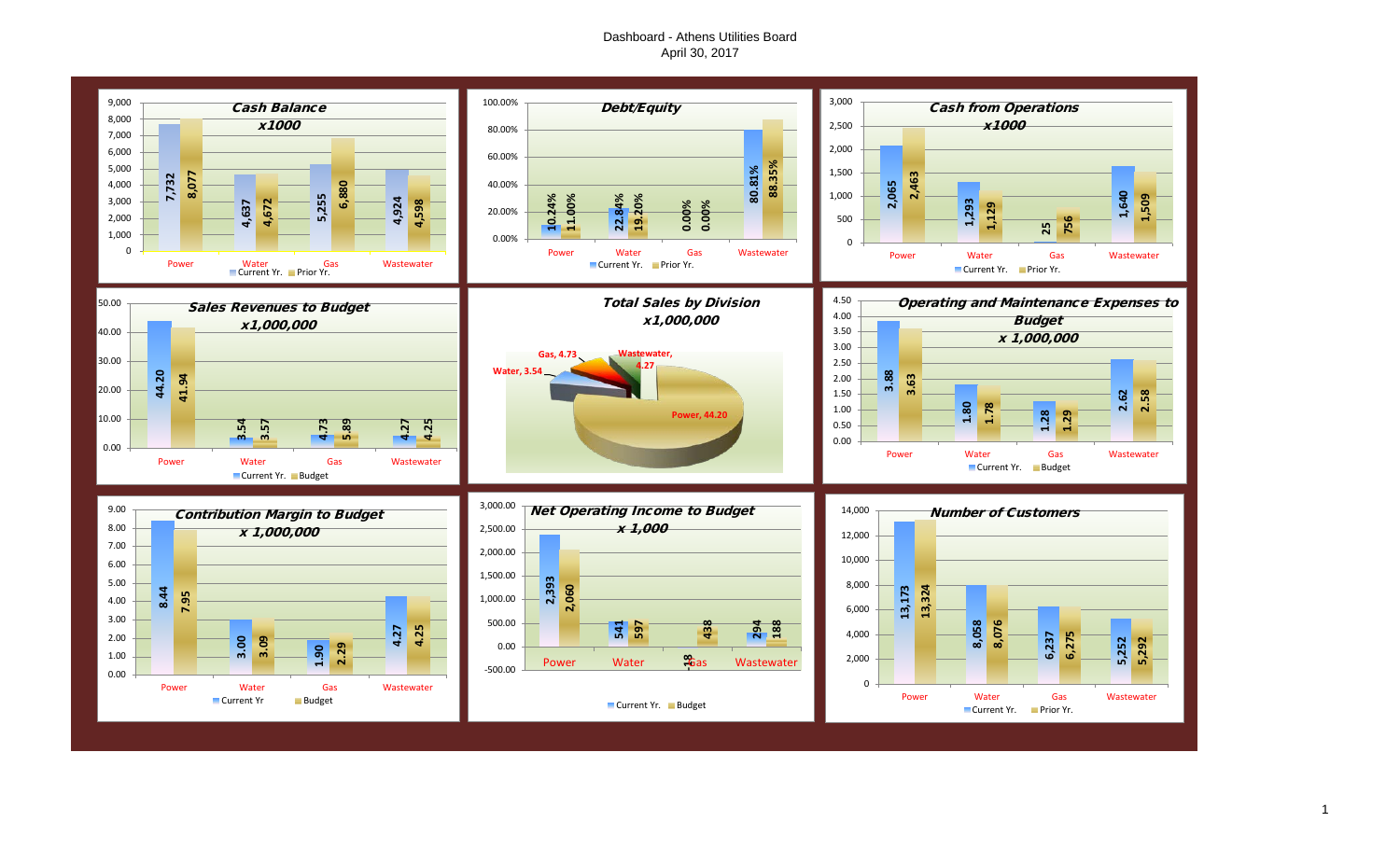#### **Athens Utilities Board Combined Balance Sheet (000 Omitted) April 30, 2017**

|                                         | April 30, 2017         | <b>Prior Year</b>      | Change             |
|-----------------------------------------|------------------------|------------------------|--------------------|
| <b>Current Assets</b>                   | \$31,217               | \$31,698               | (\$480)            |
| Long-Term Assets<br><b>Total Assets</b> | \$114.029<br>\$145,246 | \$109.965<br>\$141.663 | \$4,064<br>\$3,584 |
| <b>Current Liabilities</b>              | \$4,863                | \$4.710                | \$153              |
| Long-Term Liabilities                   | \$30,419               | \$30,389               | \$30               |
| <b>Net Assets</b>                       | \$109.964              | \$106.564              | \$3.401            |
| <b>Total Liabilities and Net Assets</b> | \$145,246              | \$141.663              | \$3,584            |

#### **Athens Utilities Board Combined Profit and Loss Statement (000 Omitted)**

#### **April 30, 2017**

|                                       |                | <b>YEAR-TO-DATE</b> |           |                | <b>CURRENT MONTH</b> |          |               |               | <b>BUDGET</b> |  |
|---------------------------------------|----------------|---------------------|-----------|----------------|----------------------|----------|---------------|---------------|---------------|--|
|                                       | <b>YTD</b>     | <b>YTD</b>          | Variance  | Month          | Month                | Variance | <b>Annual</b> | YTD.          | Variance      |  |
|                                       | April 30, 2017 | <b>Prior Year</b>   |           | April 30, 2017 | <b>Prior Year</b>    |          | <b>Budget</b> | <b>Budget</b> |               |  |
| Sales Revenue                         | \$56,244       | \$53,971            | \$2,273   | \$5,044        | \$4,750              | \$294    | \$63,648      | \$55,654      | \$590         |  |
| Cost of Goods Sold                    | \$39,119       | \$37,105            | (\$2,014) | \$3,218        | \$2,966              | (\$252)  | \$44,352      | \$38,071      | (\$1,048)     |  |
| <b>Contribution Margin</b>            | \$17.125       | \$16,866            | \$259     | \$1,826        | \$1,785              | \$42     | \$19,296      | \$17,583      | (\$458)       |  |
| Operating and Maintenance Expenses    | \$9,297        | \$8,965             | (\$332)   | \$929          | \$1,010              | \$81     | \$10,830      | \$9,422       | \$125         |  |
| Depreciation and Taxes Equivalents    | \$4,592        | \$4,693             | \$101     | \$465          | \$456                | (\$8)    | \$5,537       | \$4,878       | \$286         |  |
| <b>Total Operating Expenses</b>       | \$13,889       | \$13,658            | (\$231)   | \$1,394        | \$1,467              | \$73     | \$16,368      | \$14,300      | \$410         |  |
| <b>Net Operating Income</b>           | \$3,235        | \$3,208             | \$28      | \$432          | \$318                | \$114    | \$2,928       | \$3,283       | (\$47)        |  |
| Grants, Contributions & Extraordinary | \$357          | (\$12)              | \$369     | \$6            | \$0                  | \$6      | \$1,009       | \$496         | (\$139)       |  |
| <b>Change in Net Assets</b>           | \$3,592        | \$3,196             | \$397     | \$439          | \$318                | \$121    | \$3,937       | \$3,779       | (\$187)       |  |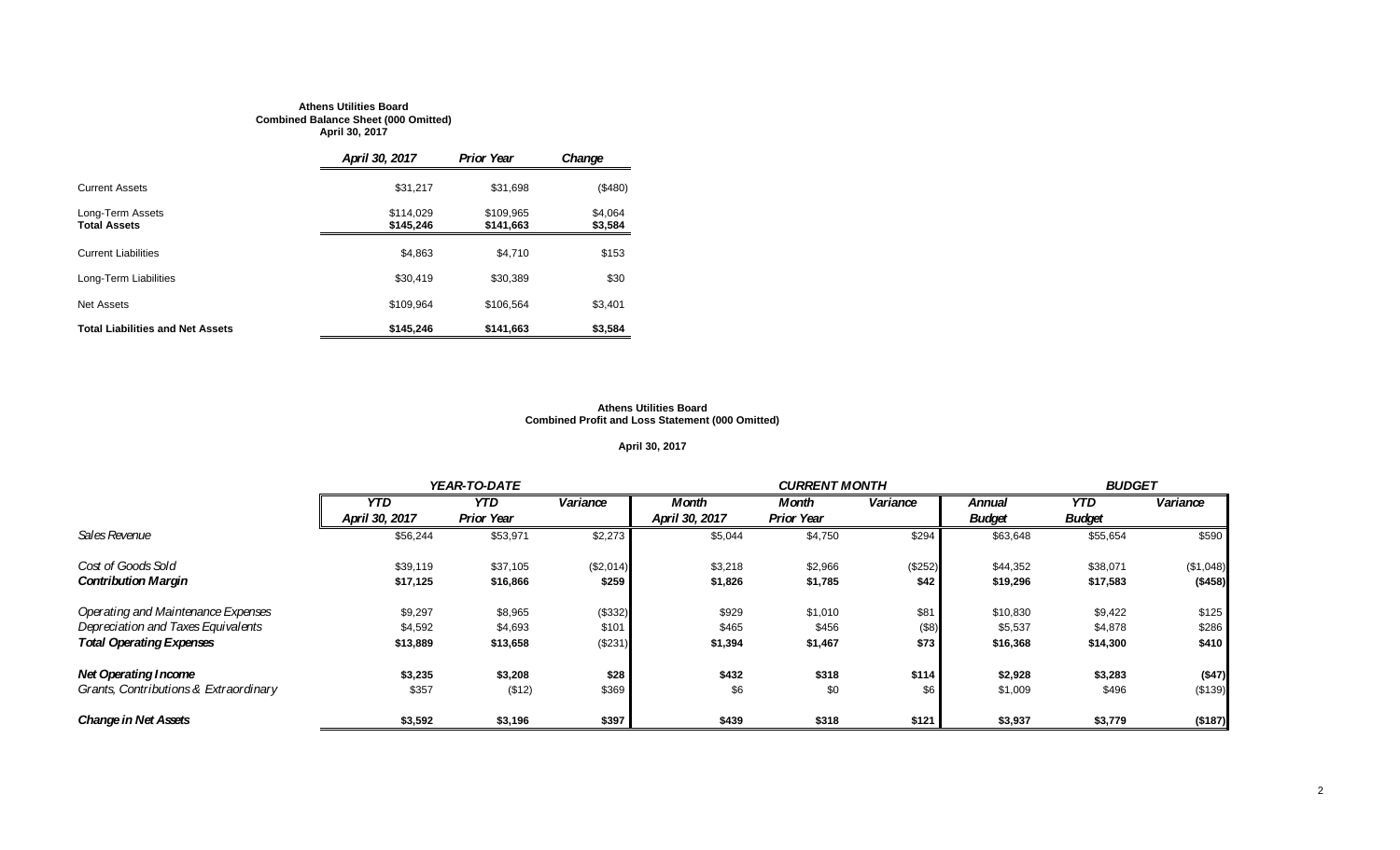#### **Athens Utilities Board Financial Statement Synopsis 4/30/2017**

|                                             |              |                                      |              |                    |        |                              | (000 Omitted)  |          |                |                                                                                    |              |          |                |          |             |                            |                         |                      |                         |                           |
|---------------------------------------------|--------------|--------------------------------------|--------------|--------------------|--------|------------------------------|----------------|----------|----------------|------------------------------------------------------------------------------------|--------------|----------|----------------|----------|-------------|----------------------------|-------------------------|----------------------|-------------------------|---------------------------|
|                                             |              |                                      | <b>Power</b> |                    |        | Water                        |                |          |                | Gas                                                                                |              |          |                |          | Wastewater  |                            |                         | Total                |                         |                           |
|                                             | $Y-T-D$      | $Y-T-D$<br>Current Prior Yr. Current | M-T-D        | M-T-D<br>Prior Yr. | /-T-D  | $Y-T-D$<br>Current Prior Yr. | M-T-D          | M-T-D    | Y-T-D          | $Y-T-D$<br>Current Prior Yr. Current Prior Yr. Current Prior Yr. Current Prior Yr. | M-T-D        | M-T-D    | /-T-D          | Y-T-D    | M-T-D       | M-T-D<br>Current Prior Yr. | '-T-D<br><b>Current</b> | $Y-T-D$<br>Prior Yr. | M-T-D<br><b>Current</b> | M-T-D<br><b>Prior Yr.</b> |
| <b>Cash Balance</b>                         | 7,732        | 8,077                                |              |                    | 4,637  | 4,672                        |                |          | 5,255          | 6,880                                                                              |              |          | 4,924          | 4,598    |             |                            | 22,548                  | 24,227               |                         |                           |
| Working Capital                             | 10,104       | 10,825                               |              |                    | 5,267  | 5,412                        |                |          | 6,092          | 7,381                                                                              |              |          | 5,801          | 5,578    |             |                            | 27,263                  | 29,196               |                         |                           |
| <b>Plant Assets</b>                         | 67,005       | 64,504                               |              |                    | 33,323 | 30,613                       |                |          | 21,980         | 20,367                                                                             |              |          | 52,925         | 52,926   |             |                            | 175,232                 | 168,409              |                         |                           |
| Debt                                        | 4,844        | 4,979                                |              |                    | 4,741  | 3,791                        |                |          |                | $\Omega$                                                                           |              |          | 18,539         | 19,198   |             |                            | 28,124                  | 27,968               |                         |                           |
| Net Assets (Net Worth)                      | 47,282       | 45,282                               |              |                    | 20,755 | 19,742                       |                |          | 19,673         | 19,810                                                                             |              |          | 22,151         | 21,729   |             |                            | 109,861                 | 106,564              |                         |                           |
| <b>Cash from Operations</b>                 | 2,065        | 2,463                                | (196)        | 474                | 1,293  | 1,129                        | 907            | 53       | 25             | 756                                                                                | 184          | 324      | 1,640          | 1,509    | 141         | 135                        | 5,023                   | 5,857                | 1,036                   | 985                       |
| <b>Net Pension Liability</b>                | 1,461        | 1,494                                |              |                    | 405    | 419                          |                |          | 306            | 297                                                                                |              |          | 488            | 502      |             |                            | 2,661                   | 2,712                |                         |                           |
| Principal Paid on Debt {Lease Included} (1) | $\Omega$     | 333                                  | $\Omega$     |                    | 69     | 68                           | $\overline{7}$ |          | $\Omega$       | $\Omega$                                                                           | $\Omega$     | $\Omega$ | 105            | 194      | 11          | 10                         | 174                     | 595                  | 18                      | 17                        |
| New Debt-YTD                                | $\mathbf{0}$ | $\mathbf{0}$                         | 0            | $\Omega$           | 1,171  | 239                          | $\mathbf 0$    | $\Omega$ | $\overline{0}$ | $\mathbf 0$                                                                        | $\mathbf 0$  | $\Omega$ | $\overline{0}$ | $\Omega$ | $\mathbf 0$ | $\Omega$                   | 1,171                   | 239                  |                         |                           |
| <b>Cash Invested in Plant</b>               | 2,733        | 2,029                                | 582          | 208                | 2,722  | 654                          | 215            | 81       | 553            | 4,140                                                                              | 39           | 800      | 698            | 1,180    | 116         | 88                         | 6,707                   | 8,002                | 951                     | 1,177                     |
| <b>Cash Flow</b>                            | (658)        | 36                                   | (778)        | 266                | (30)   | 569                          | 685            | (35)     | (528)          | (3, 344)                                                                           | 145          | (476)    | 838            | 136      | 14          | 36                         | (377)                   | (2,603)              | 67                      | (209)                     |
| <b>Sales</b>                                | 44,196       | 41,771                               | 3,899        | 3,529              | 3,537  | 3,490                        | 310            | 351      | 4,734          | 4,966                                                                              | 461          | 485      | 4,268          | 4,319    | 425         | 450                        | 56,734                  | 54,545               | 5,095                   | 4,815                     |
| Cost of Goods Sold {COGS}                   | 35,753       | 33,767                               | 2,948        | 2,734              | 534    | 482                          | 61             | 50       | 2,833          | 2,857                                                                              | 209          | 182      |                |          |             |                            | 39,119                  | 37,105               | 3,218                   | 2,966                     |
| O&M Expenses-YTD {minus COGS}               | 6,031        | 5,904                                | 615          | 609                | 2,393  | 2,375                        | 228            | 267      | 1,914          | 1,806                                                                              | 188          | 206      | 3,829          | 4,024    | 395         | 433                        | 14,167                  | 14,109               | 1,426                   | 1,515                     |
| <b>Net Operating Income</b>                 | 2,393        | 2,103                                | 336          | 186                | 541    | 559                          | 15             | 28       | (18)           | 315                                                                                | 65           | 98       | 294            | 231      | 14          | $\overline{7}$             | 3,210                   | 3,208                | 430                     | 318                       |
| Interest on Debt                            | 33           | 12                                   | 4            | $\mathcal{P}$      | 77     | 78                           | 8              |          | $\Omega$       | $\Omega$                                                                           | $\mathbf{0}$ | $\Omega$ | 153            | 77       | 18          | 12                         | 263                     | 167                  | 29                      | 22                        |
| Variable Rate Debt Interest Rate            | 1.09%        | 0.47%                                |              |                    | 1.25%  | 0.70%                        |                |          |                |                                                                                    |              |          | 1.09%          | 0.47%    |             |                            |                         |                      |                         |                           |
| Grants, Contributions, Extraordinary        | 57           | 25                                   | 6            | $\Omega$           | 298    | (77)                         | $\mathbf 0$    | $\Omega$ | $\Omega$       | 40                                                                                 | $\Omega$     | $\Omega$ | $\overline{2}$ | $\Omega$ | $\mathbf 0$ | $\Omega$                   | 357                     | (12)                 | 6                       | $\sim$                    |
| Net Income                                  | 2,450        | 2,128                                | 342          | 186                | 839    | 482                          | 15             | 28       | (18)           | 355                                                                                | 65           | 98       | 296            | 231      | 14          | $\overline{7}$             | 3,567                   | 3,196                | 436                     | 318                       |
| # Customers                                 | 13,173       | 13,324                               |              |                    | 8,058  | 8,076                        |                |          | 6,237          | 6,275                                                                              |              |          | 5,252          | 5,292    |             |                            | 32,720                  | 32,967               |                         |                           |
| <b>Sales Volume</b>                         | 528,152      | 505,050                              | 50,307       | 46,237             | 7,651  | 7,551                        | 644            | 767      | 6,041          | 6,396                                                                              | 585          | 619      | 3,615          | 3,616    | 314         | 372                        |                         |                      |                         |                           |
| Revenue per Unit Sold (2)                   | 0.084        | 0.083                                | 0.078        | 0.076              | 0.46   | 0.46                         | 0.48           | 0.46     | 0.78           | 0.78                                                                               | 0.79         | 0.78     | 1.18           | 1.19     | 1.35        | 1.21                       |                         |                      |                         |                           |
| Natural Gas Market Price (Dth)              |              |                                      |              |                    |        |                              |                |          |                |                                                                                    | 3.15         | 2.04     |                |          |             |                            |                         |                      |                         |                           |
| Natural Gas Total Unit Cost (Dth)           |              |                                      |              |                    |        |                              |                |          | 4.53           | 4.23                                                                               | 4.59         | 3.19     |                |          |             |                            |                         |                      |                         |                           |
| <b>Full Time Equivalent Employees</b>       | 58.23        | 56.6                                 | 58.56        | 57.05              | 15.21  | 14.92                        | 15.98          | 14.89    | 9.54           | 9.56                                                                               | 9.08         | 9.62     | 20.08          | 20.8     | 20.35       | 20.17                      | 103.06                  | 101.88               | 103.97                  | 101.73                    |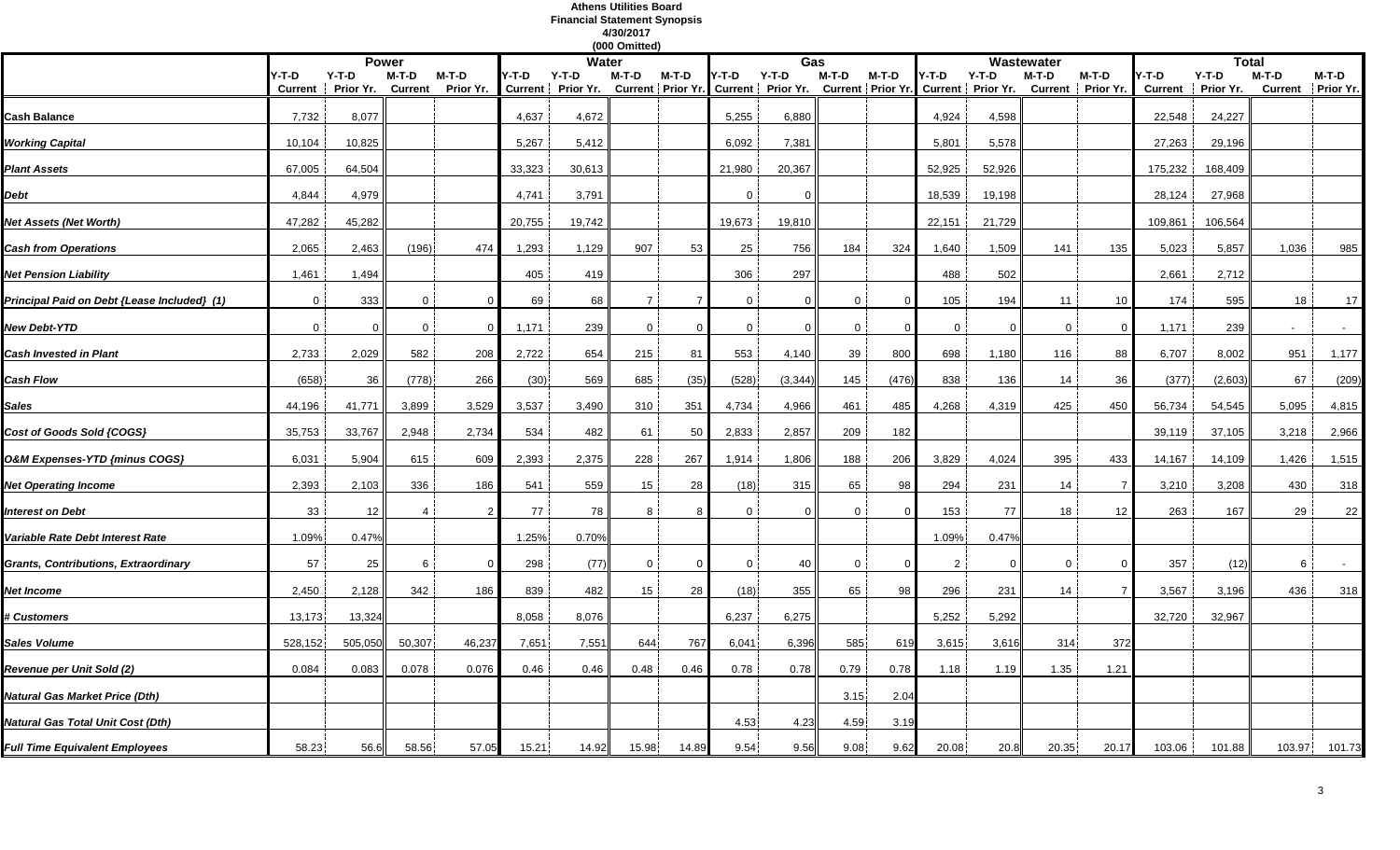|                                         |                      |                                  | <b>BALANCE SHEET</b><br>April 30, 2017                     |    |                                         |                       |                               |
|-----------------------------------------|----------------------|----------------------------------|------------------------------------------------------------|----|-----------------------------------------|-----------------------|-------------------------------|
| <b>Current Period</b><br>April 30, 2017 | <b>Prior Year</b>    | Change from<br><b>Prior Year</b> |                                                            |    | <b>Current Period</b><br>April 30, 2017 | Prior<br><b>Month</b> | Change<br>from prior<br>Month |
|                                         |                      |                                  | Assets:                                                    |    |                                         |                       |                               |
| 7,732,040.57                            | 8,077,331.44         | (345, 290.87)                    | Cash and Cash Equivalents                                  |    | 7,732,040.57                            | 8,509,979.52          | (777, 938.95)<br>0.00         |
| 0.00<br>3,046,243.88                    | 0.00<br>2,550,422.11 | 0.00<br>495,821.77               | <b>Bond Funds Available</b><br><b>Customer Receivables</b> |    | 0.00<br>3,046,243.88                    | 0.00<br>2,977,043.91  | 69,199.97                     |
| 0.00                                    | 0.00                 | 0.00                             | Due from (to) Other Divisions                              |    | 0.00                                    | 0.00                  | 0.00                          |
| 588,429.15                              | 121,542.03           | 466,887.12                       | <b>Other Receivables</b>                                   |    | 588,429.15                              | 564,375.47            | 24,053.68                     |
|                                         |                      |                                  |                                                            |    |                                         |                       |                               |
| 53.063.86                               | 49.656.96            | 3.406.90                         | <b>Prepaid Expenses</b>                                    |    | 53.063.86                               | 74,801.80             | (21, 737.94)                  |
| 1,095,322.82                            | 1,161,419.84         | (66,097.02)                      | <b>Unbilled Revenues</b>                                   |    | 1,095,322.82                            | 1,095,322.82          | 0.00                          |
| 1,467,328.80                            | 1,348,721.16         | 118,607.64                       | Materials and Supplies Inventory                           |    | 1,467,328.80                            | 1,465,127.89          | 2,200.91                      |
| 13,982,429.08                           | 13,309,093.54        | 673,335.54                       | <b>Total Current Assets</b>                                |    | 13,982,429.08                           | 14,686,651.41         | (704, 222.33)                 |
| 0.00                                    | 0.00                 | 0.00                             | <b>Unamortized Debt Expense</b>                            |    | 0.00                                    | 0.00                  | 0.00                          |
| 0.00                                    | 0.00                 | 0.00                             | TVA Heat Pump Loans Receivable                             |    | 0.00                                    | 0.00                  | 0.00                          |
| 1,150,215.20                            | 1,135,549.76         | 14,665.44                        | <b>Deferred Pension Outflows</b>                           |    | 1,150,215.20                            | 1,150,215.20          | 0.00                          |
| 67,004,617.05                           | 64,503,958.65        | 2,500,658.40                     | Electric Utility Plant, at Cost                            |    | 67,004,617.05                           | 66,427,908.90         | 576,708.15                    |
| (24, 234, 309.58)                       | (23,047,642.09)      | (1, 186, 667.49)                 | Less: Accumulated Depreciation                             |    | (24, 234, 309.58)                       | (24,081,949.82)       | (152, 359.76)                 |
| 42,770,307.47                           | 41,456,316.56        | 1,313,990.91                     | <b>Net Electric Utility Plant</b>                          |    | 42,770,307.47                           | 42,345,959.08         | 424,348.39                    |
| 43,920,522.67                           | 42,591,866.32        | 1,328,656.35                     | <b>Total Long Term Assets</b>                              |    | 43,920,522.67                           | 43,496,174.28         | 424,348.39                    |
| 57,902,951.75 \$                        | 55,900,959.86 \$     | 2,001,991.89                     | <b>Total Assets</b>                                        | S. | 57,902,951.75 \$                        | 58,182,825.69 \$      | (279, 873.94)                 |
|                                         |                      |                                  | <b>Liabilities and Retained Earnings:</b>                  |    |                                         |                       |                               |
| 3,026,448.51                            | 2,789,783.46         | 236,665.05                       | <b>Accounts Payable</b>                                    |    | 3,026,448.51                            | 3,700,508.62          | (674,060.11)                  |
| 397,180.00                              | 359,260.00           | 37,920.00                        | <b>Customer Deposits</b>                                   |    | 397,180.00                              | 392,400.00            | 4,780.00                      |
| 0.00                                    | 0.00                 | 0.00                             | Deferred Income                                            |    | 0.00                                    | 0.00                  | 0.00                          |
| 454,900.08                              | 470,800.62           | (15,900.54)                      | <b>Other Current Liabilities</b>                           |    | 454,900.08                              | 446,014.65            | 8,885.43                      |
| 3,878,528.59                            | 3,619,844.08         | 258,684.51                       | <b>Total Current Liabilities</b>                           |    | 3,878,528.59                            | 4,538,923.27          | (660, 394.68)                 |
| 0.00                                    | 0.00                 | 0.00                             | <b>Bonds Payable</b>                                       |    | 0.00                                    | 0.00                  | 0.00                          |
| 0.00                                    | 0.00                 | 0.00                             | Long-Term Leases Payable                                   |    | 0.00                                    | 0.00                  | 0.00                          |
| 4,844,060.31                            | 4,978,910.31         | (134, 850.00)                    | Notes Payable                                              |    | 4,844,060.31                            | 4,844,060.31          | 0.00                          |
| 1,461,263.36                            | 1,493,600.48         | (32, 337.12)                     | Net Pension Liability                                      |    | 1,461,263.36                            | 1,423,233.46          | 38,029.90                     |
| 436,760.23                              | 526,564.12           | (89, 803.89)                     | <b>Deferred Pension Inflows</b>                            |    | 436,760.23                              | 436,760.23            | 0.00                          |
| 0.00                                    | 0.00                 | 0.00                             | TVA Advances, Energy Right Loans                           |    | 0.00                                    | 0.00                  | 0.00                          |
| 6,742,083.90                            | 6,999,074.91         | (256, 991.01)                    | <b>Total Long Term Liabilities</b>                         |    | 6,742,083.90                            | 6,704,054.00          | 38,029.90                     |
| 47,282,339.26                           | 45,282,040.87        | 2,000,298.39                     | <b>Net Position</b>                                        |    | 47,282,339.26                           | 46,939,848.42         | 342,490.84                    |
| 57,902,951.75 \$                        | 55,900,959.86 \$     | 2,001,991.89                     | <b>Total Liabilities and Retained Earnings</b>             | \$ | 57,902,951.75 \$                        | 58,182,825.69 \$      | (279, 873.94)                 |
|                                         |                      |                                  |                                                            |    |                                         |                       |                               |

# **ATHENS UTILITIES BOARD POWER DIVISION**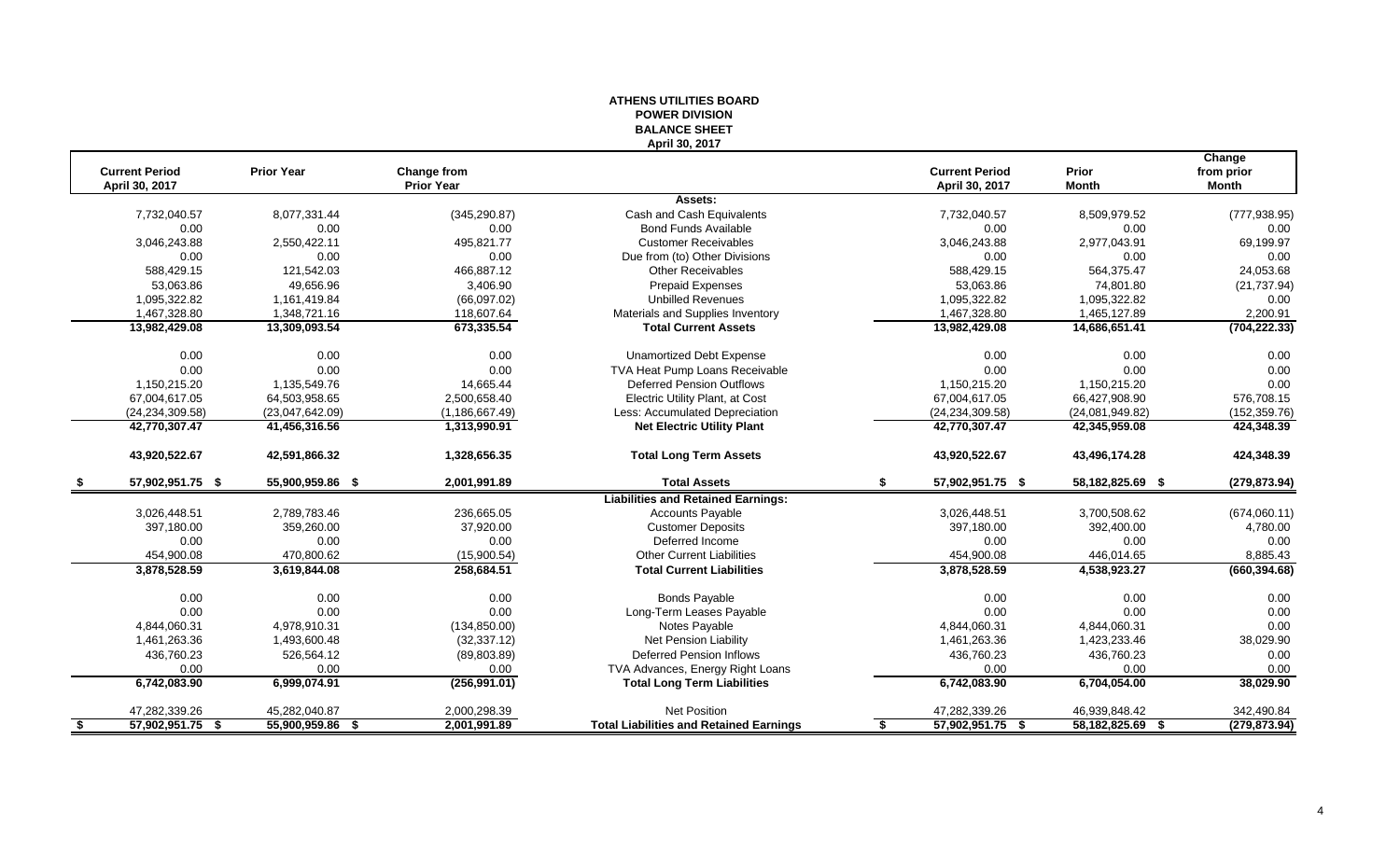|                         |                   |                  | <b>Athens Utilities Board</b>                   |                |                   |               |
|-------------------------|-------------------|------------------|-------------------------------------------------|----------------|-------------------|---------------|
|                         |                   |                  | <b>Profit and Loss Statement - Power</b>        |                |                   |               |
|                         |                   |                  | April 30, 2017                                  |                |                   |               |
| Year-to-Date            | Year-to-Date      | Variance         | <b>Description</b>                              | Current        | Current           | Variance      |
| April 30, 2017          | <b>Prior Year</b> | Favorable        |                                                 | <b>Month</b>   | <b>Month</b>      | Favorable     |
|                         |                   | (Unfavorable)    |                                                 | April 30, 2017 | <b>Prior Year</b> | (Unfavorable) |
|                         |                   |                  | <b>REVENUE:</b>                                 |                |                   |               |
| 13,573,422.35           | 12,923,506.27     | 649,916.08       | <b>Residential Sales</b>                        | 1,090,332.09   | 1,027,768.69      | 62,563.40     |
| 3,470,657.22            | 3.352.324.90      | 118.332.32       | <b>Small Commercial Sales</b>                   | 283.343.68     | 282,268.41        | 1,075.27      |
| 25,681,681.48           | 24,126,639.38     | 1,555,042.10     | Large Commercial Sales                          | 2,389,454.44   | 2,092,947.27      | 296,507.17    |
| 345,897.86              | 349,189.61        | (3,291.75)       | Street and Athletic Lighting                    | 33,259.09      | 31,879.88         | 1,379.21      |
| 485,205.17              | 453,558.82        | 31,646.35        | Outdoor Lighting                                | 47,681.36      | 45,644.52         | 2,036.84      |
| 638,940.39              | 566,259.61        | 72,680.78        | Revenue from Fees                               | 55,405.94      | 48.740.15         | 6,665.79      |
| 44, 195, 804. 47        | 41,771,478.59     | 2,424,325.88     | <b>Total Revenue</b>                            | 3,899,476.60   | 3,529,248.92      | 370,227.68    |
|                         |                   |                  |                                                 |                |                   |               |
| 35,752,544.46           | 33,766,617.34     | (1,985,927.12)   | Power Costs                                     | 2,947,633.31   | 2,733,870.15      | (213, 763.16) |
| 8,443,260.01            | 8,004,861.25      | 438,398.76       | <b>Contribution Margin</b>                      | 951,843.29     | 795,378.77        | 156,464.52    |
|                         |                   |                  | <b>OPERATING EXPENSES:</b>                      |                |                   |               |
| 1,527.75                | 239.00            | (1, 288.75)      | <b>Transmission Expense</b>                     | 59.75          | 59.75             | 0.00          |
| 766.183.91              | 736.617.90        | (29, 566.01)     | <b>Distribution Expense</b>                     | 77.061.86      | 101.259.18        | 24,197.32     |
| 601,467.70              | 582.924.87        | (18, 542.83)     | Customer Service and Customer Acct. Expense     | 58,855.84      | 66,142.36         | 7,286.52      |
| 1,475,185.89            | 1,395,243.00      | (79, 942.89)     | Administrative and General Expenses             | 157,277.99     | 133,478.99        | (23,799.00)   |
| 2,844,365.25            | 2,715,024.77      | (129, 340.48)    | <b>Total operating expenses</b>                 | 293,255.44     | 300,940.28        | 7,684.84      |
|                         |                   |                  | <b>Maintenance Expenses</b>                     |                |                   |               |
| 99.14                   | 0.00              | (99.14)          | <b>Transmission Expense</b>                     | 0.00           | 0.00              | 0.00          |
| 1,005,819.47            | 956,787.83        | (49,031.64)      | <b>Distribution Expense</b>                     | 99,630.76      | 93,512.40         | (6, 118.36)   |
| 26,382.62               | 46,832.60         | 20,449.98        | Administrative and General Expense              | 2,705.14       | 3,236.50          | 531.36        |
|                         |                   |                  | <b>Total Maintenance Expenses</b>               | 102,335.90     | 96.748.90         | (5,587.00)    |
| 1,032,301.23            | 1,003,620.43      | (28,680.80)      | <b>Other Operating Expense</b>                  |                |                   |               |
|                         |                   |                  |                                                 |                |                   |               |
| 1,363,618.55            | 1,397,052.83      | 33,434.28        | <b>Depreciation Expense</b>                     | 140,311.92     | 131,658.56        | (8,653.36)    |
| 790,848.96              | 788,626.05        | (2,222.91)       | <b>Tax Equivalents</b>                          | 78,718.50      | 79,329.16         | 610.66        |
| 2,154,467.51            | 2,185,678.88      | 31,211.37        | <b>Total Other Operating Expenses</b>           | 219,030.42     | 210,987.72        | (8,042.70)    |
| 41,783,678.45           | 39,670,941.42     | (2, 112, 737.03) | <b>Total Operating and Maintenance Expenses</b> | 3,562,255.07   | 3,342,547.05      | (219,708.02)  |
| 2,412,126.02            | 2,100,537.17      | 311,588.85       | <b>Operating Income</b>                         | 337,221.53     | 186,701.87        | 150,519.66    |
| 31,625.71               | 44,511.90         | (12,886.19)      | Other Income                                    | 3,529.50       | 3,004.19          | 525.31        |
| 2,443,751.73            | 2,145,049.07      | 298,702.66       | <b>Total Income</b>                             | 340,751.03     | 189,706.06        | 151,044.97    |
| 17,710.27               | 29,558.93         | 11,848.66        | Miscellaneous Income Deductions                 | 978.09         | 2,060.78          | 1,082.69      |
| 2,426,041.46            | 2,115,490.14      | 310,551.32       | <b>Net Income Before Debt Expenses</b>          | 339,772.94     | 187,645.28        | 152,127.66    |
|                         |                   |                  |                                                 |                |                   |               |
|                         |                   |                  | <b>DEBT RELATED EXPENSES:</b>                   |                |                   |               |
| 0.00                    | 0.00              | 0.00             | Amortization of Debt Related Expenses           | 0.00           | 0.00              | 0.00          |
| 33,151.65               | 12,154.57         | (20, 997.08)     | <b>Interest Expense</b>                         | 3,552.84       | 1,927.20          | (1,625.64)    |
| 33, 151.65              | 12,154.57         | (20, 997.08)     | <b>Total debt related expenses</b>              | 3,552.84       | 1,927.20          | (1,625.64)    |
| 2,392,889.81            | 2,103,335.57      | 289,554.24       | Net Income before Extraordinary Exp.            | 336,220.10     | 185,718.08        | 150,502.02    |
| 56,775.64               | 24,936.98         | 31,838.66        | Extraordinary Income (Expense)                  | 6,270.74       | 0.00              | 6,270.74      |
| 2,449,665.45 \$<br>- 56 | 2,128,272.55 \$   | 321,392.90       | <b>CHANGE IN NET ASSETS</b>                     | 342,490.84 \$  | 185,718.08 \$     | 156,772.76    |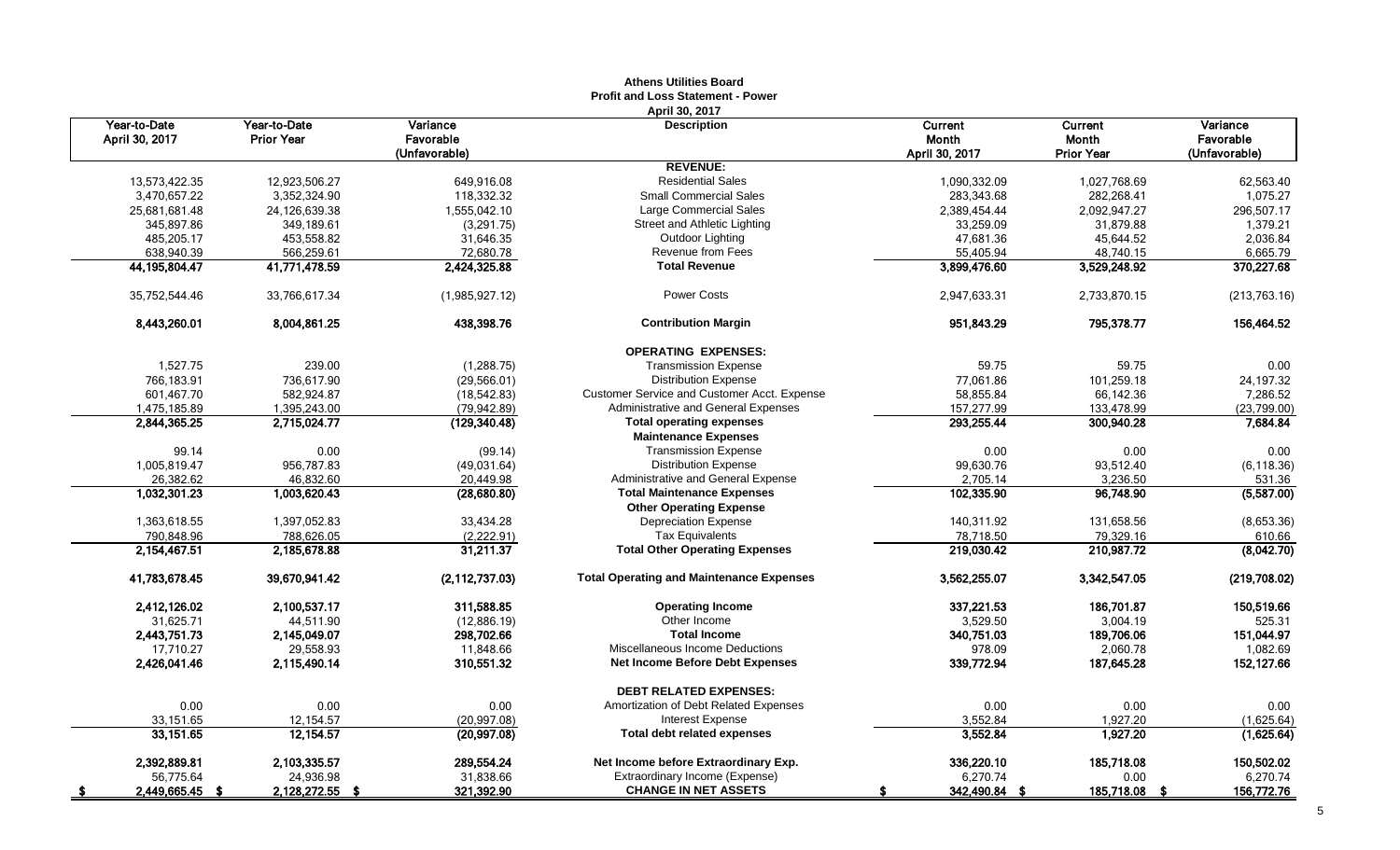|                                |                               |                     | <b>Athens Utilities Board</b><br><b>Budget Comparison - Power</b><br>April 30, 2017 |                                        |                                 |                           |
|--------------------------------|-------------------------------|---------------------|-------------------------------------------------------------------------------------|----------------------------------------|---------------------------------|---------------------------|
| Year-to-Date<br>April 30, 2017 | Year-to-Date<br><b>Budget</b> | $Y-T-D$<br>Variance | <b>Description</b>                                                                  | <b>Current Month</b><br>April 30, 2017 | <b>Monthly</b><br><b>Budget</b> | <b>Budget</b><br>Variance |
|                                |                               |                     | <b>REVENUE:</b>                                                                     |                                        |                                 |                           |
| 13,573,422.35                  | 13,318,032.13                 | 255,390.22          | <b>Residential Sales</b>                                                            | 1.090.332.09                           | 1.045.019.26                    | 45,312.83                 |
| 3,470,657.22                   | 3,435,457.12                  | 35,200.10           | <b>Small Commercial Sales</b>                                                       | 283,343.68                             | 288,982.36                      | (5,638.68)                |
| 25,681,681.48                  | 23,850,950.69                 | 1,830,730.79        | Large Commercial Sales                                                              | 2,389,454.44                           | 2,164,750.50                    | 224,703.94                |
| 345,897.86                     | 385,933.76                    | (40, 035.90)        | Street and Athletic Lighting                                                        | 33,259.09                              | 35,121.33                       | (1,862.24)                |
| 485,205.17                     | 438,500.00                    | 46,705.17           | Outdoor Lighting                                                                    | 47,681.36                              | 44,000.00                       | 3,681.36                  |
| 638,940.39                     | 512,500.00                    | 126,440.39          | Revenue from Fees                                                                   | 55,405.94                              | 51,250.00                       | 4,155.94                  |
| 44,195,804.47                  | 41,941,373.69                 | 2,254,430.78        | <b>Total Revenue</b>                                                                | 3,899,476.60                           | 3,629,123.45                    | 270,353.15                |
| 35,752,544.46                  | 33,987,915.32                 | (1,764,629.14)      | <b>Power Costs</b>                                                                  | 2,947,633.31                           | 2,755,930.79                    | (191, 702.52)             |
| 8,443,260.01                   | 7,953,458.37                  | 489,801.64          | <b>Contribution Margin</b><br><b>OPERATING EXPENSES:</b>                            | 951,843.29                             | 873,192.66                      | 78,650.63                 |
| 1,527.75                       | 0.00                          | (1,527.75)          | <b>Transmission Expense</b>                                                         | 59.75                                  | 0.00                            | (59.75)                   |
| 766,183.91                     | 712,470.39                    | (53, 713.52)        | <b>Distribution Expense</b>                                                         | 77,061.86                              | 66,470.86                       | (10,591.00)               |
| 601,467.70                     | 575,501.98                    | (25,965.72)         | <b>Customer Service and Customer Acct. Expense</b>                                  | 58.855.84                              | 57.826.63                       | (1,029.21)                |
| 1,475,185.89                   | 1,274,836.31                  | (200, 349.58)       | Administrative and General Expenses                                                 | 157,277.99                             | 120,084.68                      | (37, 193.31)              |
| 2,844,365.25                   | 2,562,808.68                  | (281, 556.57)       | <b>Total operating expenses</b>                                                     | 293,255.44                             | 244,382.18                      | (48, 873.26)              |
|                                |                               |                     | <b>Maintenance Expenses</b>                                                         |                                        |                                 |                           |
| 99.14                          | 0.00                          | (99.14)             | <b>Transmission Expense</b>                                                         | 0.00                                   | 0.00                            | 0.00                      |
| 1,005,819.47                   | 1,012,839.52                  | 7,020.05            | <b>Distribution Expense</b>                                                         | 99,630.76                              | 167,892.07                      | 68,261.31                 |
| 26,382.62                      | 53,488.27                     | 27,105.65           | Administrative and General Expense                                                  | 2,705.14                               | 3,784.01                        | 1,078.87                  |
| 1,032,301.23                   | 1,066,327.79                  | 34,026.56           | <b>Total Maintenance Expenses</b>                                                   | 102,335.90                             | 171,676.08                      | 69,340.18                 |
|                                |                               |                     | <b>Other Operating Expense</b>                                                      |                                        |                                 |                           |
| 1,363,618.55                   | 1,431,123.12                  | 67,504.57           | <b>Depreciation Expense</b>                                                         | 140,311.92                             | 144,417.69                      | 4,105.77                  |
| 790.848.96                     | 825,823.03                    | 34,974.07           | <b>Tax Equivalents</b>                                                              | 78,718.50                              | 82,395.17                       | 3,676.67                  |
| 2,154,467.51                   | 2,256,946.15                  | 102,478.64          | <b>Total Other Operating Expenses</b>                                               | 219,030.42                             | 226,812.86                      | 7,782.44                  |
| 41,783,678.45                  | 39,873,997.95                 | (1,909,680.50)      | <b>Total Operating and Maintenance Expenses</b>                                     | 3,562,255.07                           | 3,398,801.91                    | (163, 453.16)             |
| 2,412,126.02                   | 2,067,375.74                  | 344,750.28          | <b>Operating Income</b>                                                             | 337,221.53                             | 230,321.54                      | 106,899.99                |
| 31.625.71                      | 25.387.63                     | 6,238.08            | Other Income                                                                        | 3,529.50                               | 703.38                          | 2,826.12                  |
| 2,443,751.73                   | 2,092,763.38                  | 350,988.35          | <b>Total Income</b>                                                                 | 340,751.03                             | 231,024.92                      | 109,726.11                |
| 17.710.27                      | 23,734.90                     | 6,024.63            | Miscellaneous Income Deductions                                                     | 978.09                                 | 2.021.61                        | 1.043.52                  |
| 2,426,041.46                   | 2,069,028.48                  | 357,012.98          | <b>Net Income Before Debt Expenses</b><br><b>DEBT RELATED EXPENSES:</b>             | 339,772.94                             | 229,003.31                      | 110,769.63                |
| 0.00                           | 0.00                          | 0.00                | Amortization of Debt Related Expenses                                               | 0.00                                   | 0.00                            | 0.00                      |
| 33,151.65                      | 9,383.53                      | (23, 768.12)        | Interest Expense                                                                    | 3,552.84                               | 840.27                          | (2,712.57)                |
| 33,151.65                      | 9,383.53                      | (23, 768.12)        | <b>Total debt related expenses</b>                                                  | 3,552.84                               | 840.27                          | (2,712.57)                |
| 2,392,889.81                   | 2,059,644.95                  | 333,244.86          | Net Income before Extraordinary Exp.                                                | 336,220.10                             | 228,163.04                      | 108,057.06                |
| 56,775.64                      | 16,666.67                     | 40,108.97           | <b>Extraordinary Income (Expense)</b>                                               | 6,270.74                               | 1,666.67                        | 4,604.07                  |
| 2,449,665.45 \$                | 2,076,311.62 \$               | 373,353.83          | <b>CHANGE IN NET ASSETS</b>                                                         | 342,490.84 \$<br>\$                    | 229,829.71 \$                   | 112,661.13                |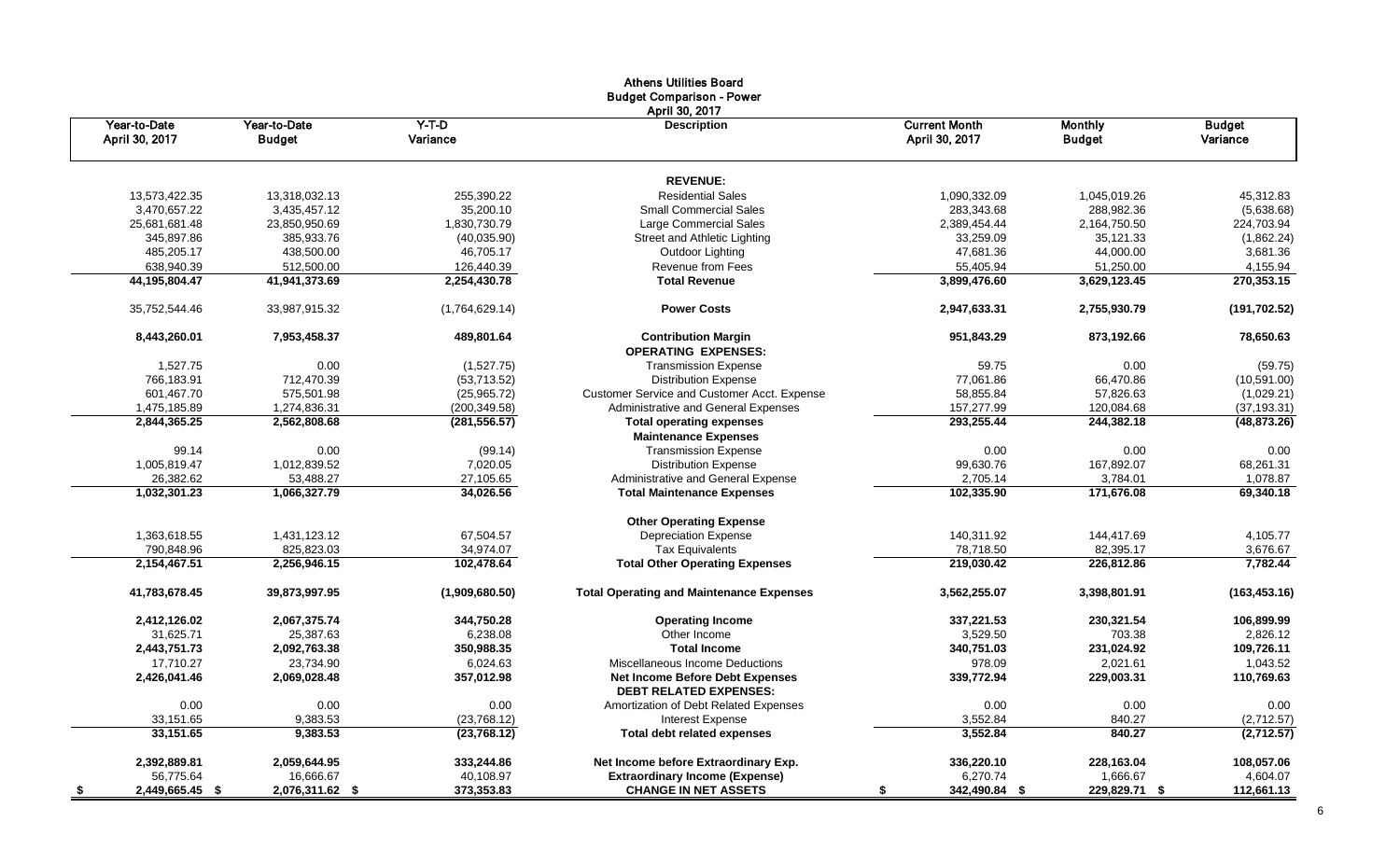### **Athens Utilities Board Power Division STATEMENTS OF CASH FLOWS April 30, 2017**

|                         | Year-to-Date<br>April 30, 2017 | Year-to-Date<br><b>Prior Year</b> | Variance       |                                                                                     | <b>Month to Date</b><br>April 30, 2017 | <b>Month to Date</b><br><b>Prior Year</b> | Variance       |
|-------------------------|--------------------------------|-----------------------------------|----------------|-------------------------------------------------------------------------------------|----------------------------------------|-------------------------------------------|----------------|
|                         |                                |                                   |                | <b>CASH FLOWS FROM OPERATION ACTIVITIES:</b>                                        |                                        |                                           |                |
|                         | 2,449,665.45                   | 2,128,272.55                      | 321,392.90     | Net Operating Income                                                                | 342,490.84                             | 185,718.08                                | 156,772.76     |
|                         |                                |                                   |                | Adjustments to reconcile operating income                                           |                                        |                                           |                |
|                         |                                |                                   |                | to net cash provided by operations:                                                 |                                        |                                           |                |
|                         | 1.363.618.55                   | 1,397,052.83                      | (33, 434.28)   | Depreciation                                                                        | 140.311.92                             | 131.658.56                                | 8,653.36       |
|                         |                                |                                   |                | <b>Changes in Assets and Liabilities:</b>                                           |                                        |                                           |                |
|                         | (299, 632.30)                  | 1,162,609.36                      | (1,462,241.66) | <b>Accounts Receivable</b>                                                          | (93, 253.65)                           | 231,811.10                                | (325,064.75)   |
|                         | 0.00                           | 0.00                              | 0.00           | Due from (to) Other Divisions                                                       | 0.00                                   | 0.00                                      | 0.00           |
|                         | 184,585.02                     | 179.976.73                        | 4,608.29       | <b>Prepaid Expenses</b>                                                             | 21,737.94                              | 20,899.53                                 | 838.41         |
|                         | 132,571.19                     | (568,072.36)                      | 700,643.55     | <b>Deferred Pension Outflows</b>                                                    | 0.00                                   | 0.00                                      | 0.00           |
|                         | 0.00                           | 0.00                              | 0.00           | Accrued, Unbilled Revenue                                                           | 0.00                                   | 0.00                                      | 0.00           |
|                         | (54, 323.02)                   | (63, 433.58)                      | 9.110.56       | <b>Materials and Supplies</b>                                                       | (2,200.91)                             | 40,343.86                                 | (42, 544.77)   |
|                         | (1,501,395.06)                 | (2,055,287.46)                    | 553,892.40     | <b>Accounts Payable</b>                                                             | (674,060.11)                           | (148, 120.59)                             | (525, 939.52)  |
|                         | (26, 125.80)                   | (15,584.50)                       | (10, 541.30)   | <b>Other Current Liabilities</b>                                                    | 9,390.95                               | (8,672.41)                                | 18,063.36      |
|                         | 34,800.00                      | 57,260.00                         | (22, 460.00)   | <b>Customer Deposits</b>                                                            | 4,780.00                               | 8,360.00                                  | (3,580.00)     |
|                         | (230, 632.37)                  | 226,945.65                        | (457, 578.02)  | Net Pension Liability                                                               | 38,029.90                              | 23,520.81                                 | 14,509.09      |
|                         | 0.00                           | 0.00                              | 0.00           | <b>Deferred Pension Inflows</b>                                                     | 0.00                                   | 0.00                                      | 0.00           |
|                         | 11,985.28                      | 13,489.01                         | (1,503.73)     | <b>Retirements and Salvage</b>                                                      | 16,940.75                              | (11, 944.79)                              | 28,885.54      |
|                         | 0.00                           | 0.00                              | 0.00           | Deferred Income                                                                     | 0.00                                   | 0.00                                      | 0.00           |
|                         | 2,065,116.94                   | 2,463,228.23                      | (398, 111.29)  | <b>Net Cash from Operating Activities</b><br><b>CASH FROM NONCAPITAL FINANCING:</b> | (195, 832.37)                          | 473,574.15                                | (669, 406.52)  |
|                         | 0.00                           | 0.00                              | 0.00           | Changes in Long-Term Lease Payable                                                  | 0.00                                   | 0.00                                      | 0.00           |
|                         | 10,040.03                      | (332,500.00)                      | 342,540.03     | Changes in Notes Payable                                                            | (505.52)                               | 0.00                                      | (505.52)       |
|                         | 0.00                           | 0.00                              | 0.00           | Changes in Bonds Payable                                                            | 0.00                                   | 0.00                                      | 0.00           |
|                         | 0.00                           | (440.21)                          | 440.21         | Changes in TVA Loan Program                                                         | 0.00                                   | 0.00                                      | 0.00           |
|                         | 10,040.03                      | (332, 940.21)                     | 342,980.24     | <b>Net Cash from Noncapital Financing Activities</b>                                | (505.52)                               | 0.00                                      | (505.52)       |
|                         |                                |                                   |                | <b>CASH FLOWS FROM CAPITAL AND RELATED</b><br><b>INVESTING ACTIVITIES</b>           |                                        |                                           |                |
|                         | 0.00                           | 0.00                              | 0.00           | Adj.Retained Earnings - TVA loss Adjustment                                         | 0.00                                   | 0.00                                      | 0.00           |
|                         | 0.00                           | (65, 272.79)                      | 65,272.79      | Prior Period Adjustment                                                             | 0.00                                   | 0.00                                      | 0.00           |
|                         | (2,732,909.77)                 | (2,028,869.55)                    | (704, 040.22)  | Changes in Electric Plant                                                           | (581,601.06)                           | (207, 924.19)                             | (373, 676.87)  |
|                         | (2,732,909.77)                 | (2,094,142.34)                    | (638, 767.43)  | <b>Capital and Related Investing Activities</b>                                     | (581,601.06)                           | (207, 924.19)                             | (373, 676.87)  |
|                         | $(657, 752.80)$ \$             | 36,145.68 \$                      | (693.898.48)   | <b>Net Changes in Cash Position</b>                                                 | \$.<br>$(777.938.95)$ \$               | 265,649.96 \$                             | (1,043,588.91) |
|                         |                                |                                   |                |                                                                                     |                                        |                                           |                |
|                         | 8,389,793.37                   | 8,041,185.76                      | 348,607.61     | Cash at Beginning of Period                                                         | 8,509,979.52                           | 7,811,681.48                              | 698,298.04     |
|                         | 7,732,040.57                   | 8,077,331.44                      | (345, 290.87)  | Cash at end of Period                                                               | 7,732,040.57                           | 8,077,331.44                              | (345, 290.87)  |
| $\overline{\mathbf{3}}$ | $(657, 752.80)$ \$             | $36,145.68$ \$                    | (693, 898.48)  | <b>Changes in Cash and Equivalents</b>                                              | $(777, 938.95)$ \$<br>\$               | 265,649.96 \$                             | (1,043,588.91) |

**Long-Term Debt** \$4,844,060.31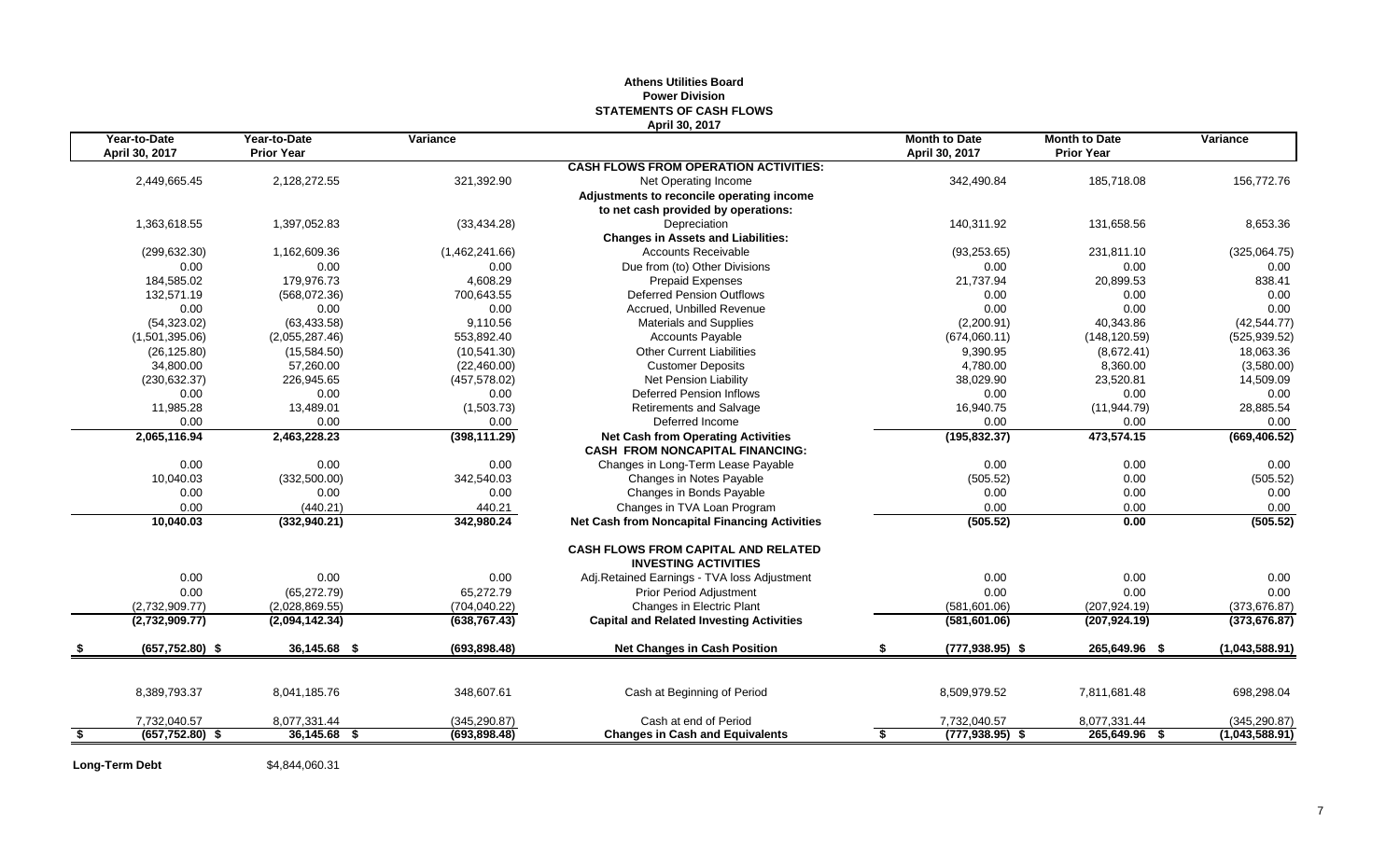#### Athens Utilities Board Statistics Report April 30, 2017

| Power:                       |              |        |           |            |
|------------------------------|--------------|--------|-----------|------------|
|                              | Current      | Prior  |           | # Accounts |
| Number of services:          | <b>Month</b> | Year   | Change    | Change     |
| Residential                  | 10,885       | 10,993 | $-0.98\%$ | $-108$     |
| Small Commercial             | 1,935        | 1,991  | $-2.81%$  | $-56$      |
| <b>Large Commercial</b>      | 272          | 258    | 5.43%     | 14         |
| Street and Athletic Lighting | 21           | 21     | 0.00%     | 0          |
| Outdoor Lighting             | 60           | 61     | $-1.64%$  | $-1$       |
| <b>ITotal Services</b>       | 13.173       | 13.324 | $-1.13%$  | $-151$     |

| Sales Volumes:      |            | Current Month     |          | Year-to-Date |                   |          |
|---------------------|------------|-------------------|----------|--------------|-------------------|----------|
| <b>Kwh</b>          | 4/30/2017  | <b>Prior Year</b> | Change   | 4/30/2017    | <b>Prior Year</b> | Change   |
| Residential         | 10,768,955 | 10,497,002        | 2.59%    | 132,954,932  | 129,990,735       | 2.28%    |
| Small Commercial    | 2,328,080  | 2,410,949         | $-3.44%$ | 28,710,064   | 28,479,545        | 0.81%    |
| Large Commercial    | 36,682,832 | 32,790,620        | 11.87%   | 361,110,034  | 340,896,839       | 5.93%    |
| Street and Athletic | 258.214    | 260,084           | $-0.72%$ | 2,631,781    | 2,901,868         | $-9.31%$ |
| Outdoor Lighting    | 268.831    | 278.661           | $-3.53%$ | 2,745,530    | 2.780.902         | $-1.27%$ |
| Total               | 50,306,912 | 46,237,316        | 8.80%    | 528.152.341  | 505,049,889       | 4.57%    |

| <b>Employment</b>  |                |                   |                   |
|--------------------|----------------|-------------------|-------------------|
|                    | April 30, 2017 | <b>Same Month</b> | <b>Difference</b> |
|                    |                | <b>Prior Year</b> |                   |
| Employee Headcount | 54.00          | 53.00             | 1.00              |
| <b>IFTE</b>        | 58.56          | 57.05             | 1.51              |
| <b>IY-T-D FTE</b>  | 58.23          | 56.6              | 1.63              |

| Heating/Cooling Degree Days (Calendar Month): |                |                   |                   |
|-----------------------------------------------|----------------|-------------------|-------------------|
|                                               | April 30, 2017 | <b>Prior Year</b> | <b>Difference</b> |
| <b>Heating Degree Days</b>                    | 100            | 195               | $-95$             |
| Cooling Degree Days                           | 58             | 33                | 25                |
|                                               |                |                   |                   |

| Heating/Cooling Degree Days (Billing Period): |                |                   |                   |
|-----------------------------------------------|----------------|-------------------|-------------------|
|                                               | April 30, 2017 | <b>Prior Year</b> | <b>Difference</b> |
| <b>Heating Degree Days</b>                    | 255            | 349               | -94               |
| Cooling Degree Days                           |                |                   |                   |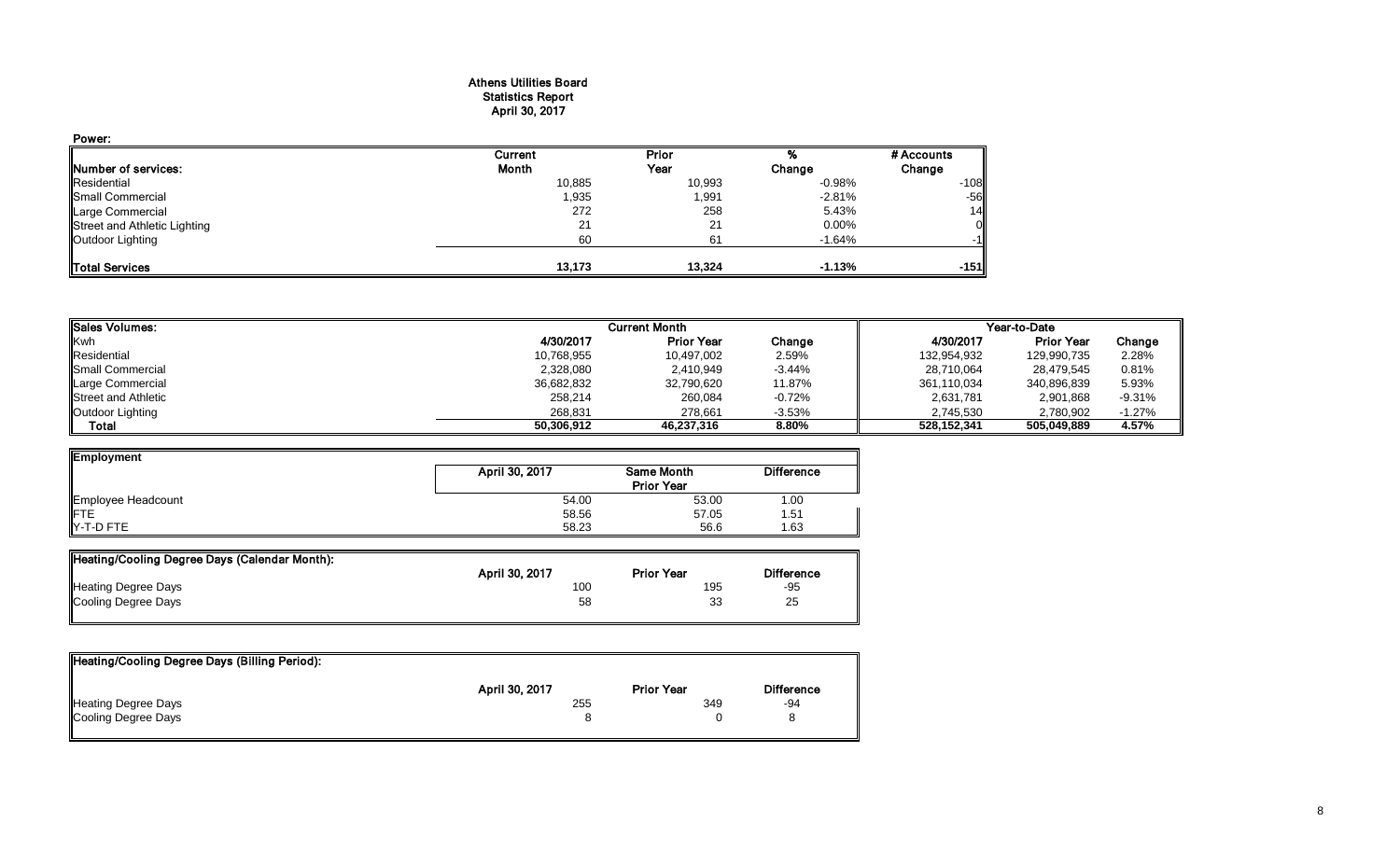## **Athens Utilities Board Power Division Capital Budget Month Ending as of April 30, 2017**

|                                                      | <b>Budget</b>  | <b>Actual</b> | Variance to date<br>Favorable | <b>Estimated</b><br>% Project | % of Budget<br><b>Expended</b> |
|------------------------------------------------------|----------------|---------------|-------------------------------|-------------------------------|--------------------------------|
| <b>Planned Capital Improvements:</b>                 |                |               | (Unfavorable)                 | <b>Completion</b>             |                                |
| Replace Truck 7 (CNG)                                | 50,000         | 36,916        | 13,084                        | 100.00%                       | 73.83%                         |
| Replace Truck 36                                     | 280,000        | 218,536       | 61,464                        |                               | 78.05%                         |
| Truck 11 (AGM)                                       | 40,000         |               | 40,000                        |                               |                                |
| <b>SCADA</b>                                         | 130,000        |               | 130,000                       | 10.00%                        |                                |
| Bohanan Addition change out/upgrade                  | 150,000        | 136,687       | 13,313                        | 95.00%                        | 91.12%                         |
| MPower (Place Holder)                                | 20,000         |               | 20,000                        |                               |                                |
| <b>LED Purchases</b>                                 | 300,000        | 242,644       | 57,356                        | 70.00%                        | 80.88%                         |
| Purchase Etowah Switching Station (BOND/DEBT)        | 1,100,000      |               | 1,100,000                     |                               |                                |
| <b>Etowah Switch Station Fiber</b>                   | 90,000         |               | 90,000                        |                               |                                |
| Etowah Switching Station Renovation (BOND/DEBT)      | 500,000        |               | 500,000                       |                               |                                |
| <b>Wireless Network</b>                              | 50,000         | 853           | 49,147                        | 10.00%                        | 1.71%                          |
| 411 North Fiber                                      | 90,000         |               | 90,000                        |                               |                                |
| Capacitor System (Continue)                          | 150,000        |               | 150,000                       |                               |                                |
| Server, Switch, Data Processing Upgrades             | 26,650         | 19,349        | 7,301                         | 80.00%                        | 72.60%                         |
| <b>Communications Tower</b>                          | 20,500         | 35,490        | (14,990)                      | 50.00%                        | 173.12%                        |
| Backup Radio System                                  | 30,000         | 29,739        | 261                           | 50.00%                        | 99.13%                         |
| Other System Improvements                            | 337,653        | 278,941       | 58,712                        |                               | 82.61% Continuous              |
| Poles                                                | 303,887        | 126,460       | 177,427                       |                               | 41.61% Continuous              |
| Primary Wire and Underground                         | 500,000        | 303,252       | 196,748                       |                               | 60.65% Continuous              |
| Transformers                                         | 450,204        | 303,483       | 146,720                       |                               | 67.41% Continuous              |
| Services                                             | 281,377        | 207,450       | 73,927                        |                               | 73.73% Continuous              |
| <b>Total Planned Capital Improvements:</b>           | 4,900,271      | 1,939,801     | 2,960,469                     |                               |                                |
| <b>Other Assets:</b>                                 |                |               |                               |                               |                                |
| Central Athens Sub Replace AIM Switch 600            |                | 70,060        | (70,060)                      |                               |                                |
| Replace Truck 3 (CNG) (2015 Budget)                  | 55,000.00      | 44,156        | 10,844                        |                               |                                |
| <b>RTC Fiber</b>                                     |                | 68,106        | (68, 106)                     |                               |                                |
| 300 Kva pad mount transformer - Athens Regional Park |                | 15,724        | (15, 724)                     |                               |                                |
| Replace Truck 27 (2016 Budget)                       | 150,000.00     | 107,732       | 42,268                        |                               |                                |
| TDOT Project - Denso Dr                              |                | 10,377        | (10, 377)                     |                               |                                |
| Tornado Damage/Repair Work                           |                | 578,891       | (578, 891)                    |                               |                                |
| Other                                                |                | 64,523        | (64, 523)                     |                               |                                |
| <b>Total Other Assets:</b>                           | 205,000        | 959,569       | (754, 569)                    |                               |                                |
| Totals:                                              | $5,105,271$ \$ | 2,899,370 \$  | 2,205,900                     |                               |                                |
|                                                      |                |               |                               |                               |                                |

Percentage of Budget Spent Year-to-date 56.79%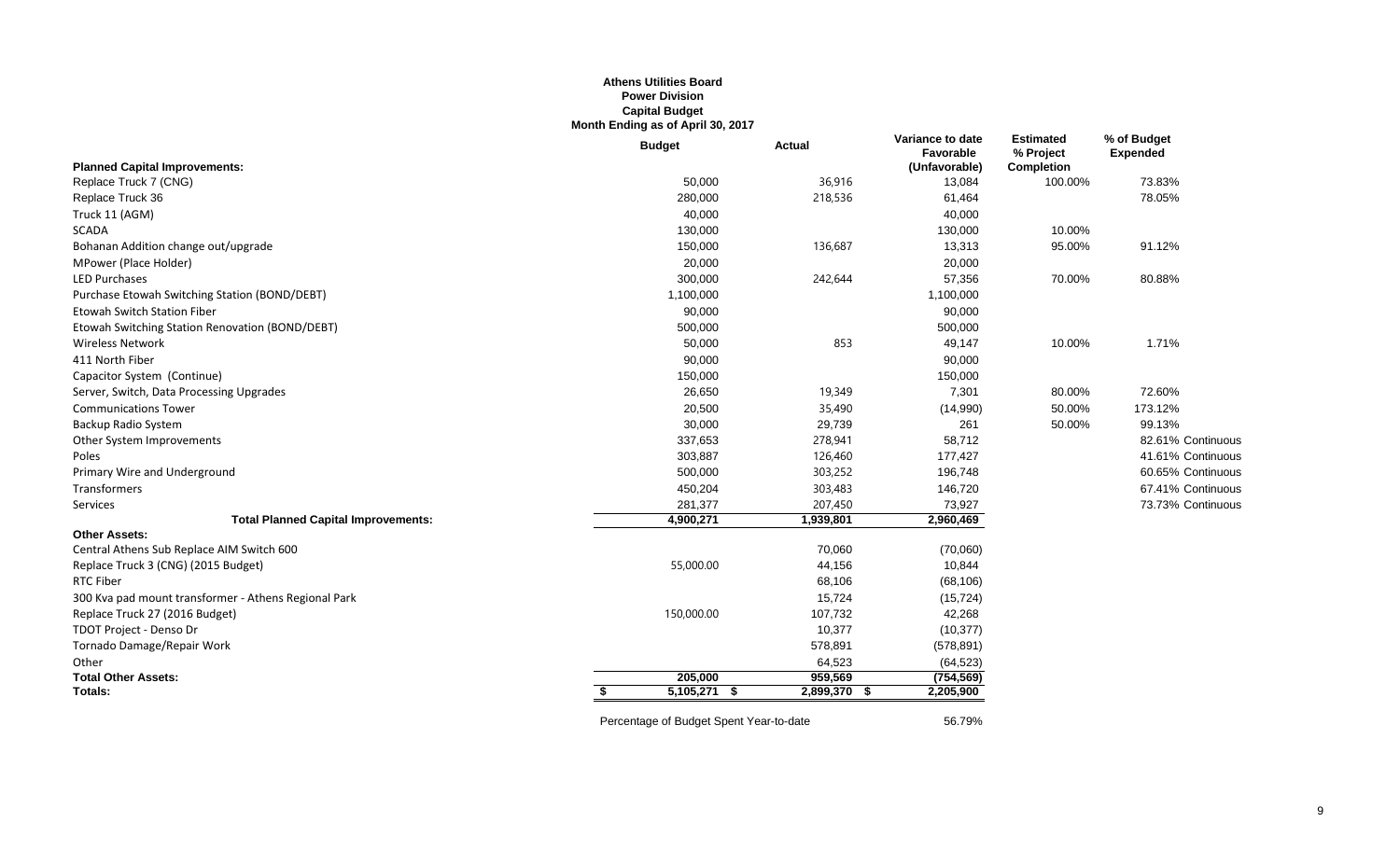#### **ATHENS UTILITIES BOARD WATER DIVISION BALANCE SHEET April 30, 2017**

|      | <b>Current Period</b> | <b>Prior Year</b> | Change from       |                                                | <b>Current Period</b>  | Prior            | Change<br>from prior |
|------|-----------------------|-------------------|-------------------|------------------------------------------------|------------------------|------------------|----------------------|
|      | April 30, 2017        |                   | <b>Prior Year</b> |                                                | April 30, 2017         | <b>Month</b>     | <b>Month</b>         |
|      |                       |                   |                   | Assets:                                        |                        |                  |                      |
|      | 4,637,308.91          | 4,671,758.92      | (34, 450.01)      | Cash and Cash Equivalents                      | 4,637,308.91           | 3,952,030.35     | 685,278.56           |
|      | 295.229.98            | 296.767.69        | (1,537.71)        | <b>Customer Receivables</b>                    | 295.229.98             | 260,243.21       | 34.986.77            |
|      | 0.00                  | 0.00              | 0.00              | Due to/from Other Divisions                    | 0.00                   | 0.00             | 0.00                 |
|      | 21,880.96             | 17,295.03         | 4,585.93          | <b>Other Receivables</b>                       | 21,880.96              | 862,825.26       | (840, 944.30)        |
|      | 126,034.87            | 128,116.02        | (2,081.15)        | <b>Prepaid Expenses</b>                        | 126,034.87             | 135,186.32       | (9, 151.45)          |
|      | 202,114.03            | 213,418.23        | (11, 304.20)      | Materials and Supplies Inventory               | 202,114.03             | 201,439.46       | 674.57               |
|      | 5,282,568.75          | 5,327,355.89      | (44, 787.14)      | <b>Total Current Assets</b>                    | 5,282,568.75           | 5,411,724.60     | (129, 155.85)        |
|      | 0.00                  | 0.00              | 0.00              | Reserve and Other                              | 0.00                   | 0.00             | 0.00                 |
|      | 0.00                  | 0.00              | 0.00              | <b>Total Restricted Assets</b>                 | 0.00                   | 0.00             | 0.00                 |
|      | 0.00                  | 0.00              | 0.00              | Debt Issue Costs, Net of Amortization          | 0.00                   | 0.00             | 0.00                 |
|      | 319.681.30            | 374.693.89        | (55,012.59)       | <b>Deferred Pension Outflows</b>               | 319.681.30             | 319.681.30       | 0.00                 |
|      | 33,322,547.23         | 30,612,824.39     | 2,709,722.84      | Water Utility Plant, at cost                   | 33, 322, 547. 23       | 33,107,808.40    | 214,738.83           |
|      | (13,093,845.72)       | (12, 492, 185.59) | (601, 660.13)     | Less: Accumulated Depreciation                 | (13,093,845.72)        | (13,036,285.73)  | (57, 559.99)         |
|      | 20,228,701.51         | 18,120,638.80     | 2,108,062.71      | <b>Net Water Utility Plant</b>                 | 20,228,701.51          | 20,071,522.67    | 157,178.84           |
|      | 20,548,382.81         | 18,495,332.69     | 2,053,050.12      | <b>Total Long Term Assets</b>                  | 20,548,382.81          | 20,391,203.97    | 157,178.84           |
| - 5  | 25,830,951.56 \$      | 23,822,688.58 \$  | 2,008,262.98      | <b>Total Assets</b>                            | \$<br>25,830,951.56 \$ | 25,802,928.57 \$ | 28,022.99            |
|      |                       |                   |                   | <b>Liabilities and Retained Earnings:</b>      |                        |                  |                      |
|      | 174,146.95            | 119,810.61        | 54,336.34         | <b>Accounts Payable</b>                        | 174,146.95             | 165.937.85       | 8,209.10             |
|      | 48,320.00             | 43,135.00         | 5,185.00          | <b>Customer Deposits</b>                       | 48,320.00              | 47,390.00        | 930.00               |
|      | 112,660.54            | 126,781.79        | (14, 121.25)      | <b>Other Current Liabilities</b>               | 112,660.54             | 112,653.19       | 7.35                 |
|      | 335,127.49            | 289,727.40        | 45,400.09         | <b>Total Current Liabilities</b>               | 335,127.49             | 325,981.04       | 9,146.45             |
|      | 405,081.08            | 419,162.47        | (14,081.39)       | Net Pension Liability                          | 405,081.08             | 394,087.14       | 10,993.94            |
|      | 120.006.40            | 148.263.33        | (28, 256.93)      | Deferred Pension Inflows                       | 120.006.40             | 120.006.40       | 0.00                 |
|      | 0.00                  | 0.00              | 0.00              | <b>Bonds Payable</b>                           | 0.00                   | 0.00             | 0.00                 |
|      | 4,216,159.14          | 3,223,678.18      | 992,480.96        | Note Payable                                   | 4,216,159.14           | 4,223,048.70     | (6,889.56)           |
|      | 4,741,246.62          | 3,791,103.98      | 950,142.64        | <b>Total Long Term Liabilities</b>             | 4,741,246.62           | 4,737,142.24     | 4,104.38             |
|      | 20,754,577.45         | 19,741,857.20     | 1,012,720.25      | <b>Net Position</b>                            | 20,754,577.45          | 20,739,805.29    | 14,772.16            |
| - \$ | 25,830,951.56 \$      | 23,822,688.58 \$  | 2,008,262.98      | <b>Total Liabilities and Retained Earnings</b> | \$<br>25,830,951.56 \$ | 25,802,928.57 \$ | 28,022.99            |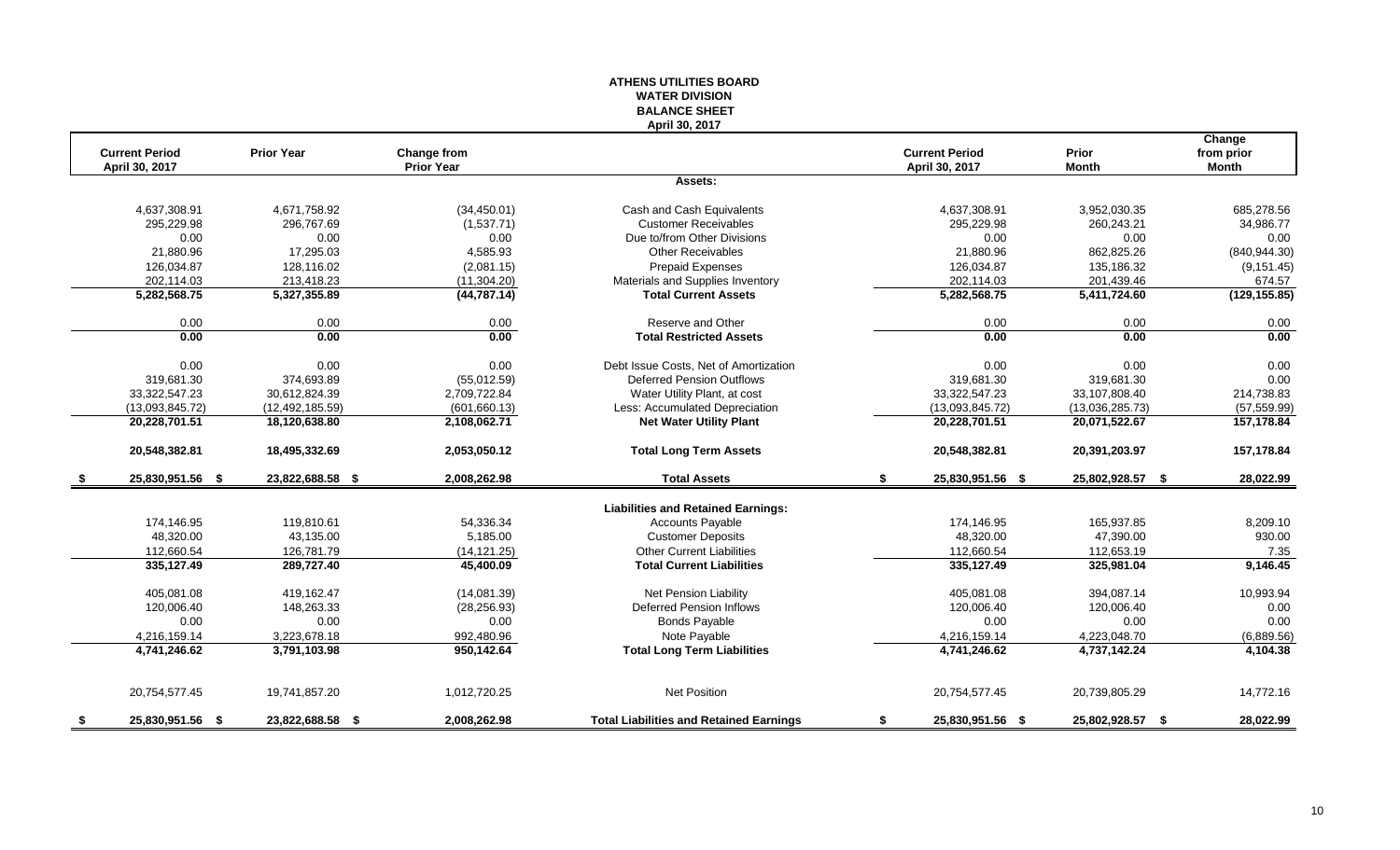|                                |                                   |                                        | <b>Athens Utilities Board</b><br><b>Profit and Loss Statement - Water</b><br>April 30, 2017 |                                    |                                       |                                        |
|--------------------------------|-----------------------------------|----------------------------------------|---------------------------------------------------------------------------------------------|------------------------------------|---------------------------------------|----------------------------------------|
| Year-to-Date<br>April 30, 2017 | Year-to-Date<br><b>Prior Year</b> | Variance<br>Favorable<br>(Unfavorable) | <b>Description</b>                                                                          | Current<br>Month<br>April 30, 2017 | Current<br>Month<br><b>Prior Year</b> | Variance<br>Favorable<br>(Unfavorable) |
|                                |                                   |                                        | <b>REVENUE:</b>                                                                             |                                    |                                       |                                        |
| 1,482,601.16                   | 1,447,269.47                      | 35,331.69                              | Residential                                                                                 | 119,657.61                         | 141,828.05                            | (22, 170.44)                           |
| 1,598,006.77                   | 1,571,259.09                      | 26,747.68                              | Small Commercial                                                                            | 147,389.42                         | 162,340.43                            | (14, 951.01)                           |
| 354,098.09                     | 369,022.56                        | (14, 924.47)                           | Large Commercial                                                                            | 33,455.35                          | 38,027.34                             | (4,571.99)                             |
| 102,588.47                     | 101,989.45                        | 599.02                                 | Other                                                                                       | 9,477.14                           | 8,919.69                              | 557.45                                 |
| 3,537,294.49                   | 3,489,540.57                      | 47,753.92                              | <b>Total Revenue</b>                                                                        | 309,979.52                         | 351,115.51                            | (41, 135.99)                           |
| 533,950.77                     | 482,314.70                        | (51, 636.07)                           | <b>Purchased Supply</b>                                                                     | 60,623.49                          | 49,754.46                             | (10, 869.03)                           |
| 3,003,343.72                   | 3,007,225.87                      | (3,882.15)                             | <b>Contribution Margin</b>                                                                  | 249,356.03                         | 301,361.05                            | (52,005.02)                            |
|                                |                                   |                                        | <b>OPERATING EXPENSES:</b>                                                                  |                                    |                                       |                                        |
| 272,839.41                     | 302,160.59                        | 29,321.18                              | Source and Pump Expense                                                                     | 22,244.91                          | 34,727.28                             | 12,482.37                              |
| 171,681.53                     | 138,700.22                        | (32,981.31)                            | <b>Distribution Expense</b>                                                                 | 15,982.88                          | 16,918.94                             | 936.06                                 |
| 341,395.14                     | 338,891.97                        | (2,503.17)                             | Customer Service and Customer Acct. Expense                                                 | 30,956.05                          | 41,906.47                             | 10,950.42                              |
| 664,170.36                     | 639,113.65                        | (25,056.71)                            | Administrative and General Expense                                                          | 71,234.75                          | 76,972.18                             | 5,737.43                               |
| 1,450,086.44                   | 1,418,866.43                      | (31,220.01)                            | <b>Total operating expenses</b>                                                             | 140,418.59                         | 170,524.87                            | 30,106.28                              |
|                                |                                   |                                        | <b>Maintenance Expenses</b>                                                                 |                                    |                                       |                                        |
| 68,672.84                      | 59,894.04                         | (8,778.80)                             | Source and Pump Expense                                                                     | 7,028.81                           | 9,536.06                              | 2,507.25                               |
| 277,935.26                     | 285,634.61                        | 7,699.35                               | <b>Distribution Expense</b>                                                                 | 26,814.60                          | 32,919.47                             | 6,104.87                               |
| 4,039.69                       | 5,399.22                          | 1,359.53                               | Administrative and General Expense                                                          | 582.87                             | 480.93                                | (101.94)                               |
| 350,647.79                     | 350,927.87                        | 280.08                                 | <b>Total Maintenance Expense</b>                                                            | 34,426.28                          | 42,936.46                             | 8,510.18                               |
|                                |                                   |                                        | <b>Other Operating Expenses</b>                                                             |                                    |                                       |                                        |
| 592,367.00                     | 604,938.31                        | 12,571.31                              | <b>Depreciation Expense</b>                                                                 | 53,441.40                          | 53,805.52                             | 364.12                                 |
| 592,367.00                     | 604,938.31                        | 12,571.31                              | <b>Total Other Operating Expenses</b>                                                       | 53,441.40                          | 53,805.52                             | 364.12                                 |
| 2,927,052.00                   | 2,857,047.31                      | (70,004.69)                            | <b>Total Operating and Maintenance Expense</b>                                              | 288,909.76                         | 317,021.31                            | 28,111.55                              |
| 610,242.49                     | 632,493.26                        | (22, 250.77)                           | <b>Operating Income</b>                                                                     | 21,069.76                          | 34,094.20                             | (13,024.44)                            |
| 15,375.23                      | 12,047.63                         | 3,327.60                               | Other Income                                                                                | 1,400.71                           | 1,550.92                              | (150.21)                               |
| 625,617.72                     | 644,540.89                        | (18,923.17)                            | <b>Total Income</b>                                                                         | 22,470.47                          | 35,645.12                             | (13, 174.65)                           |
| 7,405.00                       | 7,664.90                          | 259.90                                 | Other Expense                                                                               | 17.50                              | 130.80                                | 113.30                                 |
| 618,212.72                     | 636,875.99                        | (18,663.27)                            | Net Income Before Debt Expense                                                              | 22,452.97                          | 35,514.32                             | (13,061.35)                            |
|                                |                                   |                                        | <b>DEBT RELATED EXPENSES:</b>                                                               |                                    |                                       |                                        |
| 0.00                           | 0.00                              | 0.00                                   | Amortization of Debt Discount                                                               | 0.00                               | 0.00                                  | 0.00                                   |
| 77,160.70                      | 77,768.93                         | 608.23                                 | Interest on Long Term Debt                                                                  | 7,680.81                           | 7,753.26                              | 72.45                                  |
| 77,160.70                      | 77,768.93                         | 608.23                                 | <b>Total debt related expenses</b>                                                          | 7,680.81                           | 7,753.26                              | 72.45                                  |
|                                |                                   |                                        |                                                                                             |                                    |                                       |                                        |
| 541,052.02                     | 559,107.06                        | (18,055.04)                            | Net Income Before Extraordinary Income                                                      | 14,772.16                          | 27,761.06                             | (12,988.90)                            |
| 297,943.88                     | (77, 191.32)                      | 375,135.20                             | Grants, Contributions, Extraordinary<br><b>CHANGE IN NET ASSETS</b>                         | 0.00                               | 0.00                                  | 0.00                                   |
| 838,995.90 \$                  | 481,915.74 \$                     | 357,080.16                             |                                                                                             | 14,772.16 \$                       | 27,761.06 \$                          | (12,988.90)                            |

11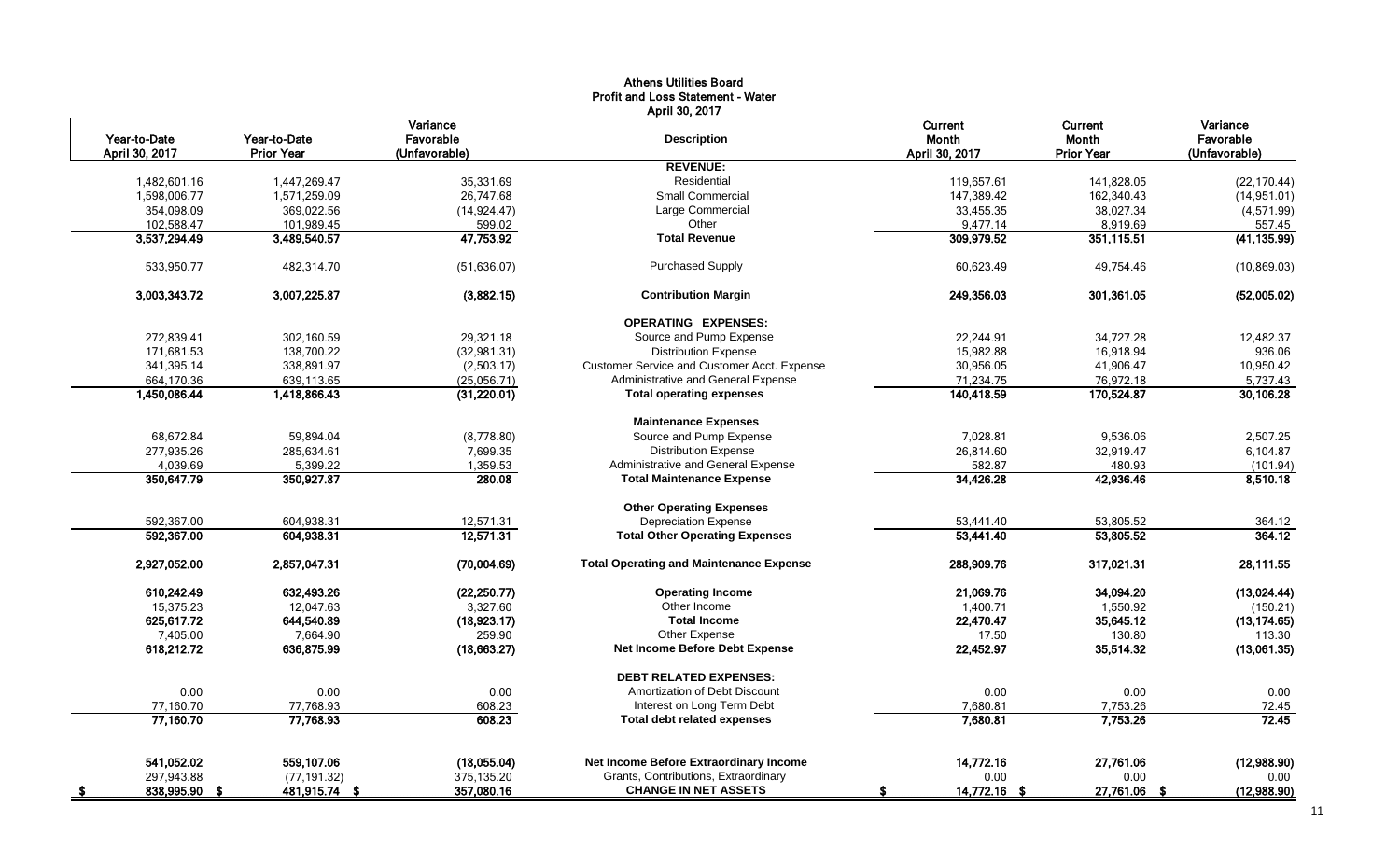|                       |                 |               | <b>Athens Utilities Board</b>                   |                      |                |               |
|-----------------------|-----------------|---------------|-------------------------------------------------|----------------------|----------------|---------------|
|                       |                 |               | <b>Budget Comparison - Water</b>                |                      |                |               |
|                       |                 |               | April 30, 2017                                  |                      |                |               |
| Year-to-Date          | Year-to-Date    | $Y-T-D$       | <b>Description</b>                              | <b>Current Month</b> | <b>Monthly</b> | <b>Budget</b> |
| April 30, 2017        | <b>Budget</b>   | Variance      |                                                 | April 30, 2017       | <b>Budget</b>  | Variance      |
|                       |                 |               | <b>REVENUE:</b>                                 |                      |                |               |
| 1,482,601.16          | 1,474,736.34    | 7,864.82      | Residential                                     | 119,657.61           | 146,177.36     | (26, 519.75)  |
| 1,598,006.77          | 1,633,278.30    | (35, 271.53)  | <b>Small Commercial</b>                         | 147,389.42           | 159,927.25     | (12, 537.83)  |
| 354,098.09            | 365,457.49      | (11, 359.40)  | Large Commercial                                | 33,455.35            | 38,752.43      | (5,297.08)    |
| 102,588.47            | 93,484.03       | 9,104.44      | Other                                           | 9,477.14             | 8,893.62       | 583.52        |
| 3,537,294.49          | 3,566,956.16    | (29,661.67)   | <b>Total Revenue</b>                            | 309,979.52           | 353,750.66     | (43,771.14)   |
|                       |                 |               |                                                 |                      |                |               |
| 533,950.77            | 481,245.28      | (52,705.49)   | <b>Purchased Supply</b>                         | 60,623.49            | 47,067.81      | (13, 555.68)  |
| 3,003,343.72          | 3,085,710.88    | (82, 367.16)  | <b>Contribution Margin</b>                      | 249.356.03           | 306,682.85     | (57, 326.82)  |
|                       |                 |               | <b>OPERATING EXPENSES:</b>                      |                      |                |               |
| 272,839.41            | 303,029.32      | 30,189.91     | Source and Pump Expense                         | 22,244.91            | 30,032.00      | 7,787.09      |
| 171,681.53            | 140,872.54      | (30,808.99)   | <b>Distribution Expense</b>                     | 15,982.88            | 13,575.08      | (2,407.80)    |
| 341,395.14            | 325,038.38      | (16, 356.76)  | Customer Service and Customer Acct. Expense     | 30,956.05            | 33,068.66      | 2,112.61      |
| 664,170.36            | 638,094.89      | (26,075.47)   | Administrative and General Expense              | 71,234.75            | 65,977.75      | (5,257.00)    |
| 1,450,086.44          | 1,407,035.13    | (43,051.31)   | <b>Total operating expenses</b>                 | 140,418.59           | 142,653.49     | 2,234.90      |
|                       |                 |               | <b>Maintenance Expenses</b>                     |                      |                |               |
| 68,672.84             | 71,225.22       | 2,552.38      | Source and Pump Expense                         | 7,028.81             | 8,106.70       | 1,077.89      |
| 277,935.26            | 293,429.20      | 15,493.94     | <b>Distribution Expense</b>                     | 26,814.60            | 30,120.53      | 3,305.93      |
| 4,039.69              | 6,645.77        | 2,606.08      | Administrative and General Expense              | 582.87               | 514.05         | (68.82)       |
| 350,647.79            | 371,300.19      | 20.652.40     | <b>Total Maintenance Expense</b>                | 34,426.28            | 38,741.28      | 4,315.00      |
|                       |                 |               | <b>Other Operating Expenses</b>                 |                      |                |               |
| 592.367.00            | 635.994.10      | 43.627.10     | <b>Depreciation Expense</b>                     | 53.441.40            | 62.195.73      | 8.754.33      |
| 592,367.00            | 635,994.10      | 43,627.10     | <b>Total Other Operating Expenses</b>           | 53,441.40            | 62,195.73      | 8,754.33      |
| 2,927,052.00          | 2,895,574.70    | (31, 477.30)  | <b>Total Operating and Maintenance Expenses</b> | 288,909.76           | 290,658.31     | 1,748.55      |
| 610,242.49            | 671,381.46      | (61, 138.97)  | <b>Operating Income</b>                         | 21,069.76            | 63,092.35      | (42, 022.59)  |
| 15,375.23             | 11,551.33       | 3,823.90      | Other Income                                    | 1,400.71             | (350.52)       | 1,751.23      |
| 625,617.72            | 682,932.80      | (57, 315.08)  | <b>Total Income</b>                             | 22,470.47            | 62,741.83      | (40, 271.36)  |
| 7,405.00              | 8,400.28        | 995.28        | Other Expense                                   | 17.50                | 912.38         | 894.88        |
| 618,212.72            | 674,532.52      | (56, 319.80)  | <b>Net Income Before Debt Expense</b>           | 22,452.97            | 61,829.45      | (39, 376.48)  |
|                       |                 |               | <b>DEBT RELATED EXPENSES:</b>                   |                      |                |               |
| 0.00                  | 0.00            | 0.00          | Amortization of Debt Discount                   | 0.00                 | 0.00           | 0.00          |
| 77,160.70             | 77,704.63       | 543.93        | Interest on Long Term Debt                      | 7,680.81             | 8,289.57       | 608.76        |
| 77,160.70             | 77,704.63       | 543.93        | <b>Total debt related expenses</b>              | 7,680.81             | 8,289.57       | 608.76        |
| 541,052.02            | 596,827.88      | (55, 775.86)  | Net Income Before Extraordinary Income          | 14,772.16            | 53,539.88      | (38, 767.72)  |
| 297,943.88            | 427,500.00      | (129, 556.12) | Grants, Contributions, Extraordinary            | 0.00                 | 42,750.00      | (42,750.00)   |
| 838,995.90 \$<br>- \$ | 1,024,327.88 \$ | (185,331.98)  | <b>CHANGE IN NET ASSETS</b>                     | 14,772.16 \$<br>\$   | 96,289.88 \$   | (81, 517.72)  |
|                       |                 |               |                                                 |                      |                |               |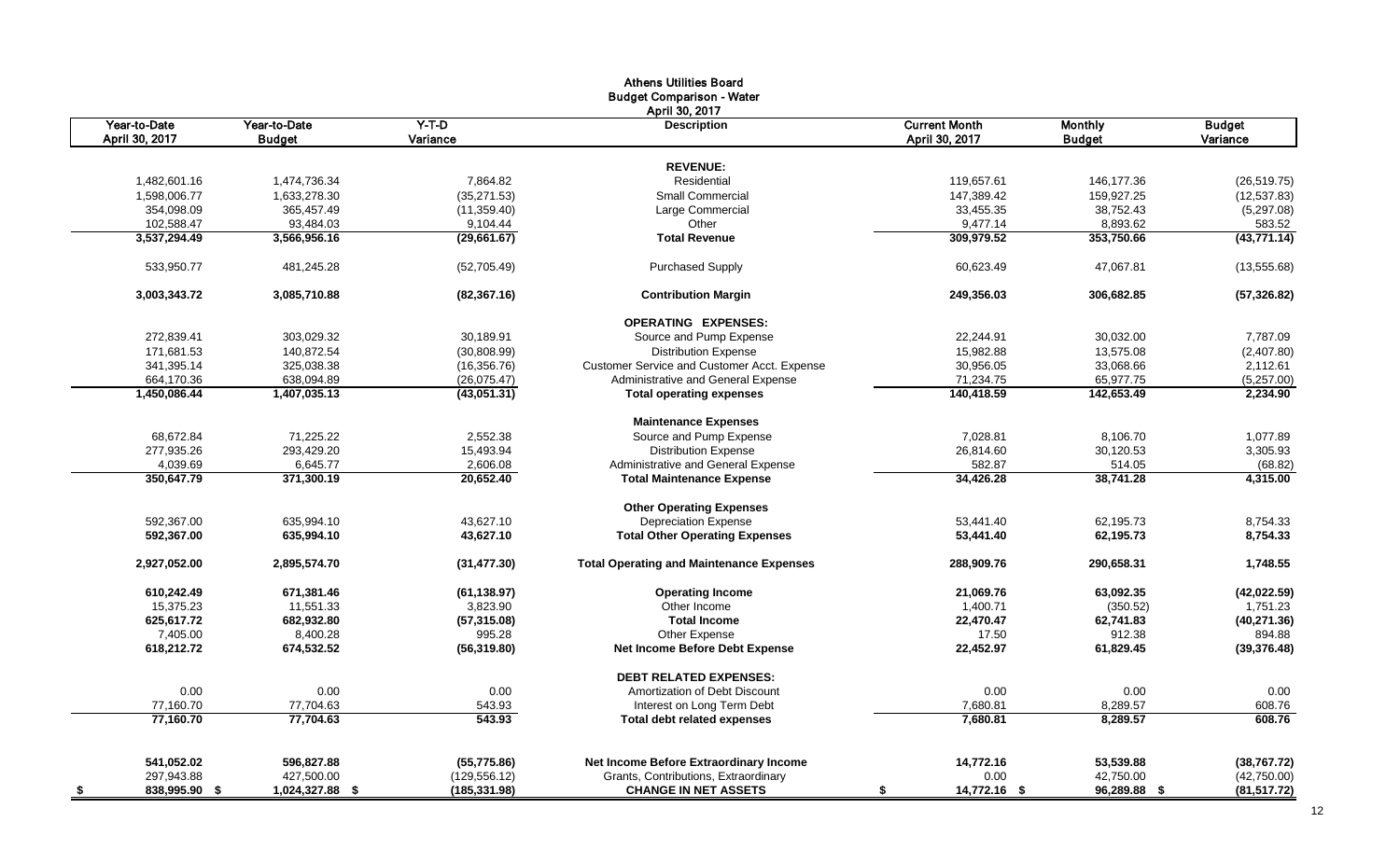## **Athens Utilities Board Water Division STATEMENTS OF CASH FLOWS April 30, 2017**

| Year-to-Date           | Year-to-Date      | Variance       |                                                         | <b>Month to Date</b> | <b>Month to Date</b> | Variance      |
|------------------------|-------------------|----------------|---------------------------------------------------------|----------------------|----------------------|---------------|
| April 30, 2017         | <b>Prior Year</b> |                |                                                         | April 30, 2017       | <b>Prior Year</b>    |               |
|                        |                   |                | <b>CASH FLOWS FROM OPERATING ACTIVITIES:</b>            |                      |                      |               |
| 541,052.02             | 559,107.06        | (18,055.04)    | Net Operating Income                                    | 14,772.16            | 27,761.06            | (12,988.90)   |
|                        |                   |                | <b>Adjustments to Reconcile Operating Income</b>        |                      |                      |               |
|                        |                   |                | to Net Cash Provided by Operations                      |                      |                      |               |
| 592,367.00             | 604,938.31        | (12, 571.31)   | Depreciation                                            | 53.441.40            | 53,805.52            | (364.12)      |
|                        |                   |                | <b>Changes in Assets and Liabilities:</b>               |                      |                      |               |
| 26,922.58              | (19, 417.95)      | 46.340.53      | <b>Receivables</b>                                      | (34,986.77)          | (50, 199.33)         | 15,212.56     |
| 0.00                   | 0.00              | 0.00           | Due from Other Divisions                                | 0.00                 | 0.00                 | 0.00          |
| (5,860.57)             | 79,890.86         | (85,751.43)    | <b>Other Receivables</b>                                | 840,944.30           | (946.32)             | 841,890.62    |
| 75,744.15              | 79,110.71         | (3,366.56)     | <b>Prepaid Expenses</b>                                 | 9,151.45             | 9,763.88             | (612.43)      |
| 36,425.91              | (159, 728.86)     | 196,154.77     | <b>Deferred Pension Outflows</b>                        | 0.00                 | 0.00                 | 0.00          |
| 4,040.50               | 7,674.61          | (3,634.11)     | Materials and Supplies Inventory                        | (674.57)             | 145.57               | (820.14)      |
| 0.00                   | 0.00              | 0.00           | Other Assets                                            | 0.00                 | 0.00                 | 0.00          |
| 40,738.41              | (103, 378.35)     | 144,116.76     | <b>Current Liabilities</b>                              | 8,216.45             | 443.75               | 7,772.70      |
| (59, 792.54)           | 62,513.64         | (122, 306.18)  | <b>Net Pension Liability</b>                            | 10,993.94            | 6,384.21             | 4,609.73      |
| 0.00                   | 0.00              | 0.00           | <b>Deferred Pension Inflows</b>                         | 0.00                 | 0.00                 | 0.00          |
| 36,649.73              | 11,986.17         | 24,663.56      | <b>Retirements and Salvage</b>                          | 4,118.59             | 5,309.85             | (1, 191.26)   |
| 4,600.00               | 6.085.00          | (1,485.00)     | <b>Customer Deposits</b>                                | 930.00               | 505.00               | 425.00        |
| 1,292,887.19           | 1,128,781.20      | 164,105.99     | <b>Net Cash from Operating Activities</b>               | 906,906.95           | 52,973.19            | 853,933.76    |
|                        |                   |                | <b>CASH FLOWS FROM NONCAPITAL FINANCING ACTIVITIES:</b> |                      |                      |               |
| 0.00                   | 0.00              | 0.00           | <b>Bonds Payable</b>                                    | 0.00                 | 0.00                 | 0.00          |
| 1,101,700.90           | 171,261.71        | 930,439.19     | Notes Payable                                           | (6,889.56)           | (6,826.15)           | (63.41)       |
| 1,101,700.90           | 171,261.71        | 930,439.19     | <b>Net Cash from Financing Activities</b>               | (6,889.56)           | (6,826.15)           | (63.41)       |
|                        |                   |                | <b>CASH FLOW FROM CAPITAL AND INVESTING ACTIVITIES:</b> |                      |                      |               |
| 0.00                   | 0.00              | 0.00           | Adjust Net Pension Obligation                           | 0.00                 | 0.00                 | 0.00          |
| 0.00                   | 0.00              | 0.00           | <b>Prior Period Adjustment</b>                          | 0.00                 | 0.00                 | 0.00          |
| 297,943.88             | (77, 191.32)      | 375,135.20     | Grants, Contributions & Other Extraordinary             | 0.00                 | 0.00                 | 0.00          |
| (2,722,280.52)         | (653, 881.39)     | (2,068,399.13) | <b>Water Utility Plant</b>                              | (214, 738.83)        | (80, 814.25)         | (133, 924.58) |
| (2,424,336.64)         | (731.072.71)      | (1,693,263.93) | <b>Net from Capital and Investing Activities</b>        | (214, 738.83)        | (80, 814.25)         | (133.924.58)  |
| $(29,748.55)$ \$       | 568,970.20 \$     | (598, 718.75)  | <b>Net Changes in Cash Position</b>                     | 685,278.56 \$<br>\$  | $(34,667.21)$ \$     | 719,945.77    |
|                        |                   |                |                                                         |                      |                      |               |
| 4,667,057.46           | 4,102,788.72      | 564,268.74     | Cash at Beginning of Period                             | 3,952,030.35         | 4,706,426.13         | (754, 395.78) |
| 4,637,308.91           | 4,671,758.92      | (34, 450.01)   | Cash at End of Period                                   | 4,637,308.91         | 4,671,758.92         | (34, 450.01)  |
| \$<br>$(29,748.55)$ \$ | 568,970.20 \$     | (598, 718.75)  | <b>Changes in Cash and Equivalents</b>                  | 685,278.56 \$<br>\$  | $(34,667.21)$ \$     | 719,945.77    |

**Long-Term Debt** 4,216,159.14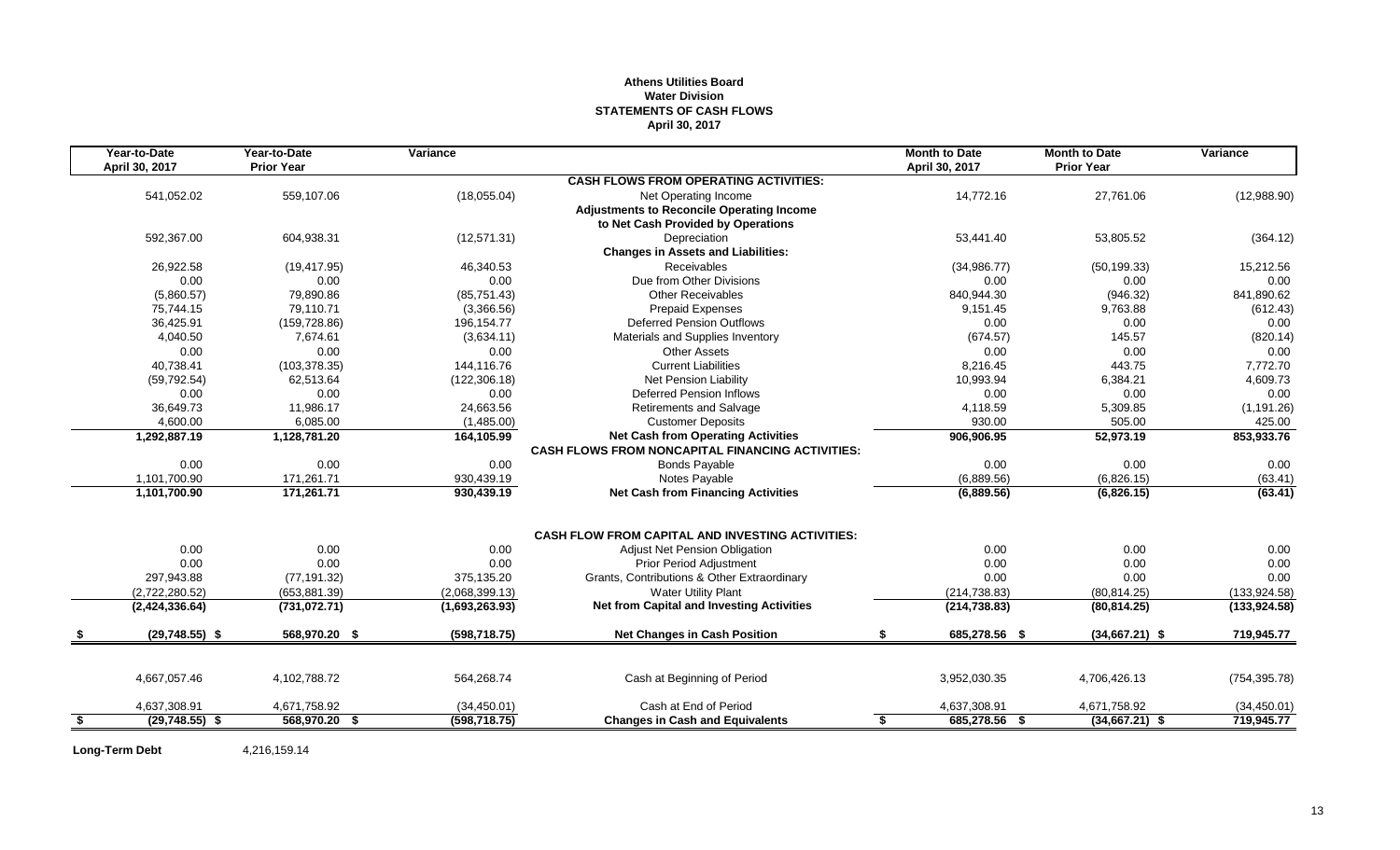## Athens Utilities Board Statistics Report April 30, 2017

| Water:                      |         |       |           |            |
|-----------------------------|---------|-------|-----------|------------|
|                             | Current | Prior | 70        | # Accounts |
| <b>INumber of services:</b> | Month   | Year  | Change    | Change     |
| Residential                 | 6,816   | 6,830 | $-0.20%$  | (14)       |
| <b>Small Commercial</b>     | 1,207   | 1,211 | $-0.33\%$ | (4)        |
| Large Commercial            | 35      | 35    | $0.00\%$  | 0          |
|                             | 8,058   | 8,076 | $-0.22%$  | (18)       |

| Sales Volumes:   |                | Current Month     | Year-to-Date |           |                   |           |
|------------------|----------------|-------------------|--------------|-----------|-------------------|-----------|
| Gallonsx100      | April 30, 2017 | <b>Prior Year</b> | Change       | 4/30/2017 | <b>Prior Year</b> | Change    |
| Residential      | 194,257        | 253,915           | $-23.50\%$   | 2,655,047 | 2,585,378         | 2.69%     |
| Small Commercial | 364,550        | 415,814           | $-12.33\%$   | 4,090,885 | 4,018,827         | .79%      |
| Large Commercial | 85.575         | 97.432            | $-12.17\%$   | 905.388   | 946.973           | $-4.39\%$ |
|                  | 644.382        | 767.161           | -16.00%      | 7.651.320 | 7,551,178         | 1.33%     |

| Employment         |                |                   |                   |
|--------------------|----------------|-------------------|-------------------|
|                    | April 30, 2017 | <b>Prior Year</b> | <b>Difference</b> |
| Employee Headcount | 15.00          | 14.00             | .00               |
|                    | 15.98          | 14.89             | .09               |
| Y-T-D FTE          | 15.21          | 14.92             | 0.29              |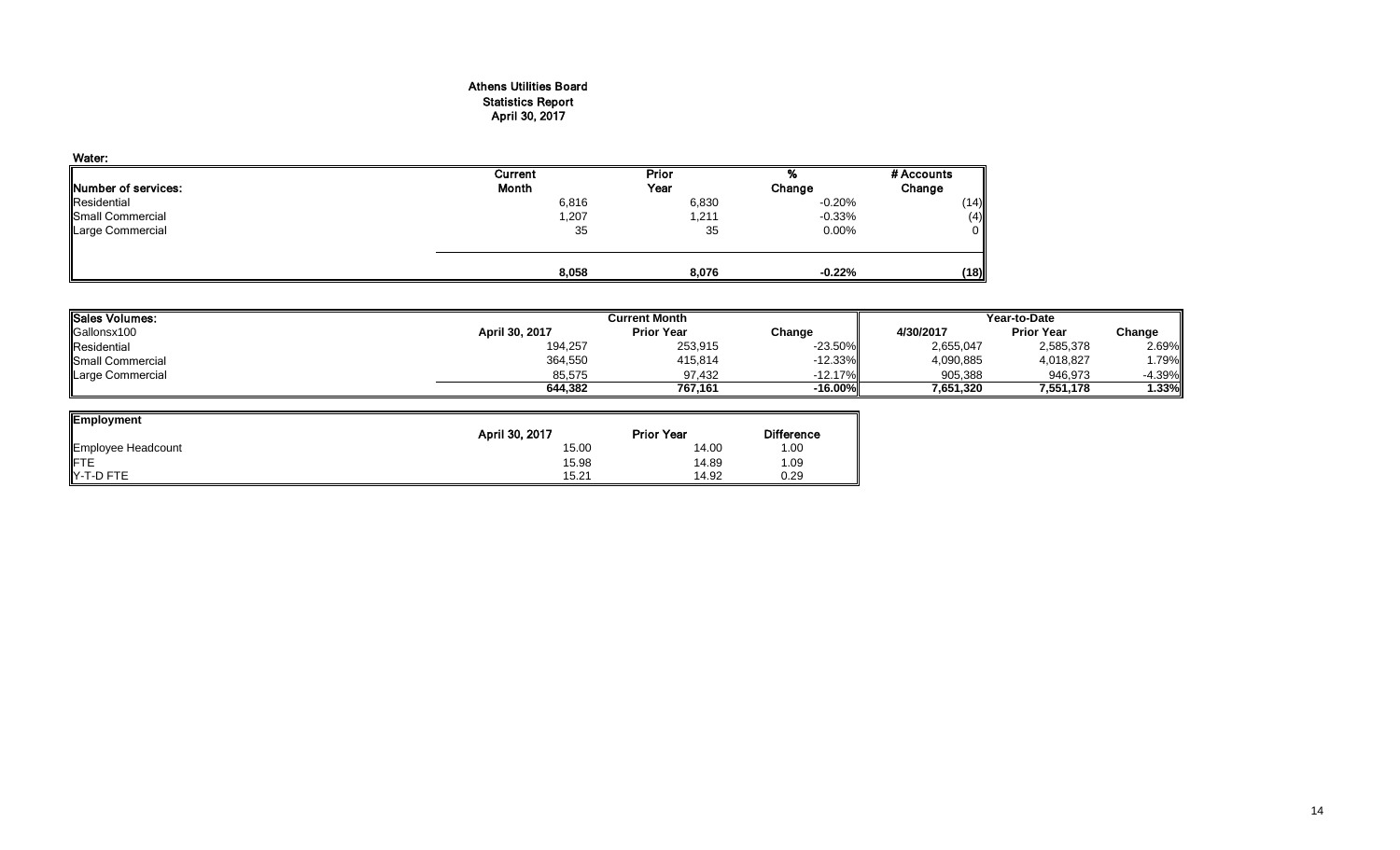|                                                 |                                         | <b>Athens Utilities Board</b><br><b>Water Division</b><br><b>Capital Budget</b><br>Month Ending as of April 30, 2017 |                                                |                                                    |                                          |
|-------------------------------------------------|-----------------------------------------|----------------------------------------------------------------------------------------------------------------------|------------------------------------------------|----------------------------------------------------|------------------------------------------|
|                                                 | <b>Budget</b>                           | <b>Actual</b>                                                                                                        | Variance to date<br>Favorable<br>(Unfavorable) | <b>Estimated</b><br>% Project<br><b>Completion</b> | <b>Percent Budget</b><br><b>Expended</b> |
| <b>Planned Capital Improvements:</b>            |                                         |                                                                                                                      |                                                |                                                    |                                          |
| Boom Lift                                       | 40,000                                  | 37,958                                                                                                               | 2,042                                          | 100.00%                                            | 94.90%                                   |
| Replace Truck 17 (2013 F150)                    | 45,000                                  |                                                                                                                      | 45,000                                         |                                                    |                                          |
| Water Project #3 (CR 186, 185)                  | 230,000                                 |                                                                                                                      | 230,000                                        |                                                    |                                          |
| <b>Repair Flocculator Drive</b>                 | 65,000                                  |                                                                                                                      | 65,000                                         |                                                    |                                          |
| <b>SRF Water Plant Renovation</b>               | 2,432,500                               | 2,257,523                                                                                                            | 174,977                                        | 90.00%                                             | 92.81%                                   |
| <b>Communications Tower</b>                     | 12,000                                  | 15,633                                                                                                               | (3,633)                                        | 50.00%                                             | 130.28%                                  |
| <b>Fence Spring Property</b>                    | 50,000                                  | 44,430                                                                                                               | 5,570                                          | 100.00%                                            | 88.86%                                   |
| Replace pumps and roof at Niota Booster Station | 60,000                                  |                                                                                                                      | 60,000                                         |                                                    |                                          |
| Server, Switch, Data Processing Upgrades        | 15,600                                  | 12,093                                                                                                               | 3,507                                          | 80.00%                                             | 77.52%                                   |
| <b>Tap Machine</b>                              | 25,000                                  |                                                                                                                      | 25,000                                         |                                                    |                                          |
| Highway 30 Project                              | 145,000                                 | 486                                                                                                                  | 144,514                                        | $0.00\%$                                           | 0.34%                                    |
| Water Plant Building Maint and Lab Equipment    | 50,000                                  | 20,176                                                                                                               | 29,824                                         | 40.00%                                             | 40.35%                                   |
| Meter Change Out (Large, Small and Testing)     | 35,000                                  | 16,032                                                                                                               | 18,968                                         |                                                    | 45.81% Continuous                        |
| Reservoir and Pump Maintenance                  | 10,000                                  | 6,057                                                                                                                | 3,943                                          |                                                    | 60.57% Continuous                        |
| <b>Water Line Extensions</b>                    | 300,000                                 | 104,357                                                                                                              | 195,643                                        |                                                    | 34.79% Continuous                        |
| <b>Distribution Rehabilitation</b>              | 100,000                                 | 75,081                                                                                                               | 24,919                                         |                                                    | 75.08% Continuous                        |
| Field and Safety Equipment                      | 25,000                                  | 7,213                                                                                                                | 17,787                                         |                                                    | 28.85% Continuous                        |
| <b>Water Services</b>                           | 80,000                                  | 81,320                                                                                                               | (1,320)                                        |                                                    | 101.65% Continuous                       |
| Technology (SCADA, Computers)                   | 30,000                                  | 373                                                                                                                  | 29,627                                         |                                                    | 1.24% Continuous                         |
| <b>Total Planned Capital Improvements:</b>      | \$<br>3,750,100 \$                      | $2,678,732$ \$                                                                                                       | 1,071,368                                      |                                                    |                                          |
| <b>Other Assets:</b>                            |                                         |                                                                                                                      |                                                |                                                    |                                          |
| Replace Truck 56 (FY 2016)                      | 40,000.00                               | 34,750                                                                                                               | 5,250                                          |                                                    |                                          |
| Communications Tower (2016 Budget)              | 13,903.00                               | 15,954                                                                                                               | (2,051)                                        |                                                    |                                          |
| Other                                           |                                         | 18,903                                                                                                               | (18,903)                                       |                                                    |                                          |
| <b>Total Other Assets:</b>                      | $40,000.00$ \$                          | 69,607 \$                                                                                                            | (15, 704)                                      |                                                    |                                          |
| Totals:                                         | $3,790,100$ \$<br>£.                    | 2,748,339<br>- \$                                                                                                    | 1,055,664                                      |                                                    |                                          |
|                                                 | Percentage of Budget Spent Year-to-date |                                                                                                                      | 72.51%                                         |                                                    |                                          |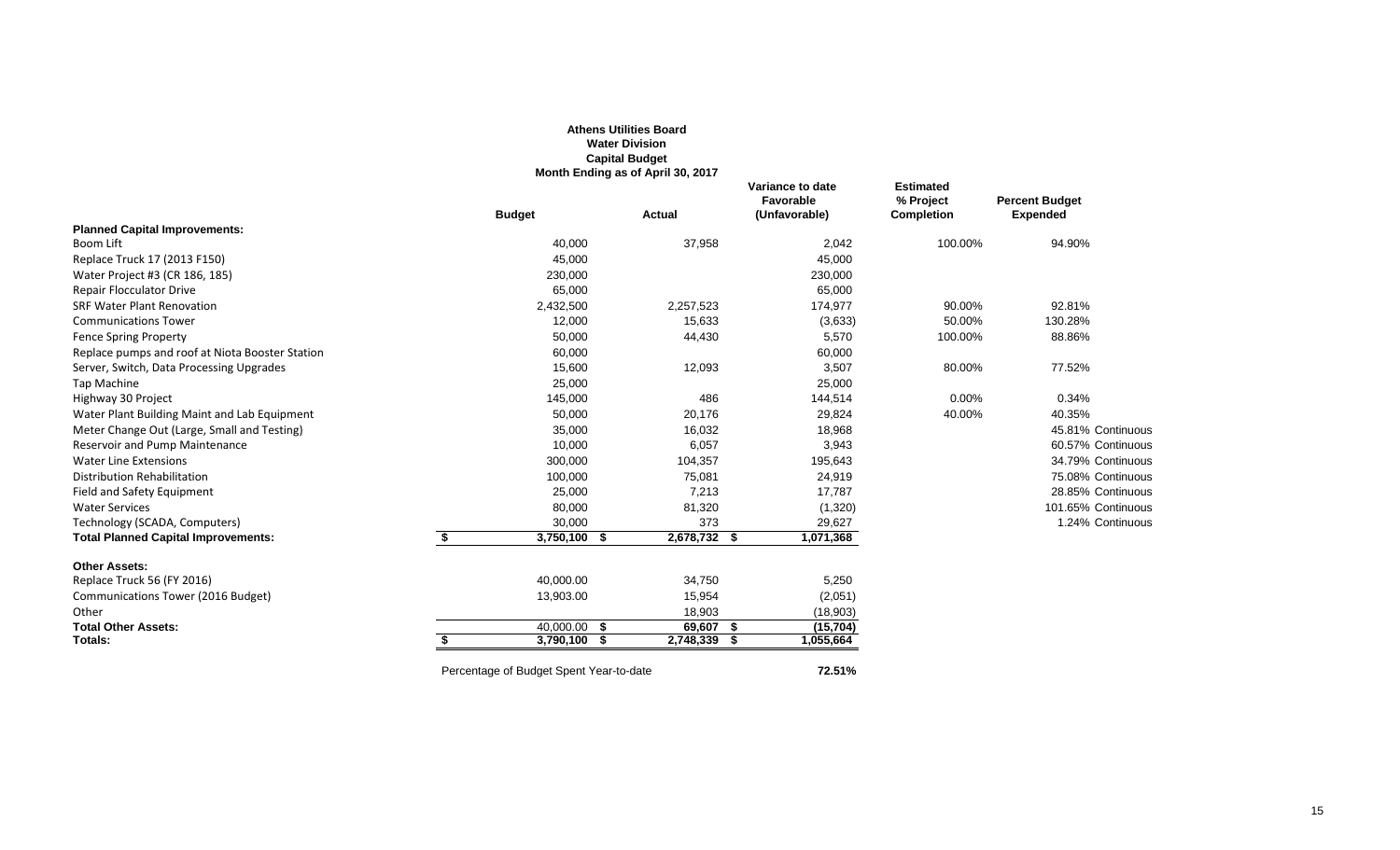#### **ATHENS UTILITIES BOARD GAS DIVISION BALANCE SHEET April 30, 2017**

|      | <b>Current Period</b> | <b>Prior Year</b> | Change from       |                                                |    | <b>Current Period</b> | <b>Prior</b>     | Change<br>from prior |
|------|-----------------------|-------------------|-------------------|------------------------------------------------|----|-----------------------|------------------|----------------------|
|      | April 30, 2017        |                   | <b>Prior Year</b> |                                                |    | April 30, 2017        | <b>Month</b>     | Month                |
|      |                       |                   |                   | Assets:                                        |    |                       |                  |                      |
|      | 5,254,686.84          | 6,880,392.46      | (1,625,705.62)    | Cash and Cash Equivalents                      |    | 5,254,686.84          | 5,109,548.26     | 145,138.58           |
|      | 496.189.92            | 503.310.26        | (7, 120.34)       | Receivables                                    |    | 496.189.92            | 628.362.29       | (132, 172.37)        |
|      | 435,093.89            | 220,294.46        | 214,799.43        | Prepaid Expenses                               |    | 435,093.89            | 388,747.36       | 46,346.53            |
|      | 0.00                  | 0.00              | 0.00              | Gas Unit Loans                                 |    | 0.00                  | 0.00             | 0.00                 |
|      | 118.247.76            | 98,558.43         | 19,689.33         | Materials and Supplies Inventory               |    | 118,247.76            | 118.158.46       | 89.30                |
|      | 6,304,218.41          | 7,702,555.61      | (1,398,337.20)    | <b>Total Current Assets</b>                    |    | 6,304,218.41          | 6,244,816.37     | 59,402.04            |
|      | 21,979,679.38         | 20,366,765.18     | 1,612,914.20      | Gas Utility Plant, at Cost                     |    | 21,979,679.38         | 21,940,733.55    | 38,945.83            |
|      | (8,001,588.71)        | (7,536,495.26)    | (465,093.45)      | Less: Accumulated Depreciation                 |    | (8,001,588.71)        | (7,946,548.13)   | (55,040.58)          |
|      | 13,978,090.67         | 12,830,269.92     | 1,147,820.75      | <b>Net Gas Utility Plant</b>                   |    | 13,978,090.67         | 13,994,185.42    | (16,094.75)          |
|      | 235,366.32            | 258,044.83        | (22,678.51)       | <b>Deferred Pension Outflows</b>               |    | 235,366.32            | 235,366.32       | 0.00                 |
| - \$ | 20,517,675.40 \$      | 20,790,870.36 \$  | (273, 194.96)     | <b>Total Assets</b>                            | S. | 20,517,675.40 \$      | 20,474,368.11 \$ | 43,307.29            |
|      |                       |                   |                   |                                                |    |                       |                  |                      |
|      |                       |                   |                   | <b>Liabilities and Retained Earnings:</b>      |    |                       |                  |                      |
|      | 0.00                  | 0.00              | 0.00              | Short Term Notes Payable                       |    | 0.00                  | 0.00             | 0.00                 |
|      | 294.117.57            | 399,592.96        | (105, 475.39)     | <b>Accounts Payable</b>                        |    | 294,117.57            | 319,165.68       | (25,048.11)          |
|      | 100.685.00            | 108,290.00        | (7,605.00)        | <b>Customer Deposits</b>                       |    | 100,685.00            | 102,180.00       | (1,495.00)           |
|      | 53,276.26             | 71,831.22         | (18,554.96)       | <b>Accrued Liabilities</b>                     |    | 53,276.26             | 56,521.35        | (3,245.09)           |
|      | 448,078.83            | 579,714.18        | (131, 635.35)     | <b>Total Current Liabilities</b>               |    | 448,078.83            | 477,867.03       | (29,788.20)          |
|      | 306,070.37            | 297,014.35        | 9,056.02          | <b>Net Pension Liability</b>                   |    | 306,070.37            | 297,832.83       | 8,237.54             |
|      | 90.709.04             | 103,937.18        | (13, 228.14)      | <b>Deferred Pension Inflows</b>                |    | 90,709.04             | 90,709.04        | 0.00                 |
|      | 19,672,817.16         | 19,810,204.65     | (137, 387.49)     | <b>Net Position</b>                            |    | 19,672,817.16         | 19,607,959.21    | 64,857.95            |
|      | 20,517,675.40 \$      | 20,790,870.36 \$  | (273, 194.96)     | <b>Total Liabilities and Retained Earnings</b> |    | 20,517,675.40 \$      | 20,474,368.11 \$ | 43,307.29            |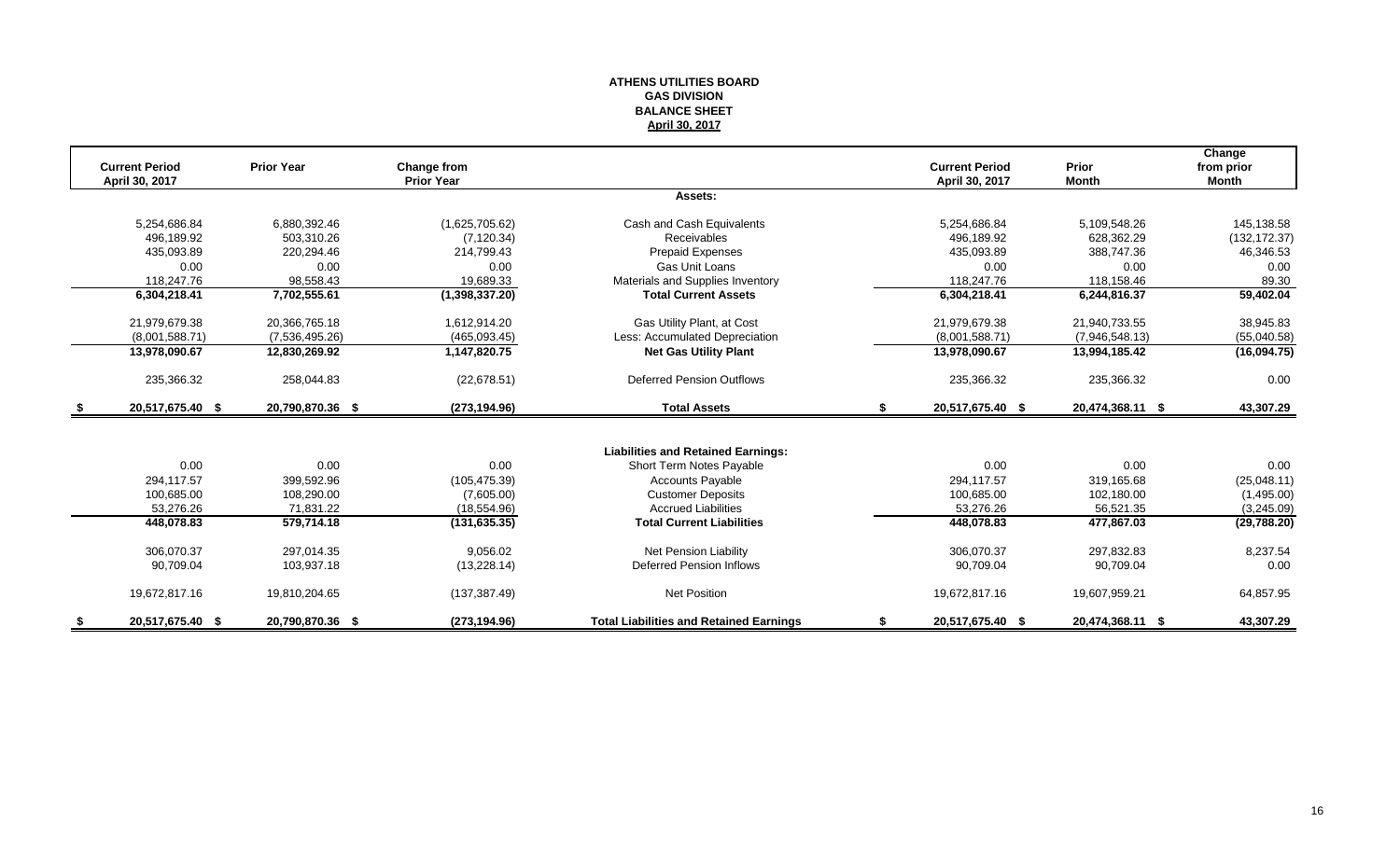## Athens Utilities Board Profit and Loss Statement - Gas April 30, 2017

|      | Year-to-Date<br>April 30, 2017 | Year-to-Date<br><b>Prior Year</b> | Variance<br>Favorable<br>(Unfavorable) |                                           | Current<br>Month<br>April 30, 2017 | Current<br>Month<br><b>Prior Year</b> | Variance<br>Favorable<br>(Unfavorable) |
|------|--------------------------------|-----------------------------------|----------------------------------------|-------------------------------------------|------------------------------------|---------------------------------------|----------------------------------------|
|      |                                |                                   |                                        | <b>REVENUE:</b>                           |                                    |                                       |                                        |
|      | 1.866.949.54                   | 1.994.086.60                      | (127, 137.06)                          | Residential                               | 189.735.23                         | 194.329.62                            | (4,594.39)                             |
|      | 1,281,903.62                   | 1,276,957.14                      | 4,946.48                               | <b>Small Commercial</b>                   | 125, 187.82                        | 110,834.11                            | 14,353.71                              |
|      | 638,542.91                     | 680,622.16                        | (42,079.25)                            | Large Commercial                          | 57,214.02                          | 64,861.60                             | (7,647.58)                             |
|      | 873,943.00                     | 923,778.29                        | (49, 835.29)                           | Interruptible                             | 79,936.37                          | 103,163.10                            | (23, 226.73)                           |
|      | 15,644.22                      | 32.770.15                         | (17, 125.93)                           | <b>CNG</b>                                | 1,565.20                           | 3,971.91                              | (2,406.71)                             |
|      | 56,656.66                      | 57,349.12                         | (692.46)                               | Fees and Other Gas Revenues               | 7,007.55                           | 7,370.16                              | (362.61)                               |
|      | 4,733,639.95                   | 4,965,563.46                      | (231, 923.51)                          | <b>Total Revenue</b>                      | 460,646.19                         | 484,530.50                            | (23,884.31)                            |
|      | 2,832,601.88                   | 2,856,516.79                      | 23,914.91                              | Purchased supply                          | 209,415.69                         | 181,902.63                            | (27, 513.06)                           |
|      | 1,901,038.07                   | 2,109,046.67                      | (208,008.60)                           | <b>Contribution Margin</b>                | 251,230.50                         | 302,627.87                            | (51, 397.37)                           |
|      |                                |                                   |                                        | <b>OPERATING EXPENSES:</b>                |                                    |                                       |                                        |
|      | 269,881.78                     | 299,925.45                        | 30,043.67                              | <b>Distribution Expense</b>               | 21,928.48                          | 33,689.68                             | 11,761.20                              |
|      | 255,517.33                     | 254,511.84                        | (1,005.49)                             | Customer Service and Customer Acct. Exp.  | 25,410.76                          | 36,233.76                             | 10,823.00                              |
|      | 523,715.09                     | 503,753.99                        | (19,961.10)                            | Administrative and General Expense        | 51,828.25                          | 51,847.84                             | 19.59                                  |
|      | 1,049,114.20                   | 1,058,191.28                      | 9,077.08                               | <b>Total operating expenses</b>           | 99,167.49                          | 121,771.28                            | 22,603.79                              |
|      |                                |                                   |                                        | <b>Maintenance Expense</b>                |                                    |                                       |                                        |
|      | 227,549.78                     | 173,799.40                        | (53,750.38)                            | <b>Distribution Expense</b>               | 16,891.87                          | 26,248.99                             | 9,357.12                               |
|      | 5,834.00                       | 9,386.65                          | 3,552.65                               | Administrative and General Expense        | 774.69                             | 398.29                                | (376.40)                               |
|      | 233,383.78                     | 183,186.05                        | (50, 197.73)                           | <b>Total Maintenance Expense</b>          | 17,666.56                          | 26,647.28                             | 8,980.72                               |
|      |                                |                                   |                                        | <b>Other Operating Expenses</b>           |                                    |                                       |                                        |
|      | 413,342.96                     | 381,900.16                        | (31, 442.80)                           | Depreciation                              | 47,798.64                          | 37,327.51                             | (10, 471.13)                           |
|      | 217,890.86                     | 183,222.46                        | (34,668.40)                            | <b>Tax Equivalents</b>                    | 23,648.15                          | 20,549.71                             | (3,098.44)                             |
|      | 631,233.82                     | 565,122.62                        | (66, 111.20)                           | <b>Total Other Operating Expenses</b>     | 71,446.79                          | 57,877.22                             | (13,569.57)                            |
|      | 4,746,333.68                   | 4,663,016.74                      | (83, 316.94)                           | <b>Operating and Maintenance Expenses</b> | 397,696.53                         | 388,198.41                            | (9,498.12)                             |
|      | (12,693.73)                    | 302.546.72                        | (315, 240.45)                          | <b>Operating Income</b>                   | 62.949.66                          | 96.332.09                             | (33, 382.43)                           |
|      | 19,592.25                      | 22,965.28                         | (3,373.03)                             | Other Income                              | 1,932.29                           | 2,084.35                              | (152.06)                               |
|      | 6,898.52                       | 325,512.00                        | (318, 613.48)                          | <b>Total Income</b>                       | 64,881.95                          | 98,416.44                             | (33,534.49)                            |
|      | 24,639.04                      | 10,668.98                         | (13,970.06)                            | Miscellaneous Income Deductions           | 24.00                              | 619.45                                | 595.45                                 |
|      | (17,740.52)                    | 314,843.02                        | (332, 583.54)                          | <b>Net Income Before Extraordinary</b>    | 64,857.95                          | 97,796.99                             | (32,939.04)                            |
|      | 114.36                         | 39,900.00                         | (39, 785.64)                           | Grants, Contributions, Extraordinary      | 0.00                               | 0.00                                  | 0.00                                   |
| - 35 | $(17,626.16)$ \$               | 354,743.02 \$                     | (372, 369.18)                          | <b>Change in Net Assets</b>               | 64,857.95 \$                       | 97,796.99 \$                          | (32,939.04)                            |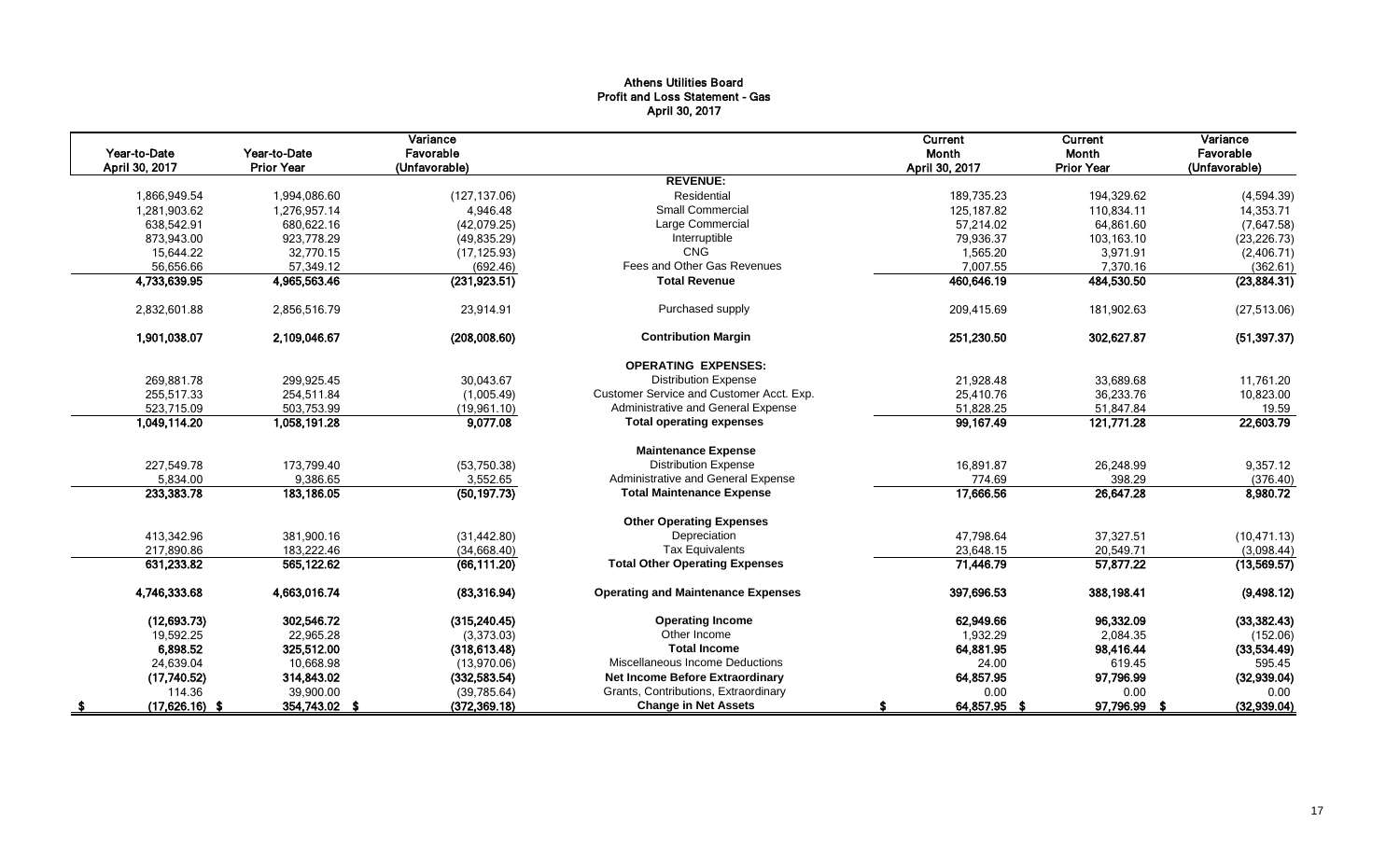## Athens Utilities Board Budget Comparison - Gas April 30, 2017

| Year-to-Date           | Year-to-Date  | $Y-T-D$          | <b>Description</b>                        | <b>Current Month</b> | <b>Monthly</b> | <b>Budget</b> |
|------------------------|---------------|------------------|-------------------------------------------|----------------------|----------------|---------------|
| April 30, 2017         | <b>Budget</b> | Variance         |                                           | April 30, 2017       | <b>Budget</b>  | Variance      |
|                        |               |                  | <b>REVENUE:</b>                           |                      |                |               |
| 1,866,949.54           | 2,500,244.52  | (633, 294.98)    | Residential                               | 189,735.23           | 262,347.59     | (72, 612.36)  |
| 1,281,903.62           | 1,545,685.47  | (263, 781.85)    | <b>Small Commercial</b>                   | 125,187.82           | 143,705.20     | (18, 517.38)  |
| 638,542.91             | 727,192.48    | (88, 649.57)     | Large Commercial                          | 57,214.02            | 69,043.12      | (11,829.10)   |
| 873,943.00             | 1,023,459.27  | (149, 516.27)    | Interruptible                             | 79,936.37            | 102,541.37     | (22,605.00)   |
| 15,644.22              | 30,833.33     | (15, 189.11)     | <b>CNG</b>                                | 1,565.20             | 3,083.33       | (1,518.13)    |
| 56,656.66              | 64,511.44     | (7,854.78)       | Fees and Other Gas Revenues               | 7,007.55             | 9,509.91       | (2,502.36)    |
| 4,733,639.95           | 5,891,926.51  | (1, 158, 286.56) | <b>Total Revenue</b>                      | 460,646.19           | 590,230.52     | (129, 584.33) |
| 2,832,601.88           | 3,602,210.39  | 769,608.51       | Purchased supply                          | 209,415.69           | 234,206.46     | 24,790.77     |
| 1,901,038.07           | 2,289,716.12  | (388, 678.05)    | <b>Contribution Margin</b>                | 251,230.50           | 356,024.06     | (104, 793.56) |
|                        |               |                  | <b>OPERATING EXPENSES:</b>                |                      |                |               |
| 269,881.78             | 298,057.52    | 28,175.74        | <b>Distribution Expense</b>               | 21,928.48            | 27,809.52      | 5,881.04      |
| 255,517.33             | 245,793.31    | (9,724.02)       | Cust. Service and Cust. Acct. Expense     | 25,410.76            | 26,859.62      | 1,448.86      |
| 523,715.09             | 564,558.98    | 40,843.89        | Administrative and General Expense        | 51,828.25            | 57,215.25      | 5,387.00      |
| 1,049,114.20           | 1,108,409.81  | 59,295.61        | <b>Total operating expenses</b>           | 99,167.49            | 111,884.39     | 12,716.90     |
|                        |               |                  | <b>Maintenance Expense</b>                |                      |                |               |
| 227,549.78             | 176,201.64    | (51, 348.14)     | <b>Distribution Expense</b>               | 16,891.87            | 17,398.70      | 506.83        |
| 5,834.00               | 10,146.28     | 4,312.28         | Administrative and General Expense        | 774.69               | 946.18         | 171.49        |
| 233,383.78             | 186,347.91    | (47, 035.87)     | <b>Total Maintenance Expense</b>          | 17,666.56            | 18,344.88      | 678.32        |
|                        |               |                  | <b>Other Operating Expenses</b>           |                      |                |               |
| 413,342.96             | 389,146.11    | (24, 196.85)     | Depreciation                              | 47,798.64            | 38,718.63      | (9,080.01)    |
| 217,890.86             | 179,179.22    | (38,711.64)      | <b>Tax Equivalents</b>                    | 23,648.15            | 18,420.47      | (5,227.68)    |
| 631,233.82             | 568,325.34    | (62,908.48)      | <b>Total Other Operating Expenses</b>     | 71,446.79            | 57,139.10      | (14, 307.69)  |
| 4,746,333.68           | 5,465,293.46  | 718,959.78       | <b>Operating and Maintenance Expenses</b> | 397,696.53           | 421,574.83     | 23,878.30     |
| (12,693.73)            | 426,633.05    | (439, 326.78)    | <b>Operating Income</b>                   | 62,949.66            | 168,655.69     | (105, 706.03) |
| 19,592.25              | 20,438.14     | (845.89)         | Other Income                              | 1,932.29             | 401.44         | 1,530.85      |
| 6,898.52               | 447,071.20    | (440, 172.68)    | <b>Total Income</b>                       | 64,881.95            | 169,057.13     | (104, 175.18) |
| 24,639.04              | 8,624.85      | (16,014.19)      | Miscellaneous Income Deductions           | 24.00                | 3,658.72       | 3,634.72      |
| (17,740.52)            | 438,446.35    | (456, 186.87)    | <b>Net Before Extraordinary</b>           | 64,857.95            | 165,398.40     | (100, 540.45) |
| 114.36                 | 3,750.00      | (3,635.64)       | Grants, Contributions, Extraordinary      | 0.00                 | 375.00         | (375.00)      |
| \$<br>$(17,626.16)$ \$ | 442,196.35 \$ | (459, 822.51)    | <b>Change in Net Assets</b>               | 64,857.95 \$<br>\$   | 165,773.40 \$  | (100, 915.45) |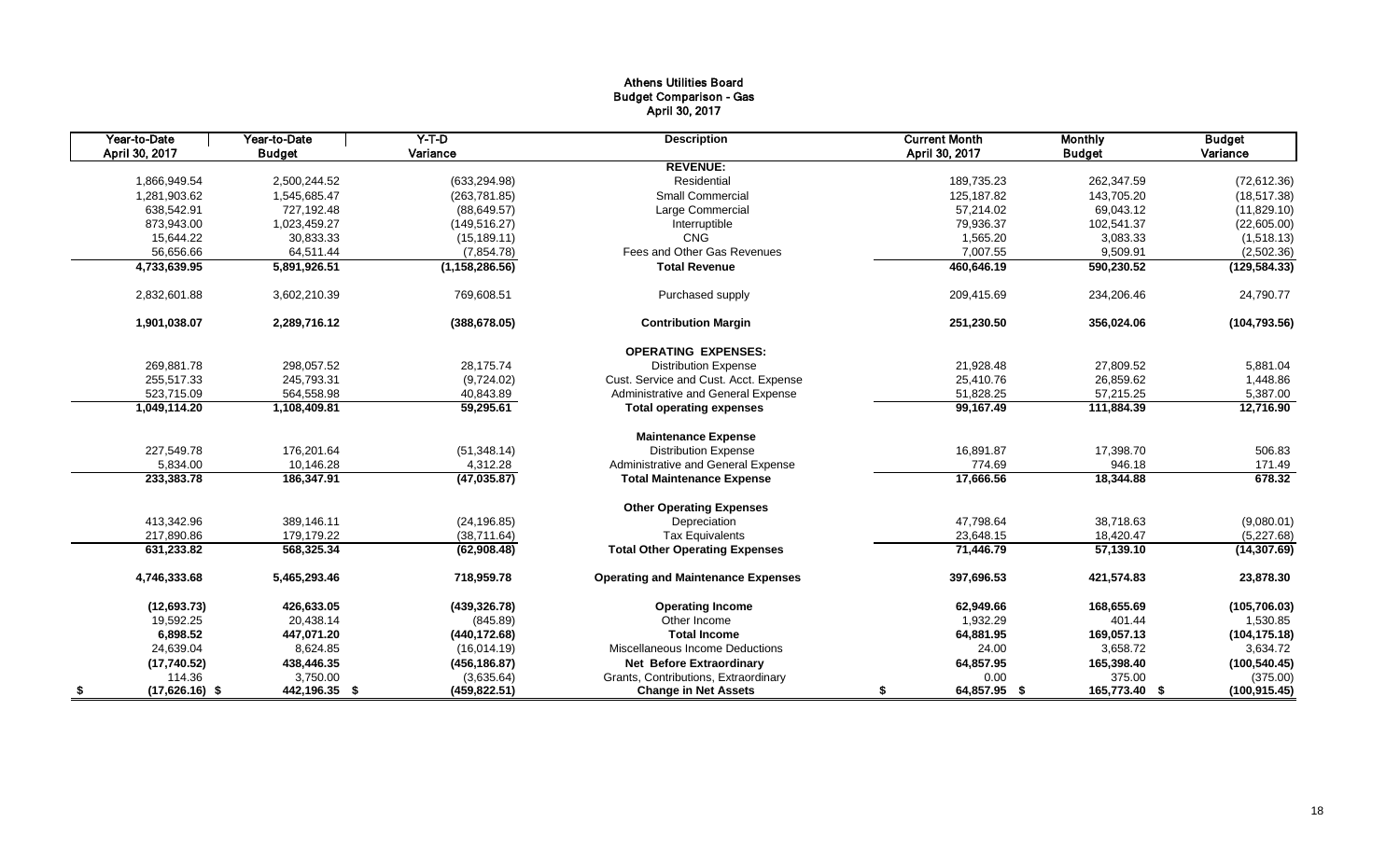## **Athens Utilities Board Gas Division STATEMENTS OF CASH FLOWS April 30, 2017**

| Year-to-Date<br>April 30, 2017 | Year-to-Date<br><b>Prior Year</b> | Variance       |                                                              | <b>Month to Date</b><br>April 30, 2017 | <b>Month to Date</b><br><b>Prior Year</b> | Variance       |
|--------------------------------|-----------------------------------|----------------|--------------------------------------------------------------|----------------------------------------|-------------------------------------------|----------------|
|                                |                                   |                | <b>CASH FLOWS FROM OPERATING ACTIVITIES:</b>                 |                                        |                                           |                |
| (17,740.52)                    | 314,843.02                        | (332, 583.54)  | Net Operating Income                                         | 64,857.95                              | 97,796.99                                 | (32,939.04)    |
|                                |                                   |                | <b>Adjustments to Reconcile Operating Income</b>             |                                        |                                           |                |
|                                |                                   |                | to Net Cash Provided by Operations:                          |                                        |                                           |                |
| 413,342.96                     | 381,900.16                        | 31,442.80      | Depreciation                                                 | 47,798.64                              | 37,327.51                                 | 10,471.13      |
|                                |                                   |                | <b>Changes in Assets and Liabilities:</b>                    |                                        |                                           |                |
| (281, 982.66)                  | (199, 405.76)                     | (82, 576.90)   | <b>Receivables</b>                                           | 132.172.37                             | 232,204.75                                | (100, 032.38)  |
| (89, 891.86)                   | 164,087.95                        | (253, 979.81)  | <b>Prepaid Expenses</b>                                      | (46, 346.53)                           | (26, 890.26)                              | (19, 456.27)   |
| 27,533.20                      | (114, 463.34)                     | 141,996.54     | <b>Deferred Pension Outflows</b>                             | 0.00                                   | 0.00                                      | 0.00           |
| (11,640.41)                    | 3,309.52                          | (14,949.93)    | Materials and Supplies Inventories                           | (89.30)                                | 5,414.90                                  | (5,504.20)     |
| (29, 350.37)                   | 98,819.57                         | (128, 169.94)  | Accounts Payable and Accrued Liabilities                     | (28, 293.20)                           | (30, 287.48)                              | 1,994.28       |
| (2,305.00)                     | 3,690.00                          | (5,995.00)     | <b>Customer Deposits</b>                                     | (1,495.00)                             | (3,360.00)                                | 1,865.00       |
| (45, 312.88)                   | 46,992.48                         | (92, 305.36)   | <b>Net Pension Liabilities</b>                               | 8,237.54                               | 4,955.43                                  | 3,282.11       |
| 0.00                           | 0.00                              | 0.00           | Deferred Pension Inflows                                     | 0.00                                   | 0.00                                      | 0.00           |
| 62,497.16                      | 56,030.88                         | 6,466.28       | <b>Retirements and Salvage</b>                               | 7,241.94                               | 6,479.51                                  | 762.43         |
| 0.00                           | 0.00                              | 0.00           | Gas Unit Loans                                               | 0.00                                   | 0.00                                      | 0.00           |
| 25,149.62                      | 755,804.48                        | (730, 654.86)  | <b>Net Cash from Operating Activities</b>                    | 184,084.41                             | 323,641.35                                | (139, 556.94)  |
|                                |                                   |                |                                                              |                                        |                                           |                |
|                                |                                   |                | <b>CASH FROM CAPITAL AND INVESTING ACTIVITIES:</b>           |                                        |                                           |                |
| 0.00                           | 0.00                              | 0.00           | Adjust Net Pension Obligation                                | 0.00                                   | 0.00                                      | 0.00           |
| 0.00                           | 0.00                              | 0.00           | <b>Prior Period Adjustment</b>                               | 0.00                                   | 0.00                                      | 0.00           |
| 114.36                         | 39,900.00                         | (39, 785.64)   | Grants, Contributions & Other Extraordinary Income (Expense) | 0.00                                   | 0.00                                      | 0.00           |
| (553, 111.96)                  | (4, 139, 626.05)                  | 3,586,514.09   | Changes in Gas Utility Plant                                 | (38, 945.83)                           | (799, 684.65)                             | 760,738.82     |
| (552, 997.60)                  | (4,099,726.05)                    | 3,546,728.45   | Net Cash from Capital and Related Investing Activities       | (38, 945.83)                           | (799, 684.65)                             | 760,738.82     |
|                                |                                   |                | <b>Cash from Financing Activities</b>                        |                                        |                                           |                |
| 0.00                           | 0.00                              | 0.00           | Short Term Notes Payable                                     | 0.00                                   | 0.00                                      | 0.00           |
| $(527, 847.98)$ \$             | $(3,343,921.57)$ \$               | 2,816,073.59   | <b>Net Changes in Cash Position</b>                          | \$<br>145,138.58 \$                    | $(476, 043.30)$ \$                        | 621,181.88     |
| 5,782,534.82                   | 10,224,314.03                     | (4,441,779.21) | Cash at Beginning of Period                                  | 5,109,548.26                           | 7,356,435.76                              | (2,246,887.50) |
| 5,254,686.84                   | 6,880,392.46                      | (1,625,705.62) | Cash at End of Period                                        | 5,254,686.84                           | 6,880,392.46                              | (1,625,705.62) |
|                                |                                   |                |                                                              |                                        |                                           |                |
| $(527, 847.98)$ \$             | $(3,343,921.57)$ \$               | 2,816,073.59   | <b>Changes in Cash and Equivalents</b>                       | 145,138.58 \$                          | $(476, 043.30)$ \$                        | 621,181.88     |
|                                |                                   |                |                                                              |                                        |                                           |                |

Long-Term Debt  $$0.00$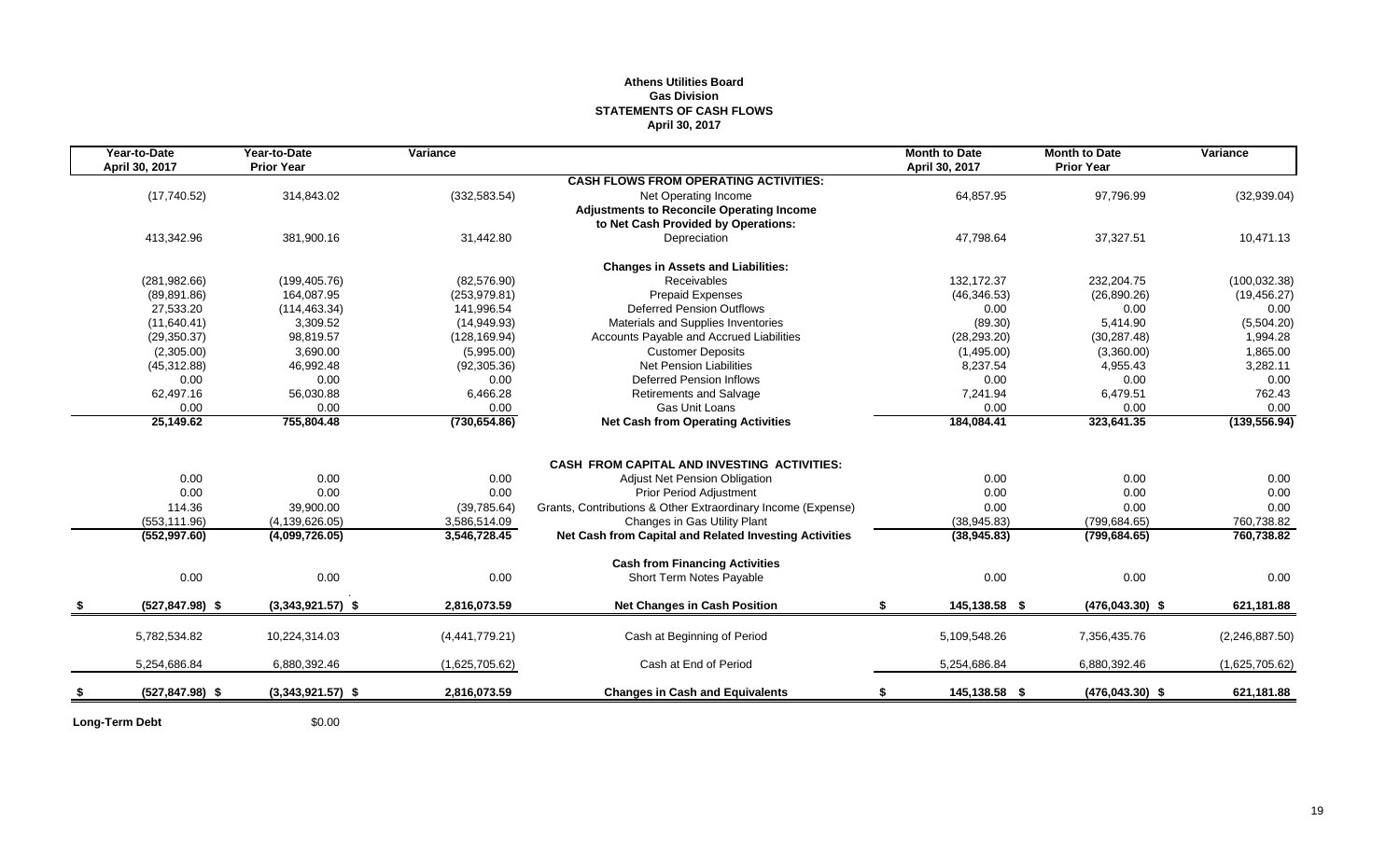#### Athens Utilities Board Statistics Report April 30, 2017

| Gas:                |         |       |           |            |
|---------------------|---------|-------|-----------|------------|
|                     | Current | Prior |           | # Accounts |
| Number of services: | Month   | Year  | Change    | Change     |
| Residential         | 5,331   | 5,353 | $-0.41%$  | $-22$      |
| Small Commercial    | 890     | 906   | $-1.77\%$ | $-16$      |
| Large Commercial    | J.      | 9     | $0.00\%$  |            |
| Interruptible       |         |       | $0.00\%$  |            |
| <b>CNG</b>          |         |       | $0.00\%$  |            |
| Total Services      | 6,237   | 6,275 | $-0.61%$  | $-38$      |

| 4/30/2017<br>177,813<br>155,869 | <b>Prior Year</b><br>181,851<br>134,716 | Change<br>$-2.22\%$<br>15.70% | 4/30/2017<br>1,733,568<br>1,594,189 | <b>Prior Year</b><br>1,892,169                   | Change<br>$-8.38%$ |
|---------------------------------|-----------------------------------------|-------------------------------|-------------------------------------|--------------------------------------------------|--------------------|
|                                 |                                         |                               |                                     |                                                  |                    |
|                                 |                                         |                               |                                     |                                                  |                    |
|                                 |                                         |                               |                                     | 1,606,277                                        | $-0.75%$           |
| 81,864                          | 91,272                                  |                               | 916,192                             | 996,961                                          | $-8.10%$           |
| 166,697                         | 206,563                                 |                               | 1,773,368                           | 1,863,631                                        | $-4.84%$           |
| 2,524                           | 4,271                                   |                               | 24,000                              | 36,978                                           | $-35.10%$          |
| 584.767                         | 618,673                                 |                               | 6,041,317                           | 6,396,016                                        | $-5.55%$           |
|                                 |                                         |                               |                                     | $-10.31%$<br>$-19.30\%$<br>$-40.90%$<br>$-5.48%$ |                    |

| Employment                | April 30, 2017 | <b>Prior Year</b> | <b>Difference</b> |
|---------------------------|----------------|-------------------|-------------------|
|                           | 8.00           | 9.00              | $-1.00$           |
| Employee Headcount<br>FTE | 9.08           | 9.62              | $-0.54$           |
| Y-T-D FTE                 | 9.54           | 9.56              | $-0.02$           |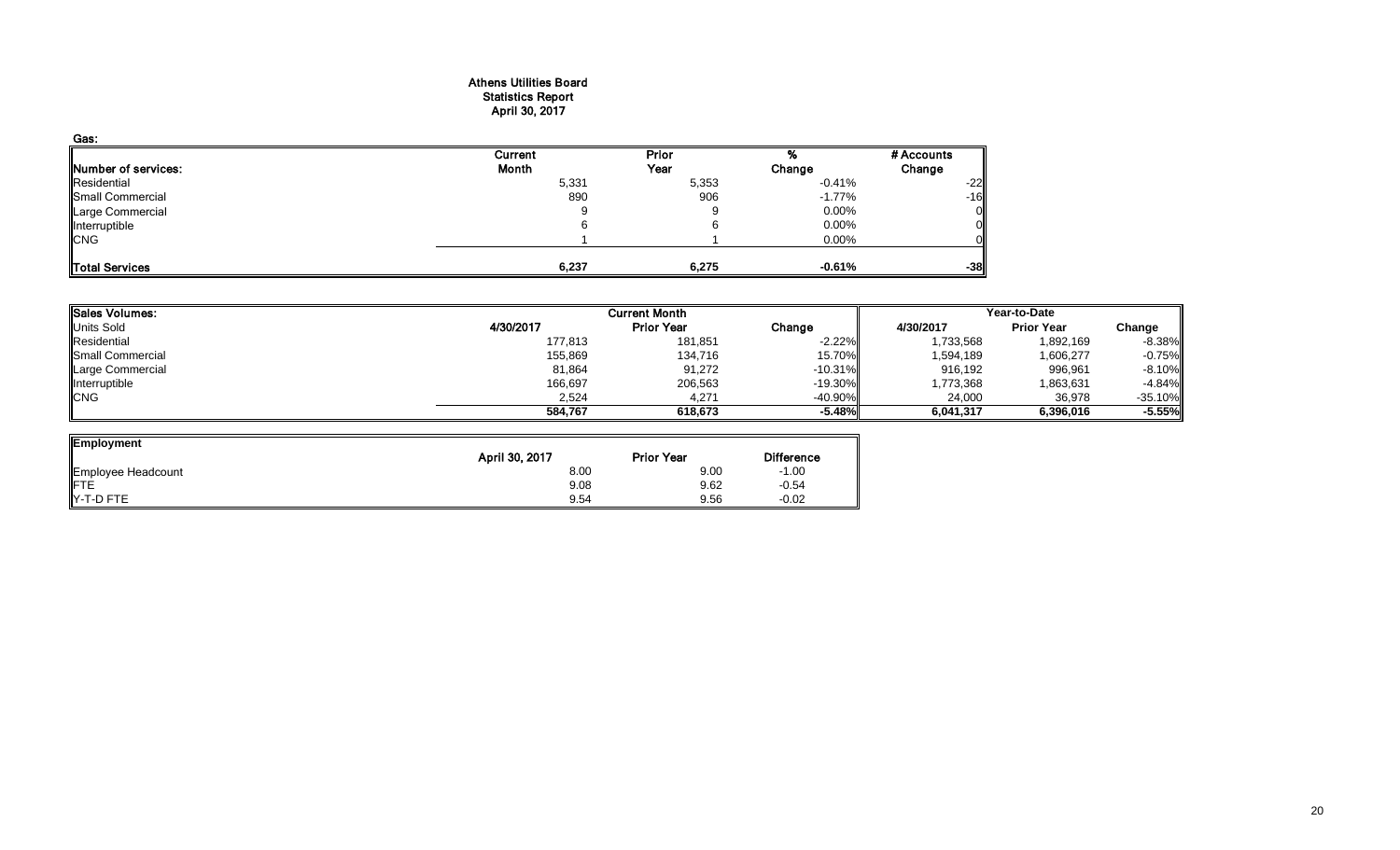## **Athens Utilities Board Gas Division Capital Budget**

**Month Ending as of April 30, 2017**

|                                                   |               | $m$ onan Enamg as or April 99, 2017 |                 |                                                |                                                    |                                          |
|---------------------------------------------------|---------------|-------------------------------------|-----------------|------------------------------------------------|----------------------------------------------------|------------------------------------------|
|                                                   | <b>Budget</b> | <b>Actual</b>                       |                 | Variance to date<br>Favorable<br>(Unfavorable) | <b>Estimated</b><br>% Project<br><b>Completion</b> | <b>Percent Budget</b><br><b>Expended</b> |
| <b>Planned Capital Improvements:</b>              |               |                                     |                 |                                                |                                                    |                                          |
| Truck 53 (2009)                                   | 40,000        |                                     |                 | 40,000                                         |                                                    |                                          |
| New City Gate - Northern McMinn Co - Co Rd 406    | 1,603,300     |                                     | 307,647         | 1,295,653                                      | 75%                                                | 19.19%                                   |
| Upgrading Cathodic Protection Field -             | 15,000        |                                     |                 | 15,000                                         |                                                    |                                          |
| <b>Replace Equipment Trailer</b>                  | 12,000        |                                     |                 | 12,000                                         |                                                    |                                          |
| Uprate Cumber Hills 20 psi to 50 psi              | 25,000        |                                     |                 | 25,000                                         |                                                    |                                          |
| <b>Replace Mechanical Correctors</b>              | 10,000        |                                     | 8,473           | 1,527                                          | 85%                                                | 84.73%                                   |
| Replace Leak Machines                             | 10,000        |                                     |                 | 10,000                                         |                                                    |                                          |
| Replace 200' of Drill Steel for Directional Drill | 6,000         |                                     | 8,578           | (2,578)                                        | 100%                                               | 142.97%                                  |
| Replace Locating System for Directional Drill     | 18,000        |                                     |                 | 18,000                                         |                                                    |                                          |
| Rail Head Bit (rock) for direct drill             | 12,000        |                                     | 2,494           | 9,506                                          | 100%                                               | 20.78%                                   |
| Replace Pressure Chart Co Rd 432                  | 6,500         |                                     |                 | 6,500                                          |                                                    |                                          |
| Hot Water Replacement Program                     | 25,000        |                                     |                 | 25,000                                         |                                                    |                                          |
| Convert to Utility Center to NIS                  | 2,000         |                                     |                 | 2,000                                          |                                                    |                                          |
| Server, Switch, Data Processing Upgrades          | 12,350        |                                     | 9,191           | 3,159                                          | 80%                                                | 74.42%                                   |
| <b>Communications Tower</b>                       | 9,500         |                                     |                 | 9,500                                          | 50%                                                |                                          |
| System Improvement                                | 60,000        |                                     | 30,264          | 29,736                                         |                                                    | 50.44% Continuous                        |
| Main                                              | 100,000       |                                     | 40,210          | 59,790                                         |                                                    | 40.21% Continuous                        |
| Services                                          | 130,000       |                                     | 127,393         | 2,607                                          |                                                    | 97.99% Continuous                        |
| <b>Total Planned Capital Improvements:</b>        | 2,096,650     | S                                   | 534,249<br>- 56 | 1,562,401                                      |                                                    |                                          |
| <b>Other Assets:</b>                              |               |                                     |                 |                                                |                                                    |                                          |
| Other                                             |               |                                     | 38,831          | (38, 831)                                      |                                                    |                                          |
| <b>Total Other Assets:</b>                        |               |                                     | $38,831$ \$     | (38, 831)                                      |                                                    |                                          |
| Totals:                                           | 2,096,650     |                                     | $573,080$ \$    | 1,523,570                                      |                                                    |                                          |
|                                                   |               |                                     |                 |                                                |                                                    |                                          |

Percentage of Budget Spent Year-to-date 27.33%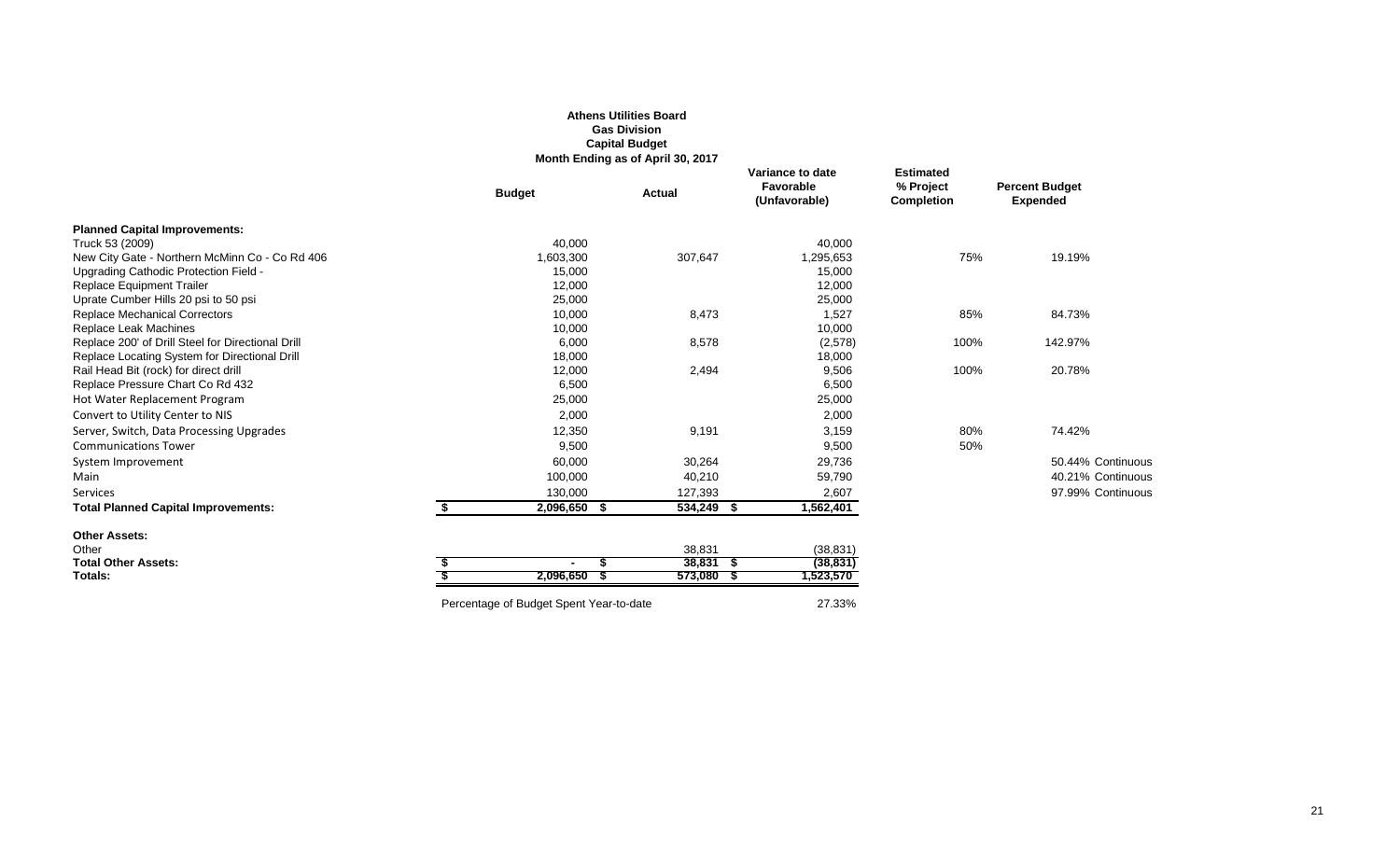#### **ATHENS UTILITIES BOARD WASTEWATER DIVISION BALANCE SHEET April 30, 2017**

|                        |                   |                   |                                            |    |                       |                  | Change       |
|------------------------|-------------------|-------------------|--------------------------------------------|----|-----------------------|------------------|--------------|
| <b>Current Period</b>  | <b>Prior Year</b> | Change from       |                                            |    | <b>Current Period</b> | Prior            | from prior   |
| April 30, 2017         |                   | <b>Prior Year</b> |                                            |    | April 30, 2017        | <b>Month</b>     | <b>Month</b> |
|                        |                   |                   | Assets:                                    |    |                       |                  |              |
| 4,924,196.18           | 4,597,998.39      | 326,197.79        | Cash and Cash Equivalents                  |    | 4,924,196.18          | 4,910,014.55     | 14,181.63    |
| 403,843.62             | 404,355.44        | (511.82)          | <b>Receivables</b>                         |    | 403,843.62            | 368,846.11       | 34,997.51    |
| 0.00                   | 0.00              | 0.00              | Short Term Balances Due from Other Div.    |    | 0.00                  | 0.00             | 0.00         |
| 35,401.29              | 33,850.11         | 1,551.18          | <b>Prepaid Expenses</b>                    |    | 35,401.29             | 51,145.87        | (15,744.58)  |
| 247,652.62             | 322,408.13        | (74, 755.51)      | Materials and Supplies Inventory           |    | 247,652.62            | 248,419.70       | (767.08)     |
| 5,611,093.71           | 5,358,612.07      | 252,481.64        | <b>Total Current Assets</b>                |    | 5,611,093.71          | 5,578,426.23     | 32,667.48    |
| 0.00                   | 0.00              | 0.00              | Bond and Interest Sinking Fund and Reserve |    | 0.00                  | 0.00             | 0.00         |
| 0.00                   | 0.00              | 0.00              | Reserve and Other                          |    | 0.00                  | 0.00             | 0.00         |
| 0.00                   | 0.00              | 0.00              | <b>Total Restricted Assets</b>             |    | 0.00                  | 0.00             | 0.00         |
| 0.00                   | 440,812.49        | (440, 812.49)     | Debt Issue Costs, Net of Amortization      |    | 0.00                  | 0.00             | 0.00         |
| 391,243.19             | 0.00              | 391,243.19        | <b>Deferred Pension Outflows</b>           |    | 391,243.19            | 391,243.19       | 0.00         |
| 52,924,892.43          | 52,925,904.53     | (1,012.10)        | Sewer Utility Plant, at Cost               |    | 52,924,892.43         | 52,809,053.74    | 115,838.69   |
| (18,035,523.16)        | (17, 577, 189.64) | (458, 333.52)     | Less: Accumulated Depreciation             |    | (18,035,523.16)       | (17,909,663.13)  | (125,860.03) |
| 34,889,369.27          | 35,348,714.89     | (459, 345.62)     | <b>Net Sewer Utility Plant</b>             |    | 34,889,369.27         | 34,899,390.61    | (10, 021.34) |
| 35,280,612.46          | 35,789,527.38     | (508, 914.92)     | <b>Total Long Term Assets</b>              |    | 35,280,612.46         | 35,290,633.80    | (10,021.34)  |
| 40,891,706.17 \$       | 41,148,139.45 \$  | (256, 433.28)     | <b>Total Assets</b>                        | s. | 40,891,706.17 \$      | 40,869,060.03 \$ | 22,646.14    |
|                        |                   |                   | <b>Liabilities and Retained Earnings:</b>  |    |                       |                  |              |
| 18,584.93              | 26,969.42         | (8,384.49)        | <b>Accounts Payable</b>                    |    | 18,584.93             | 14,504.67        | 4,080.26     |
| 60,275.00              | 56,225.00         | 4,050.00          | <b>Customer Deposits</b>                   |    | 60,275.00             | 59,220.00        | 1,055.00     |
| 122,541.31             | 137,838.18        | (15, 296.87)      | <b>Other Current Liabilities</b>           |    | 122,541.31            | 119,805.11       | 2,736.20     |
| 201,401.24             | 221,032.60        | (19,631.36)       | <b>Total Current Liabilities</b>           |    | 201,401.24            | 193,529.78       | 7,871.46     |
| 0.00                   | 0.00              | 0.00              | <b>Bonds Payable</b>                       |    | 0.00                  | 0.00             | 0.00         |
| 2,149,796.74           | 2,275,798.90      | (126,002.16)      | Notes Payable - State of Tennessee         |    | 2,149,796.74          | 2,160,413.96     | (10,617.22)  |
| 15,751,487.89          | 16,243,085.89     | (491, 598.00)     | Notes Payable - Other                      |    | 15,751,487.89         | 15,751,487.89    | 0.00         |
| 488,486.38             | 502,227.32        | (13,740.94)       | <b>Net Pension Liability</b>               |    | 488,486.38            | 476,951.87       | 11,534.51    |
| 149,073.33             | 176,540.37        | (27, 467.04)      | Deferred Pension Inflows                   |    | 149,073.33            | 149,073.33       | 0.00         |
| 18,538,844.34          | 19,197,652.48     | (658, 808.14)     | <b>Total Long Term Liabilities</b>         |    | 18,538,844.34         | 18,537,927.05    | 917.29       |
| 22,151,460.59          | 21,729,454.37     | 422,006.22        | Net Position                               |    | 22, 151, 460.59       | 22,137,603.20    | 13,857.39    |
| \$<br>40,891,706.17 \$ | 41,148,139.45 \$  | (256, 433.28)     | <b>Total Liabilities and Net Assets</b>    | \$ | 40,891,706.17 \$      | 40,869,060.03 \$ | 22,646.14    |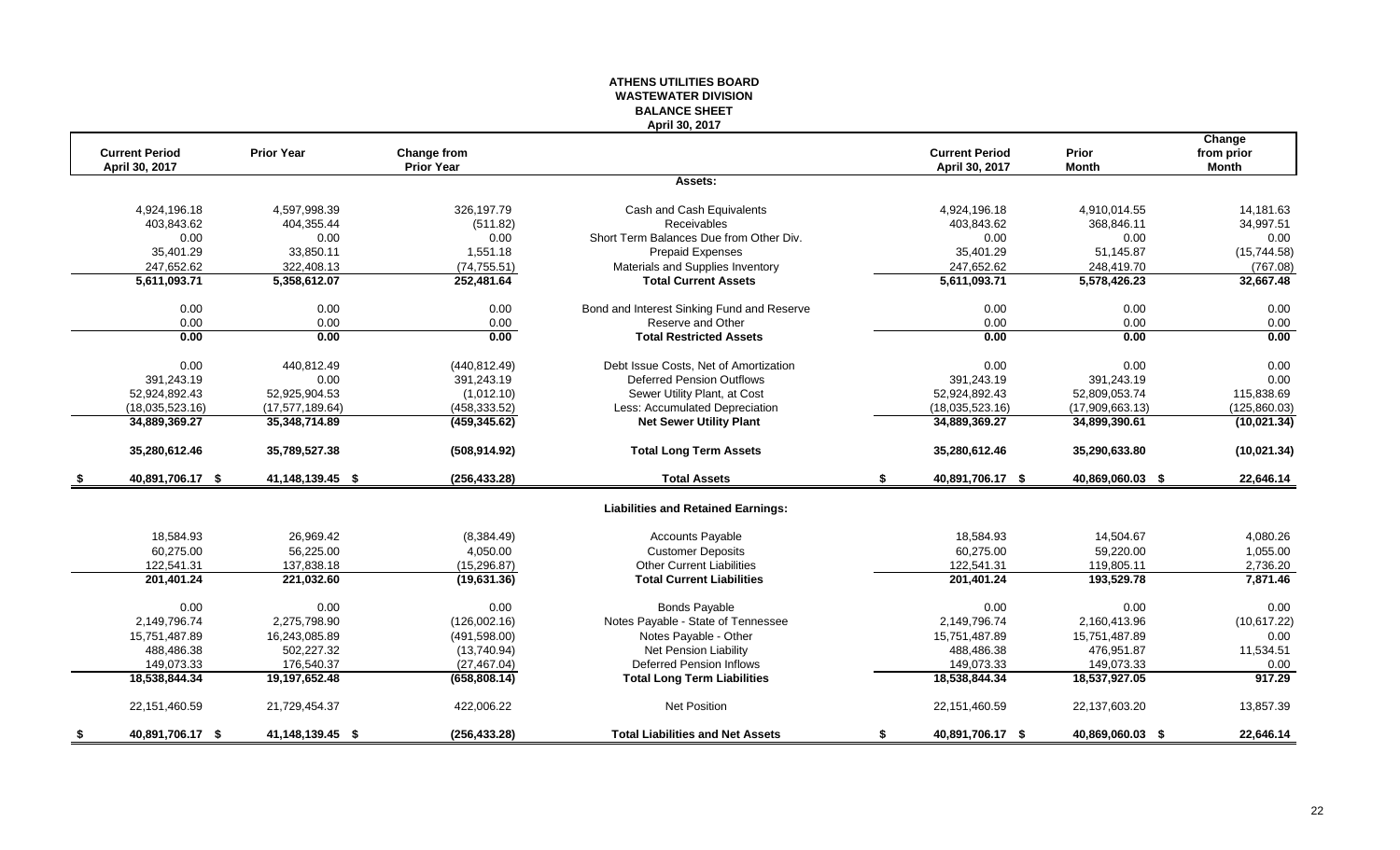## Athens Utilities Board Profit and Loss Statement - Wastewater April 30, 2017

| Year-to-Date<br>April 30, 2017 | Year-to-Date<br><b>Prior Year</b> | Variance<br>Favorable<br>(Unfavorable) |                                            | Current<br>Month<br>April 30, 2017 | <b>Current</b><br>Month<br><b>Prior Year</b> | Variance<br>Favorable<br>(Unfavorable) |
|--------------------------------|-----------------------------------|----------------------------------------|--------------------------------------------|------------------------------------|----------------------------------------------|----------------------------------------|
|                                |                                   |                                        | <b>REVENUE:</b>                            |                                    |                                              |                                        |
| 1,592,210.15                   | 1,563,167.54                      | 29,042.61                              | Residential                                | 130,326.18                         | 153,077.47                                   | (22, 751.29)                           |
| 1,267,025.85                   | 1,298,569.06                      | (31,543.21)                            | Small Commercial                           | 130,350.32                         | 139,322.93                                   | (8,972.61)                             |
| 1,280,857.92                   | 1,309,249.51                      | (28, 391.59)                           | Large Commercial                           | 148,292.92                         | 145,678.22                                   | 2,614.70                               |
| 127,560.15                     | 147,929.04                        | (20, 368.89)                           | Other                                      | 15,827.34                          | 11,808.90                                    | 4,018.44                               |
| 4,267,654.07                   | 4,318,915.15                      | (51,261.08)                            | <b>Total Revenue</b>                       | 424,796.76                         | 449,887.52                                   | (25,090.76)                            |
|                                |                                   |                                        | <b>OPERATING AND MAINTENANCE EXPENSES:</b> |                                    |                                              |                                        |
| 993,158.49                     | 1,044,341.94                      | 51,183.45                              | Sewer Treatment Plant Expense              | 98,090.85                          | 117,623.51                                   | 19,532.66                              |
| 53,603.41                      | 78,045.91                         | 24,442.50                              | <b>Pumping Station Expense</b>             | 6,398.32                           | 6,993.78                                     | 595.46                                 |
| 227,215.89                     | 225,021.76                        | (2, 194.13)                            | <b>General Expense</b>                     | 18,709.13                          | 26,929.84                                    | 8,220.71                               |
| 117,472.96                     | 110,449.80                        | (7,023.16)                             | Cust. Service and Cust. Acct. Expense      | 11,517.17                          | 13,378.13                                    | 1,860.96                               |
| 787,885.05                     | 750,854.72                        | (37,030.33)                            | Administrative and General Expense         | 83,931.03                          | 74,629.96                                    | (9,301.07)                             |
| 2,179,335.80                   | 2,208,714.13                      | 29,378.33                              | <b>Total Operating Expenses</b>            | 218,646.50                         | 239,555.22                                   | 20,908.72                              |
|                                |                                   |                                        | <b>Maintenance Expense</b>                 |                                    |                                              |                                        |
| 152.156.91                     | 199,815.16                        | 47.658.25                              | Sewer Treatment Plant Expense              | 10.842.70                          | 31.618.64                                    | 20.775.94                              |
| 66,519.75                      | 61,977.21                         | (4, 542.54)                            | <b>Pumping Station Expense</b>             | 9,044.83                           | 8,269.66                                     | (775.17)                               |
| 219,795.47                     | 211,382.77                        | (8,412.70)                             | <b>General Expense</b>                     | 35,905.78                          | 19,417.89                                    | (16, 487.89)                           |
| 2,352.27                       | 4,487.42                          | 2,135.15                               | Administrative and General Expense         | 151.68                             | 297.09                                       | 145.41                                 |
| 440,824.40                     | 477,662.56                        | 36,838.16                              | <b>Total Maintenance Expense</b>           | 55,944.99                          | 59,603.28                                    | 3,658.29                               |
|                                |                                   |                                        | <b>Other Operating Expenses</b>            |                                    |                                              |                                        |
| 1,208,998.46                   | 1,337,475.62                      | 128,477.16                             | Depreciation                               | 120,085.68                         | 133,481.06                                   | 13,395.38                              |
| 1,208,998.46                   | 1,337,475.62                      | 128,477.16                             | <b>Total Other Operating Expenses</b>      | 120,085.68                         | 133,481.06                                   | 13,395.38                              |
| 3,829,158.66                   | 4,023,852.31                      | 194,693.65                             | <b>Operating and Maintenance Expenses</b>  | 394,677.17                         | 432,639.56                                   | 37,962.39                              |
| 438,495.41                     | 295.062.84                        | 143,432.57                             | <b>Operating Income</b>                    | 30,119.59                          | 17,247.96                                    | 12,871.63                              |
| 15,640.42                      | 19,585.51                         | (3,945.09)                             | Other Income                               | 1,673.52                           | 1,589.24                                     | 84.28                                  |
| 454, 135.83                    | 314,648.35                        | 139,487.48                             | <b>Total Income</b>                        | 31,793.11                          | 18,837.20                                    | 12,955.91                              |
| 7,260.10                       | 7,444.10                          | 184.00                                 | Other Expense                              | 11.20                              | 87.20                                        | 76.00                                  |
| 446,875.73                     | 307,204.25                        | 139,671.48                             | Net Income Before Debt Expense             | 31,781.91                          | 18,750.00                                    | 13,031.91                              |
|                                |                                   |                                        | <b>DEBT RELATED EXPENSES:</b>              |                                    |                                              |                                        |
| 0.00                           | 0.00                              | 0.00                                   | Amortization of Debt Discount              | 0.00                               | 0.00                                         | 0.00                                   |
| 0.00                           | 0.00                              | 0.00                                   | <b>Bond Interest</b>                       | 0.00                               | 0.00                                         | 0.00                                   |
| 153,131.09                     | 76,641.31                         | (76, 489.78)                           | Other Debt Interest                        | 17,924.52                          | 11,945.40                                    | (5,979.12)                             |
| 153,131.09                     | 76,641.31                         | (76, 489.78)                           | <b>Total debt related expenses</b>         | 17,924.52                          | 11,945.40                                    | (5,979.12)                             |
| 293,744.64                     | 230,562.94                        | 63,181.70                              | <b>Net Before Extraordinary</b>            | 13,857.39                          | 6,804.60                                     | 7,052.79                               |
| 2.196.30                       | 100.00                            | 2.096.30                               | Grants, Contributions, Extraordinary       | 0.00                               | 0.00                                         | 0.00                                   |
| 295,940.94 \$                  | 230,662.94 \$                     | 65,278.00                              | <b>Change in Net Assets</b>                | 13,857.39 \$<br>£.                 | 6,804.60 \$                                  | 7,052.79                               |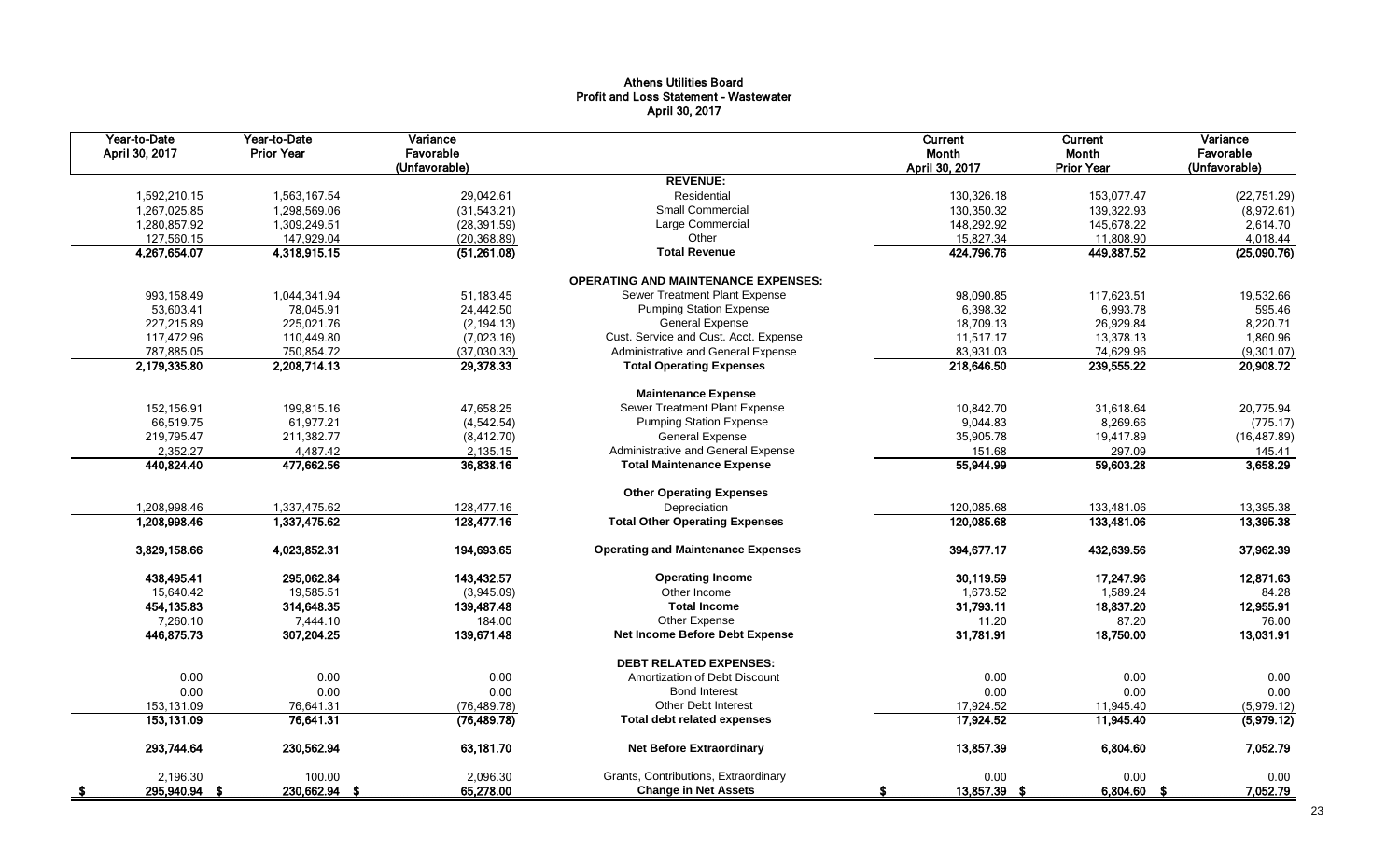#### Athens Utilities Board Budget Comparison - Wastewater April 30, 2017

| Year-to-Date<br>April 30, 2017 | Year-to-Date<br><b>Budget</b> | $Y-T-D$<br>Variance | <b>Description</b>                          | <b>Current Month</b><br>April 30, 2017 | <b>Monthly</b><br><b>Budget</b> | <b>Budget</b><br>Variance |
|--------------------------------|-------------------------------|---------------------|---------------------------------------------|----------------------------------------|---------------------------------|---------------------------|
|                                |                               |                     |                                             |                                        |                                 |                           |
|                                |                               |                     | <b>REVENUE:</b>                             |                                        |                                 |                           |
| 1,592,210.15                   | 1,573,717.61                  | 18,492.54           | Residential                                 | 130,326.18                             | 153,547.67                      | (23, 221.49)              |
| 1,267,025.85                   | 1,248,686.80                  | 18,339.05           | <b>Small Commercial</b>                     | 130,350.32                             | 129,003.18                      | 1,347.14                  |
| 1,280,857.92                   | 1,305,470.37                  | (24, 612.45)        | Large Commercial                            | 148,292.92                             | 129,516.96                      | 18,775.96                 |
| 127,560.15                     | 125,800.97                    | 1,759.18            | Other                                       | 15,827.34                              | 15,663.62                       | 163.72                    |
| 4,267,654.07                   | 4,253,675.75                  | 13,978.32           | <b>Total Revenue</b>                        | 424,796.76                             | 427,731.43                      | (2,934.67)                |
|                                |                               |                     | <b>OPERATING AND MAINTENANCE EXPENSES:</b>  |                                        |                                 |                           |
| 993,158.49                     | 1,017,704.75                  | 24,546.26           | Sewer Treatment Plant Expense               | 98,090.85                              | 101,682.49                      | 3,591.64                  |
| 53,603.41                      | 70,797.02                     | 17,193.61           | <b>Pumping Station Expense</b>              | 6,398.32                               | 7,282.50                        | 884.18                    |
| 227,215.89                     | 230,639.51                    | 3,423.62            | <b>General Expense</b>                      | 18,709.13                              | 22,668.35                       | 3,959.22                  |
| 117,472.96                     | 111,655.54                    | (5,817.42)          | Customer Service and Customer Acct. Expense | 11,517.17                              | 10,578.33                       | (938.84)                  |
| 787,885.05                     | 708,357.63                    | (79, 527.42)        | Administrative and General Expense          | 83,931.03                              | 71,229.91                       | (12,701.12)               |
| 2,179,335.80                   | 2,139,154.44                  | (40, 181.36)        | <b>Total Operating Expenses</b>             | 218,646.50                             | 213,441.58                      | (5,204.92)                |
|                                |                               |                     |                                             |                                        |                                 |                           |
|                                |                               |                     | <b>Maintenance Expense</b>                  |                                        |                                 |                           |
| 152,156.91                     | 187,502.70                    | 35,345.79           | Sewer Treatment Plant Expense               | 10,842.70                              | 23,427.45                       | 12,584.75                 |
| 66,519.75                      | 56,926.67                     | (9,593.08)          | <b>Pumping Station Expense</b>              | 9,044.83                               | 6,522.04                        | (2,522.79)                |
| 219,795.47                     | 187,955.51                    | (31,839.96)         | <b>General Expense</b>                      | 35,905.78                              | 16,395.49                       | (19,510.29)               |
| 2,352.27                       | 4,642.02                      | 2,289.75            | Administrative and General Expense          | 151.68                                 | 415.96                          | 264.28                    |
| 440,824.40                     | 437,026.90                    | (3,797.50)          | <b>Total Maintenance Expense</b>            | 55,944.99                              | 46,760.94                       | (9, 184.05)               |
|                                |                               |                     | <b>Other Operating Expenses</b>             |                                        |                                 |                           |
| 1,208,998.46                   | 1,416,470.96                  | 207,472.50          | Depreciation                                | 120,085.68                             | 145,704.59                      | 25,618.91                 |
| 1,208,998.46                   | 1,416,470.96                  | 207,472.50          | <b>Total Other Operating Expenses</b>       | 120,085.68                             | 145,704.59                      | 25,618.91                 |
| 3,829,158.66                   | 3,992,652.30                  | 163,493.64          | <b>Operating and Maintenance Expenses</b>   | 394,677.17                             | 405,907.12                      | 11,229.95                 |
| 438,495.41                     | 261,023.45                    | 177,471.96          | <b>Operating Income</b>                     | 30,119.59                              | 21,824.31                       | 8,295.28                  |
| 15,640.42                      | 5,248.02                      | 10,392.40           | Other Income                                | 1,673.52                               | 415.62                          | 1,257.90                  |
| 454,135.83                     | 266,271.47                    | 187,864.36          | <b>Total Income</b>                         | 31,793.11                              | 22,239.93                       | 9,553.18                  |
| 7,260.10                       | 11,785.39                     | 4,525.29            | Other Expense                               | 11.20                                  | (446.85)                        | (458.05)                  |
| 446,875.73                     | 254,486.08                    | 192,389.65          | Net Income Before Debt Expense              | 31,781.91                              | 22,686.78                       | 9,095.13                  |
|                                |                               |                     |                                             |                                        |                                 |                           |
|                                |                               |                     | <b>DEBT RELATED EXPENSES:</b>               |                                        |                                 |                           |
| 0.00                           | 0.00                          | 0.00                | Amortization of Debt Discount               | 0.00                                   | 0.00                            | 0.00                      |
| 0.00                           | 0.00                          | 0.00                | <b>Bond Interest</b>                        | 0.00                                   | 0.00                            | 0.00                      |
| 153,131.09                     | 66,439.78                     | (86,691.31)         | <b>Other Debt Interest</b>                  | 17,924.52                              | 7,884.16                        | (10,040.36)               |
| 153,131.09                     | 66,439.78                     | (86, 691.31)        | <b>Total debt related expenses</b>          | 17,924.52                              | 7,884.16                        | (10,040.36)               |
| 293,744.64                     | 188,046.30                    | 105,698.34          | <b>Net Before Extraordinary</b>             | 13,857.39                              | 14,802.61                       | (945.22)                  |
| 2,196.30                       | 48,333.33                     | (46, 137.03)        | Grants, Contributions, Extraordinary        | 0.00                                   | 4,833.33                        | (4,833.33)                |
| 295,940.94 \$<br>- \$          | 236,379.63 \$                 | 59,561.31           | <b>Change in Net Assets</b>                 | \$<br>13,857.39 \$                     | 19,635.95 \$                    | (5,778.56)                |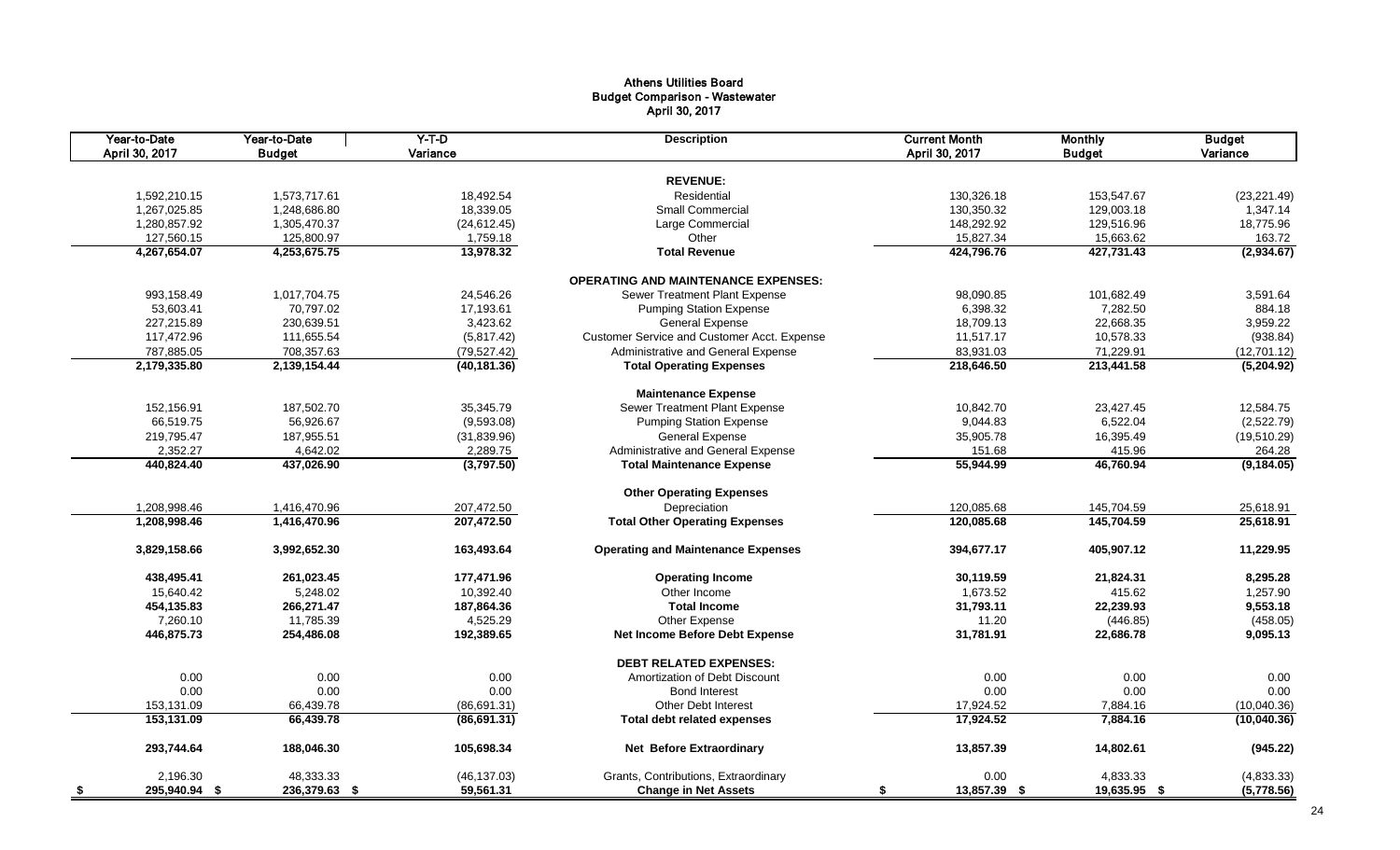## **Athens Utilities Board Wastewater Division STATEMENTS OF CASH FLOWS April 30, 2017**

|      | Year-to-Date<br>April 30, 2017 | Year-to-Date<br><b>Prior Year</b> | Variance          |                                                                                           | <b>Month to Date</b><br>April 30, 2017 | <b>Month to Date</b><br><b>Prior Year</b> | Variance         |
|------|--------------------------------|-----------------------------------|-------------------|-------------------------------------------------------------------------------------------|----------------------------------------|-------------------------------------------|------------------|
|      |                                |                                   |                   | <b>CASH FLOWS FROM OPERATING ACTIVITIES:</b>                                              |                                        |                                           |                  |
|      | 293,744.64                     | 230,562.94                        | 63,181.70         | Net Operating Income                                                                      | 13,857.39                              | 6,804.60                                  | 7,052.79         |
|      |                                |                                   |                   | <b>Adjustments to Reconcile Operating Income</b>                                          |                                        |                                           |                  |
|      |                                |                                   |                   | to Net Cash Provided by Operations:                                                       |                                        |                                           |                  |
|      | 1,208,998.46                   | 1,337,475.62                      | (128, 477.16)     | Depreciation                                                                              | 120,085.68                             | 133,481.06                                | (13, 395.38)     |
|      |                                |                                   |                   | <b>Changes in Assets and Liabilities:</b>                                                 |                                        |                                           |                  |
|      | (18, 407.41)                   | (47, 523.12)                      | 29,115.71         | Receivables                                                                               | (34,997.51)                            | (36, 441.92)                              | 1,444.41         |
|      | 0.00                           | 0.00                              | 0.00              | Short Term Notes to Other Divisions                                                       | 0.00                                   | 0.00                                      | 0.00             |
|      | 152,026.54                     | 136,851.96                        | 15,174.58         | <b>Prepaid Expenses</b>                                                                   | 15,744.58                              | 14,536.06                                 | 1,208.52         |
|      | 45,248.70                      | (192, 548.44)                     | 237,797.14        | <b>Deferred Pension Outflows</b>                                                          | 0.00                                   | 0.00                                      | 0.00             |
|      | 75,849.64                      | (67, 193.27)                      | 143,042.91        | Materials and Supplies Inventory                                                          | 767.08                                 | (217.45)                                  | 984.53           |
|      | 0.00                           | 0.00                              | 0.00              | <b>Bond Sinking Funds</b>                                                                 | 0.00                                   | 0.00                                      | 0.00             |
|      | 0.00                           | 0.00                              | 0.00              | Reserve                                                                                   | 0.00                                   | 0.00                                      | 0.00             |
|      | 0.00                           | 0.00                              | 0.00              | <b>Other Assets</b>                                                                       | 0.00                                   | 0.00                                      | 0.00             |
|      | 1,247.56                       | (23, 459.20)                      | 24,706.76         | <b>Accounts Payable</b>                                                                   | 4,080.26                               | 10,718.34                                 | (6,638.08)       |
|      | (14,609.31)                    | (788.01)                          | (13,821.30)       | <b>Accrued Liabilities</b>                                                                | 2,736.20                               | (4,326.12)                                | 7,062.32         |
|      | (19, 536.43)                   | 56,185.89                         | (75, 722.32)      | Retirements and Salvage                                                                   | 5,774.35                               | 6,534.36                                  | (760.01)         |
|      | 4,280.00                       | 2,205.00                          | 2,075.00          | <b>Customer Deposits</b>                                                                  | 1,055.00                               | (3,985.00)                                | 5,040.00         |
|      | (88,985.00)                    | 77,557.85                         | (166, 542.85)     | Net Pension Liability                                                                     | 11,534.51                              | 7,979.21                                  | 3,555.30         |
|      | 0.00                           | 0.00                              | 0.00              | <b>Deferred Pension Inflows</b>                                                           | 0.00                                   | 0.00                                      | 0.00             |
|      | 1,639,857.39                   | 1,509,327.22                      | 130,530.17        | <b>Total Cash from Operating Activities</b>                                               | 140,637.54                             | 135,083.14                                | 5,554.40         |
|      | 0.00<br>(105, 206.73)          | 0.00<br>(194,007.82)              | 0.00<br>88,801.09 | <b>CASH FLOWS FROM NONCAPITAL FINANCING ACTIVITIES:</b><br>Bonds payable<br>Notes Payable | 0.00<br>(10,617.22)                    | 0.00<br>(10, 366.72)                      | 0.00<br>(250.50) |
|      | (105, 206.73)                  | (194,007.82)                      | 88,801.09         | <b>Total Cash from Noncapital Financing Activities</b>                                    | (10,617.22)                            | (10, 366.72)                              | (250.50)         |
|      |                                |                                   |                   | <b>CASH FROM INVESTING ACTIVITIES:</b>                                                    |                                        |                                           |                  |
|      | 0.00                           | 0.00                              | 0.00              | <b>Prior Period Adjustment</b>                                                            | 0.00                                   | 0.00                                      | 0.00             |
|      | 2,196.30                       | 100.00                            | 2,096.30          | <b>Grants Contributions &amp; Other Extraordinary</b>                                     | 0.00                                   | 0.00                                      | 0.00             |
|      | 0.00                           | 0.00                              | 0.00              | <b>Adjust Net Pension Obligation</b>                                                      | 0.00                                   | 0.00                                      | 0.00             |
|      | (698, 434.68)                  | (1, 179, 822.77)                  | 481,388.09        | Sewer Utility Plant                                                                       | (115, 838.69)                          | (88, 470.53)                              | (27, 368.16)     |
|      | (696, 238.38)                  | (1, 179, 722.77)                  | 483,484.39        | <b>Total Cash from Capital and Related Investing Activities</b>                           | (115, 838.69)                          | (88, 470.53)                              | (27, 368.16)     |
|      | 838,412.28 \$                  | 135,596.63 \$                     | 702,815.65        | <b>Net Changes in Cash Position</b>                                                       | \$<br>14,181.63 \$                     | 36,245.89 \$                              | (22,064.26)      |
|      |                                |                                   |                   |                                                                                           |                                        |                                           |                  |
|      | 4,085,783.90                   | 4,462,401.76                      | (376, 617.86)     | Cash at Beginning of Period                                                               | 4,910,014.55                           | 4,561,752.50                              | 348,262.05       |
|      | 4,924,196.18                   | 4,597,998.39                      | 326,197.79        | Cash at End of Period                                                                     | 4,924,196.18                           | 4,597,998.39                              | 326,197.79       |
| - \$ | 838,412.28 \$                  | 135,596.63 \$                     | 702.815.65        | <b>Changes in Cash and Equivalents</b>                                                    | $14,181.63$ \$<br>S.                   | $36,245.89$ \$                            | (22,064.26)      |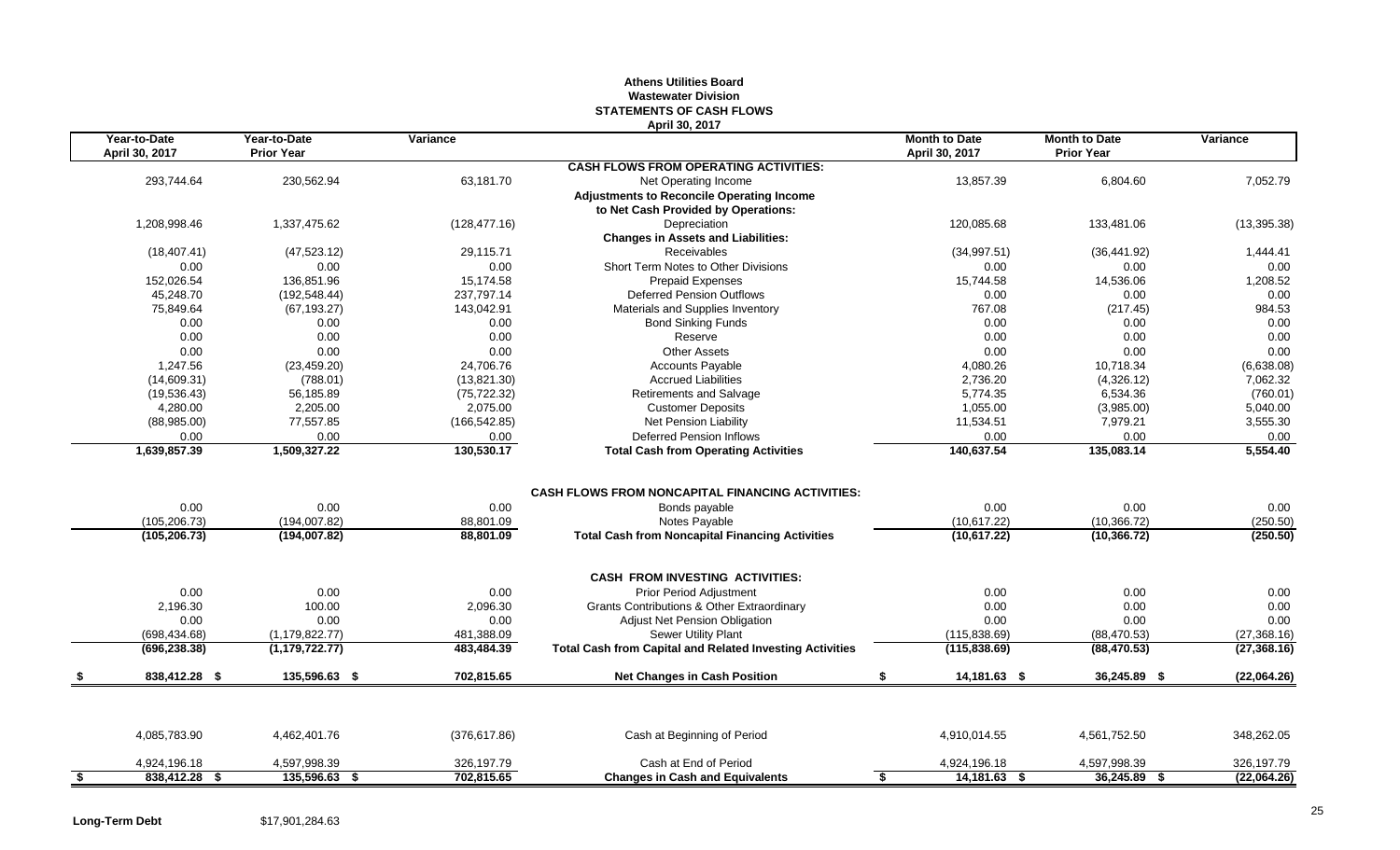## Athens Utilities Board Statistics Report April 30, 2017

## Wastewater: Current Prior % #Accounts<br>
Month Year Change Change Change Number of services:<br>
Residential - Inside City **Change**<br>
Residential - Inside City **Change**<br>
2.83% Residential - Inside City مي المستخدم المستخدم المستخدم المستخدم المستخدم المستخدم المستخدم المستخدم المستخدم المستخدم المستخدم المستخدم المستخدم المستخدم المستخدم المستخدم المستخدم المستخدم المستخدم المستخدم المستخدم الم Residential - Outside City 48 41 17.07% 7 Commercial - Inside City 913 924 -1.19% -11 Commercial - Outside City 4 4 0.00% 0 Total Services **5,252 5,292 -0.76% -40**

| Sales Volumes:             |           | <b>Current Month</b> |            |           | Year-to-Date      |           |
|----------------------------|-----------|----------------------|------------|-----------|-------------------|-----------|
| Gallonsx100                | 4/30/2017 | <b>Prior Year</b>    | Change     | 4/30/2017 | <b>Prior Year</b> | Change    |
| Residential - Inside City  | 101,498   | 145,621              | $-30.30\%$ | 1,544,034 | 1,504,043         | 2.66%     |
| Residential - Outside City | 1,772     | 1,662                | 6.62%      | 19,632    | 17,491            | 12.24%    |
| Commercial - Inside City   | 201,659   | 215,406              | $-6.38\%$  | 1,960,122 | 1,993,020         | $-1.65\%$ |
| Commercial - Outside City  | 8.841     | 9.742                | $-9.25\%$  | 91.476    | 101.709           | $-10.06%$ |
|                            | 313,770   | 372.431              | $-15.75%$  | 3,615,264 | 3.616.263         | $-0.03%$  |

| Employment         |                |                   |                   |
|--------------------|----------------|-------------------|-------------------|
|                    | April 30, 2017 | <b>Prior Year</b> | <b>Difference</b> |
| Employee Headcount | 19.00          | 18.00             | 1.00              |
| <b>IFTE</b>        | 20.35          | 20.17             | 0.18              |
| Y-T-D FTE          | 20.08          | 20.80             | $-0.72$           |

| Total Company Employment |                |                   |                   |
|--------------------------|----------------|-------------------|-------------------|
|                          | April 30, 2017 | <b>Prior Year</b> | <b>Difference</b> |
| Company Total Headcount: | 96.00          | 94.00             | 2.00              |
| Company Total FTE        | 103.97         | 101.73            | 2.24              |
| Company Y-T-D FTE        | 103.06         | 101.88            | 1.18              |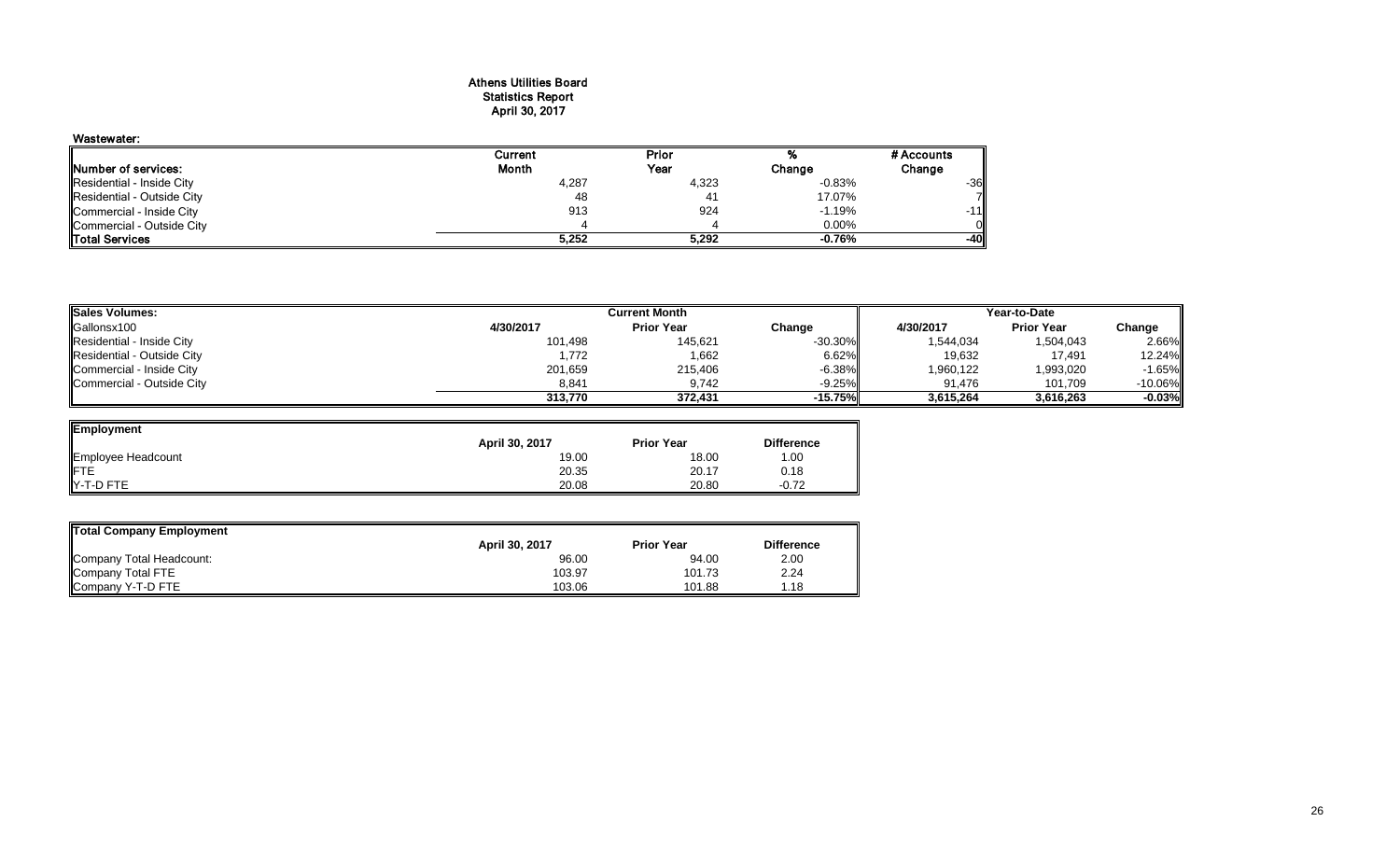#### **Athens Utilities Board Wastewater Division Capital Budget Month Ending as of April 30, 2017**

|                                                     |    | <b>Budget</b>                           | <b>Actual</b> | <b>Variance to Date</b><br>Favorable<br>(Unfavorable) | <b>Estimated</b><br>% Project<br>Completion | <b>Percent Budget</b><br><b>Expended</b> |
|-----------------------------------------------------|----|-----------------------------------------|---------------|-------------------------------------------------------|---------------------------------------------|------------------------------------------|
| <b>Planned Capital Improvements:</b>                |    |                                         |               |                                                       |                                             |                                          |
| Replace Truck #44 Jetter Only (2004 Pressure Truck) |    | 75.000                                  |               | 75,000                                                | 90%                                         |                                          |
| Replace Club Cars (2-2012 Club cars)                |    | 15,000                                  | 13,350        | 1,650                                                 | 100%                                        | 89.00%                                   |
| Oost WWTP Material and Equipment Storage            |    | 250,000                                 | 13,072        | 236,928                                               | 5%                                          | 5.23%                                    |
| NMC WWTP Chemical and Equipment Storage             |    | 70,000                                  |               | 70,000                                                | 75%                                         |                                          |
| NMC WWTP Flow Meters (3)                            |    | 20,000                                  |               | 20,000                                                |                                             |                                          |
| Replace RailRoad Avenue Pump Station                |    | 100,000                                 | 500           | 99,500                                                | 25%                                         | 0.50%                                    |
| NMC WWTP Influent Pump Drive                        |    | 8,000                                   | 10,555        | (2, 555)                                              | 100%                                        | 131.94%                                  |
| NMC WWTP Wash Water Pump                            |    | 20,000                                  |               | 20,000                                                |                                             |                                          |
| NMC WWTP Admin & Operators Building                 |    | 10,000                                  | 4,653         | 5,347                                                 |                                             | 46.53%                                   |
| TV Truck - Hydraulic Lift for Camera                |    | 13,000                                  | 9,999         | 3,001                                                 | 100%                                        | 76.92%                                   |
| Denso Pump Station and Force Main                   |    | 100,000                                 | 12,995        | 87,005                                                | 1%                                          | 13.00%                                   |
| Tellico Hills CDBG (\$600,000 next fiscal year)     |    | 70,000                                  |               | 70,000                                                |                                             |                                          |
| Server, Switch, Data Processing Upgrades            |    | 10,400                                  |               | 10,400                                                |                                             |                                          |
| Highway 30 Project                                  |    | 30,000                                  |               | 30,000                                                |                                             |                                          |
| <b>Communications Tower</b>                         |    | 8,000                                   | 9,676         | (1,676)                                               | 50%                                         | 120.95%                                  |
| Oostanaula WWTP Refurbishment                       |    | 50,000                                  | 23,371        | 26,629                                                |                                             | 46.74% Continuous                        |
| NMC WWTP Refurbishment                              |    | 100,000                                 | 5,951         | 94,049                                                |                                             | 5.95% Continuous                         |
| Admin and Operators Buildings Maint. - Oost.        |    | 40,000                                  |               | 40,000                                                |                                             | Continuous                               |
| Laboratory Equipment                                |    | 15,000                                  |               | 15,000                                                |                                             | Continuous                               |
| Lift Station Rehabilitation                         |    | 15,000                                  | 8,938         | 6,062                                                 |                                             | 59.59% Continuous                        |
| Field and Safety Equipment                          |    | 15,000                                  | 3,900         | 11,100                                                |                                             | 26.00% Continuous                        |
| <b>Collection System Rehab</b>                      |    | 500,000                                 | 443,380       | 56,620                                                |                                             | 88.68% Continuous                        |
| <b>Material Donations</b>                           |    | 5,000                                   |               | 5,000                                                 |                                             | Continuous                               |
| Technology (SCADA, Computers)                       |    | 30,000                                  | 21,323        | 8,677                                                 |                                             | 71.08% Continuous                        |
| Services                                            |    | 50,000                                  | 8,409         | 41,591                                                |                                             | 16.82% Continuous                        |
| Extensions                                          |    | 25,000                                  | 39,505        | (14, 505)                                             |                                             | 158.02% Continuous                       |
| <b>Total Planned Capital Improvements:</b>          | \$ | 1,644,400 \$                            | 629,578 \$    | 1,014,822                                             |                                             |                                          |
| <b>Other Assets:</b>                                |    |                                         |               |                                                       |                                             |                                          |
| Replace Grinder Pump Motors                         |    |                                         | 8,475         | (8, 475)                                              |                                             |                                          |
| Communications Tower (2016 Capital Budget)          |    | 16,526                                  | 14,229        | 2,297                                                 |                                             |                                          |
| Mt Verd Pump Station                                |    |                                         | 24,694        | (24, 694)                                             |                                             |                                          |
| Other                                               |    |                                         | 21,287        | (21, 287)                                             |                                             |                                          |
| <b>Total Other Assets</b>                           | \$ | - \$                                    | $68,685$ \$   | (52, 159)                                             |                                             |                                          |
| Totals:                                             | s. | 1,644,400 \$                            | 698,263 \$    | 962,663                                               |                                             |                                          |
|                                                     |    |                                         |               |                                                       |                                             |                                          |
|                                                     |    | Percentage of Budget Spent Year-to-date |               | 42.46%                                                |                                             |                                          |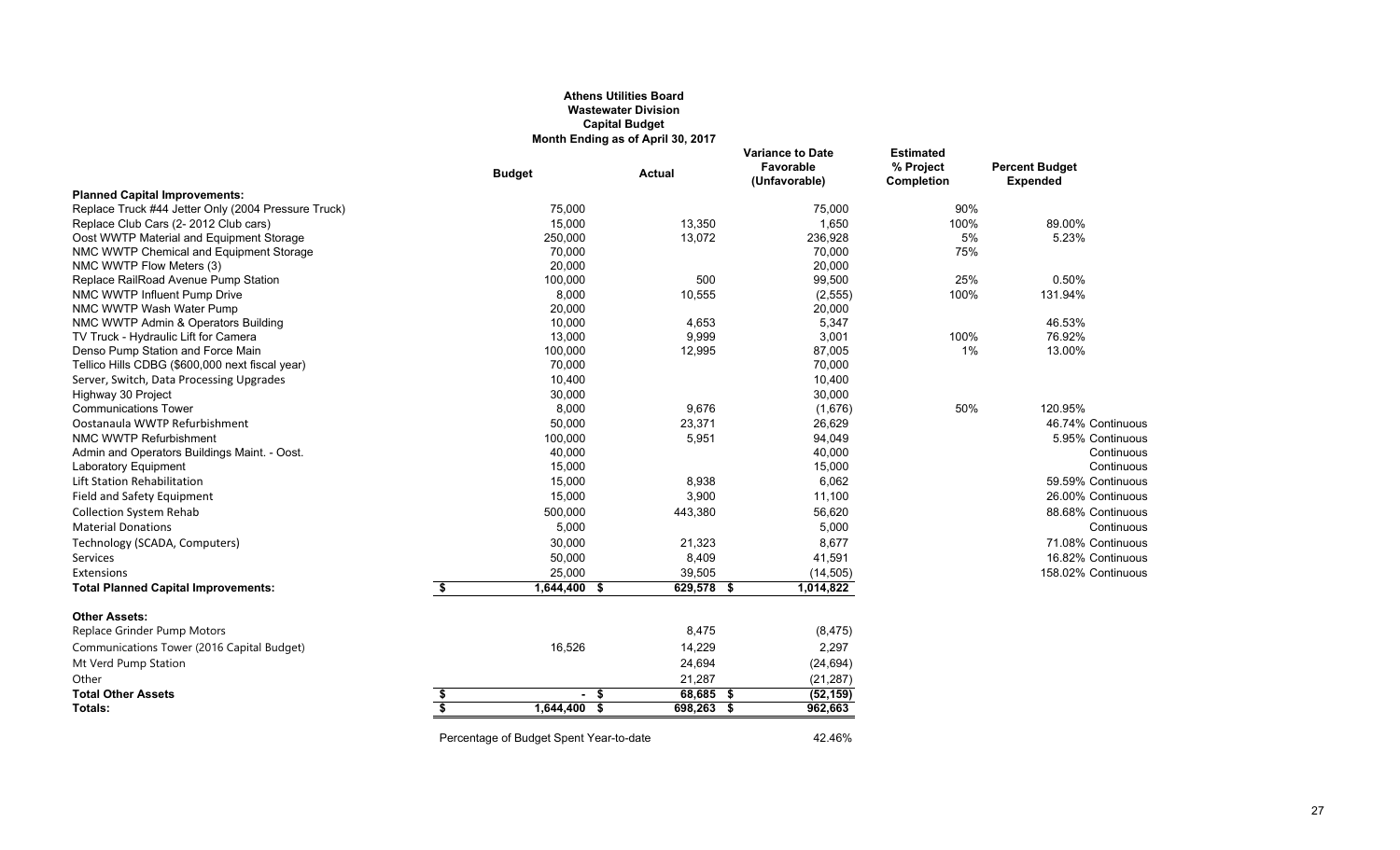|      |                                         |                                   |                                         | <b>ATHENS UTILITIES BOARD</b><br><b>FIBER</b><br><b>BALANCE SHEET</b><br>April 30, 2017 |                                                  |                       |                               |
|------|-----------------------------------------|-----------------------------------|-----------------------------------------|-----------------------------------------------------------------------------------------|--------------------------------------------------|-----------------------|-------------------------------|
|      | <b>Current Period</b><br>April 30, 2017 | Year-to-Date<br><b>Prior Year</b> | <b>Change from</b><br><b>Prior Year</b> |                                                                                         | <b>Current Period</b><br><b>January 31, 2016</b> | Prior<br><b>Month</b> | Change<br>from prior<br>Month |
|      |                                         |                                   |                                         | <b>Assets</b>                                                                           |                                                  |                       |                               |
|      | 82,621.91                               | 76,485.97                         | 6,135.94                                | Services                                                                                | 82,621.91                                        | 82,621.91             |                               |
|      | 16,684.07                               | 10,661.77                         | 6,022.30                                | <b>Accumulated Depreciation</b>                                                         | 16,684.07                                        | 16,174.15             | 509.92                        |
|      | 65,937.84                               | 65,824.20                         | 113.64                                  | <b>Total Fixed Assets</b>                                                               | 65,937.84                                        | 66,447.76             | (509.92)                      |
|      |                                         |                                   |                                         | <b>Current Assets</b>                                                                   |                                                  |                       |                               |
|      | 37,173.74                               | 8,450.04                          | 28,723.70                               | Cash                                                                                    | 37,173.74                                        | 33,737.55             | 3,436.19                      |
|      |                                         | 250.00                            | (250.00)                                | <b>Accounts Receivable</b>                                                              |                                                  | 250.00                | (250.00)                      |
|      | 37,173.74                               | 8,700.04                          | 28,473.70                               | <b>Total Current Assets</b>                                                             | 37,173.74                                        | 33,987.55             | 3,186.19                      |
| - \$ | 103,111.58 \$                           | 74,524.24 \$                      | 28,587.34                               | <b>Total Assets</b>                                                                     | 103,111.58 \$                                    | 100,435.31 \$         | 2,676.27                      |
|      |                                         |                                   |                                         |                                                                                         |                                                  |                       |                               |
|      |                                         |                                   |                                         | <b>Liabilities</b>                                                                      |                                                  |                       |                               |
|      |                                         | $\overline{\phantom{a}}$          |                                         | Payable to Other Divisions                                                              |                                                  |                       |                               |
|      | 103,111.58                              | 74,524.24                         | 28,587.34                               | <b>Retained Earnings</b>                                                                | 103,111.58                                       | 100,435.31            | 2,676.27                      |
| \$   | 103,111.58 \$                           | 74,524.24 \$                      | 28,587.34                               | <b>Total Liabilities and Retained Earnings</b>                                          | \$<br>103,111.58 \$                              | 100,435.31 \$         | 2,676.27                      |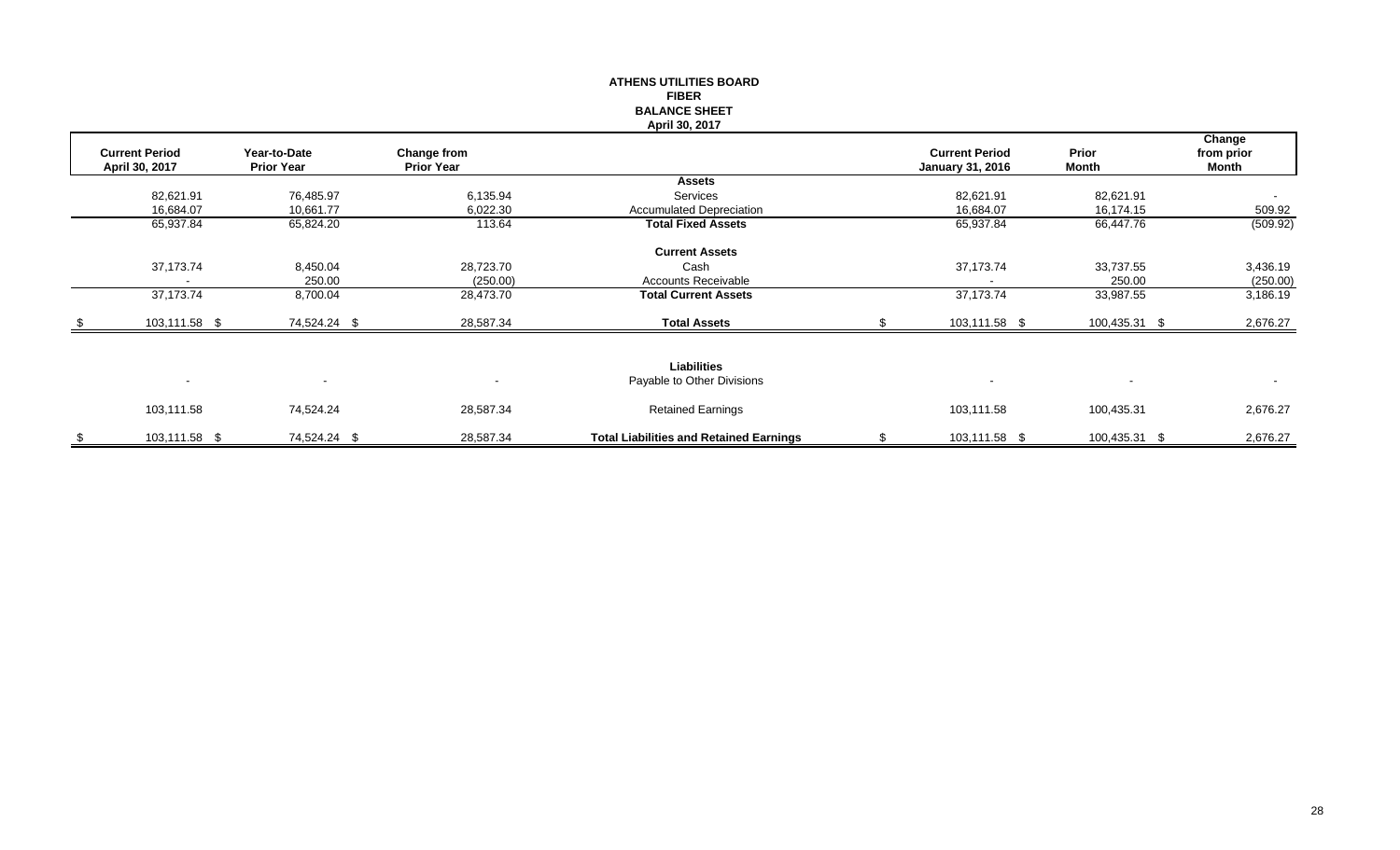|                          |                   |               | April 30, 2017                                  |                          |                          |          |
|--------------------------|-------------------|---------------|-------------------------------------------------|--------------------------|--------------------------|----------|
| Year-to-Date             | Year-to-Date      | Variance      |                                                 | Current                  | Current                  |          |
| April 30, 2017           | <b>Prior Year</b> | Favorable     |                                                 | Month                    | Month                    |          |
|                          |                   | (Unfavorable) |                                                 | April 30, 2017           | <b>Prior Year</b>        |          |
| 53,140.00                | 35,890.00         | 17,250.00     | Revenue                                         | 5,764.00                 | 4,264.00                 | 1,500.00 |
|                          |                   |               | <b>Operating and Maintenance Expenses</b>       |                          |                          |          |
| $\overline{\phantom{0}}$ | 365.00            | 365.00        | Overhead Line Expense                           | $\overline{\phantom{a}}$ | $\overline{\phantom{a}}$ | $\sim$   |
| 3.310.70                 | 3,310.70          | $\sim$        | Administrative and General Expense              | 331.07                   | 331.07                   | $\sim$   |
| 19,277.13                | 18,413.49         | (863.64)      | <b>Telecom Expense</b>                          | 2,256.65                 | 1,862.24                 | (394.41) |
| 22,587.83 \$             | 22,089.19 \$      | (498.64)      | <b>Total Operating and Maintenance Expenses</b> | 2,587.72 \$              | 2,193.31 \$              | (394.41) |
| 66.87                    | 8.75              | 58.12         | Interest Income                                 | 9.91                     | 1.08                     | 8.83     |
|                          |                   |               | <b>Other Operating Expense</b>                  |                          |                          |          |
| 5,099.20                 | 4,558.11          | (541.09)      | <b>Depreciation Expense</b>                     | 509.92                   | 461.55                   | (48.37)  |
| \$<br>25,519.84 \$       | $9,251.45$ \$     | 16,268.39     | Net Income                                      | \$<br>2,676.27 \$        | 1,610.22 \$              | 1,066.05 |

## Athens Utilities Board Profit and Loss Statement - Fiber